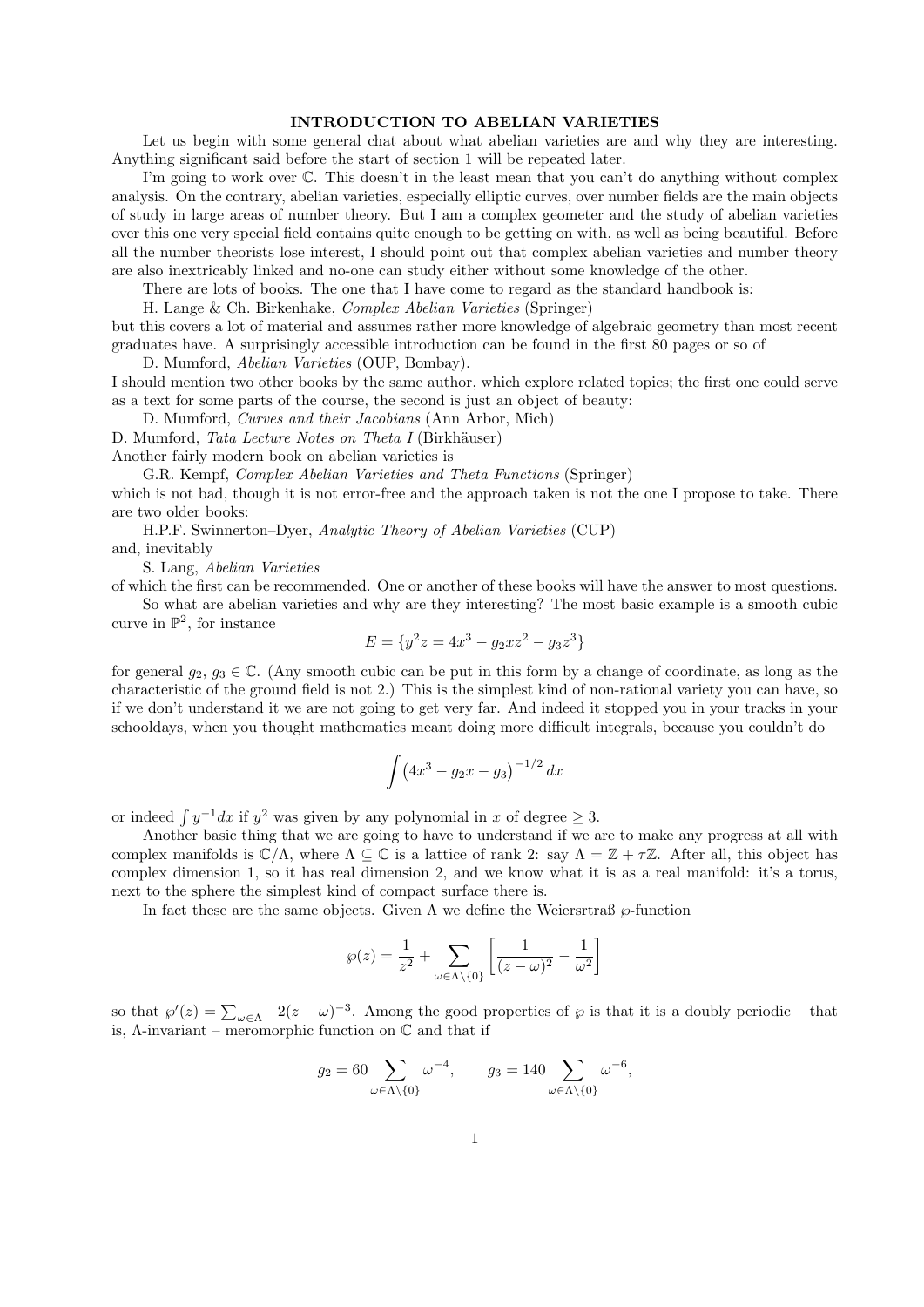then  $\wp'(z)^2 = 4\wp(z)^3 - g_2\wp(z) - g_3$ . So the map  $u: \mathbb{C}/\Lambda \to \mathbb{P}^2$  given by  $u(z + \Lambda) = (\wp(z) : \wp'(z) : 1)$  for  $z \notin \Lambda$  and  $u(0 + \Lambda) = (0 : 1 : 0)$  actually maps  $\mathbb{C}/\Lambda$  onto  $E_{\Lambda} = \{y^2z = 4x^3 - g_2xz^2 - g_3z^3\} \subseteq \mathbb{P}^2$ . With a certain amount of work (nothing too strenuous) you can show that  $u$  is a biholomorphic map; moreover, every smooth cubic curve in  $\mathbb{P}^2$  is projectively equivalent to  $E_{\Lambda}$  for some  $\Lambda$ . So if we are only interested in complex analysis, plane cubic curves and 1-dimensional complex tori are the same things.

But  $\mathbb{C}/\Lambda$  has more structure than that: it's an abelian group. That makes  $E_{\Lambda}$  into a group, too, by  $P + Q = u(u^{-1}(P) + u^{-1}(Q))$ , and the identity element is  $(0:1:0)$ . We should like to have a geometric picture of the addition: that is, we should like  $\pm: E_\Lambda \times E_\Lambda \to E_\Lambda$  to be a morphism of algebraic varieties, and one that we can describe in terms of projective geometry. The answer is well-known:  $P + Q + R = 0$  if P, Q and R are collinear. Of course you could just write that down and use it as the definition of addition, first choosing some inflexion point to be 0. If you do, you have a rather messy job proving that what you have defined is associative. Historically at least, it's better to do what we were doing and start with  $\mathbb{C}/\Lambda$ , and then we need to understand  $u^{-1}$ , so as to reconstruct  $\Lambda$  from  $E_{\Lambda}$ .

Consider  $\eta = u^*(y^{-1}dx)$ , a meromorphic differential on  $\mathbb{C}/\Lambda$ . Let  $\pi: \mathbb{C} \to \mathbb{C}/\Lambda$  be the projection: then  $\pi^* \eta = (u\pi)^* (y^{-1}dx) = (\varphi')^{-1}d\varphi = dz$ , which is holomorphic. So  $y^{-1}dx$  is actually a global holomorphic differential form on  $E_\Lambda$ . Moreover, elements of  $\Lambda$  are just the periods of this form: if  $\gamma$  is a closed path in  $\mathbb{C}/\Lambda$  and  $\tilde{\gamma}$  is a path in  $\mathbb C$  which lifts  $\gamma$  then  $\int_{\gamma} \eta = \int_{\tilde{\gamma}} dz = \gamma(1) - \gamma(0) \in \Lambda$ , and obviously every element of  $\Lambda$  can be got in this way.

From this it follows that  $u^{-1}(P) = \int_{(0:1:0)}^P y^{-1} dx + \Lambda \in \mathbb{C}/\Lambda$ , and the statement that  $P + Q + R = 0$  if and only if they are collinear comes down to Abel's Theorem: if  $P, Q, R \in E_{\Lambda}$  then

$$
\int_{(0:1:0)}^{P} y^{-1} dx + \int_{(0:1:0)}^{Q} y^{-1} dx + \int_{(0:1:0)}^{R} y^{-1} dx \equiv 0 \mod \Lambda
$$

if and only if  $P$ ,  $Q$  and  $R$  are collinear. This is an addition formula for elliptic integrals (and that is of course the form in which Abel proved it). It is quite easy now that we know all about complex analysis but it made Abel a Norwegian national hero. It is this connexion that gave rise to the name "abelian variety".

One other thing that we have learned is that  $E_{\Lambda}$  has a global holomorphic differential 1-form, which has no zeros either. This is pretty unusual and is something to celebrate: global forms are as common as mud but only a few privileged varieties are accorded nowhere vanishing ones. It's only got one global holomorphic form, though, up to a constant: otherwise, we could divide another form by this one and get a global nonconstant holomorphic function, which is against the rules. This is the differential geometer's way of saying that  $E_{\Lambda}$  has genus 1.

If we want to generalise we could try several things:

- a) Curves of higher genus
- b) Quartics in  $\mathbb{P}^3$  and quintics in  $\mathbb{P}^4$

c) 
$$
\mathbb{C}^g/\Lambda
$$
 for  $g > 1$ .

All these things are sensible: we are going to do (c). Doing (a) leads you straight back to (c) anyway, as I will explain in a moment. Doing (b) leads you to K3 surfaces and Calabi-Yau manifolds, which are fascinating objects but not quite of such universal occurrence as abelian varieties. Mind you, if you believe some physicists there is a Calabi-Yau in the room you are in, or perhaps the room you are in is in a Calabi-Yau.

Why do curves lead you straight back to things like  $\mathbb{C}^g/\Lambda$ ? Because if you have a curve of genus g then it has g differentials and you integrate each one of them against each of the 2g loops, getting 2g points in  $\mathbb{C}^g$ which generate  $\Lambda$ . It turns out that the quotient  $\mathbb{C}^g/\Lambda$ , called the Jacobian, captures all information about the curve and is easier to study in some ways.

But actually  $\wp$  is something of a miracle. If you just write down 2g elements of  $\mathbb{C}^g$  generating a lattice  $\Lambda$ then there will probably be no meromorphic functions at all whose periods are exactly those 2g numbers, so if you consider  $\mathbb{C}^g/\Lambda$  it won't have any meromorphic functions and in particular won't embed in any projective space. If it will embed in projective space it is called an abelian variety. The abelian varieties of dimension g form a family of dimension  $g(g-1)/2$  and as this is bigger than the dimension of the family of curves of genus g, which is  $3g - 3$  for  $g \ge 2$ , most abelian varieties cannot be Jacobians. It is a hard question (called the Schottky problem) to determine which ones are Jacobians. But there are other ways as well in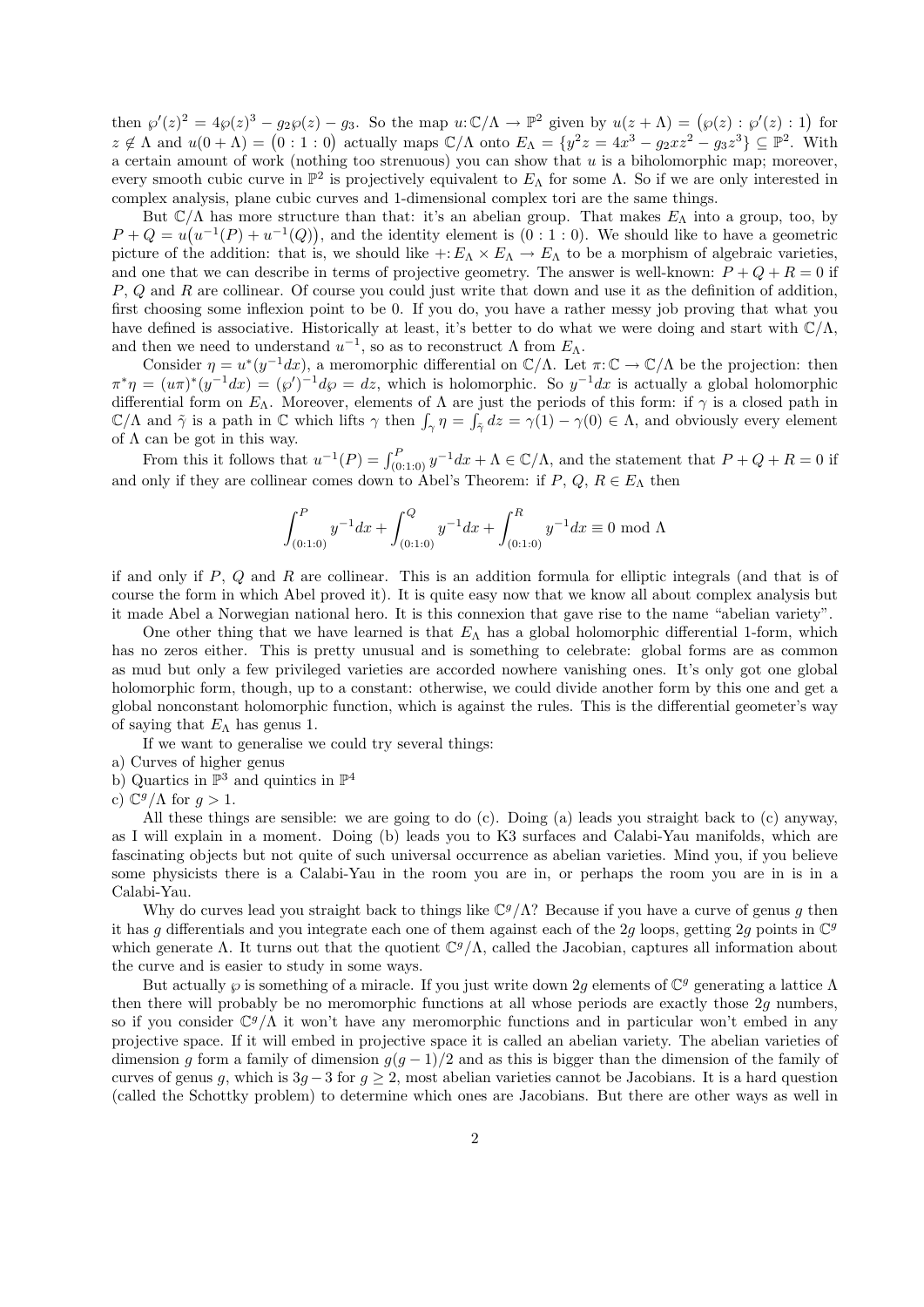which abelian varieties (and even things of the form  $\mathbb{C}^g/\Lambda$  that are not abelian varieties) arise in geometry, such as Albanese varieties and intermediate Jacobians, so that abelian varieties which are not Jacobians are still important.

One warning is useful. The word "torus" is used to mean three different things. It is used by topologists to mean a topological space that is a product of  $S^1$ s. As a topological space,  $\mathbb{C}^g/\Lambda$  is a torus so it is often called a torus even when one is thinking about the complex structure. But the algebraic group  $(\mathbb{C}^*)^n$  is also referred to as a torus. Ideally,  $\mathbb{C}^g/\Lambda$  should always be referred to as a complex torus and  $(\mathbb{C}^*)^n$  as an algebraic torus, to avoid confusion. Alas, this is not always done. Beware!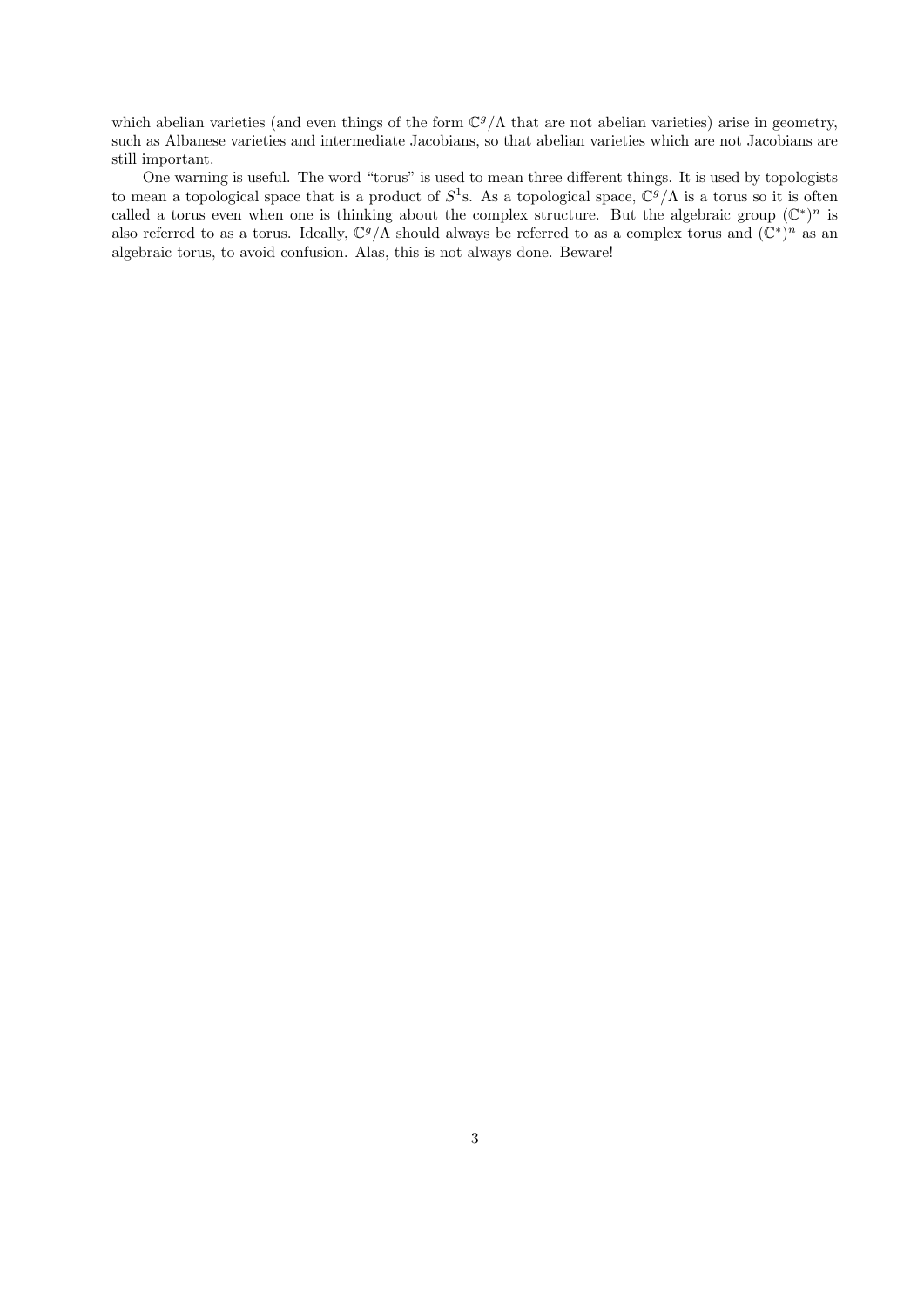### 1. Complex tori and line bundles.

In giving a course on abelian varieties, it is best to say what an abelian variety is. There are several possible definitions, depending on one's point of view.

Definition: A complex torus is a quotient  $V/\Lambda$  of a complex vector space V by a cocompact lattice  $\Lambda$  of rank 2g, where  $g = \dim_{\mathbb{C}} V$  (so  $\Lambda \otimes \mathbb{R} = V$ ).

Definition: A complex torus  $T$  is called an **abelian variety** if there exists a holomorphic embedding of  $T$ into  $\mathbb{P}^N_{\mathbb{C}}$  for some positive integer N.

Not every complex torus has such an embedding. So we had better see how far we can get just thinking about complex tori and then try to decide which complex tori are in fact abelian varieties. It is possible to do all this without mentioning line bundles (Swinnerton-Dyer's book does), but I think it is worth the extra effort because modern books do use bundles and you will need them soon.

Warning. The word "torus" is used to mean three things: topological torus, algebraic torus and complex torus. In books on algebraic geometry the word "torus" tends to mean "algebraic torus", because complex tori are mostly only interesting if they are abelian varieties, and then we call them that.

Let  $V \cong \mathbb{C}^g$  have basis  $\mathbf{e}_1, \ldots, \mathbf{e}_g$  and suppose  $\Lambda = \bigoplus_{i=1}^{2g} \lambda_i \mathbb{Z}$  (so  $\lambda_i \in V$ ): write

$$
\lambda_i = \sum_{j=1}^g \lambda_{ji} \mathbf{e}_j.
$$

The matrix  $\Pi = (\lambda_{ji}) \in M_{q \times 2q}(\mathbb{C})$  is called the **period matrix** of the complex torus  $T = V/\Lambda$ . Given a matrix  $\Pi \in M_{q \times 2q}(\mathbb{C})$  we can easily check whether it is the period matrix of a complex torus or not.

**Lemma 1.1.**  $\Pi \in M_{g \times 2g}(\mathbb{C})$  is the period matrix of a complex torus if and only if  $\begin{pmatrix} \Pi \\ \bar{\Pi} \end{pmatrix}$  $\bar{\Pi}$  $\Big) \in M_{2g \times 2g}(\mathbb{C})$  is nonsingular.

Proof: To say that  $\Pi$  is a period matrix is to say that its columns span a lattice  $\Lambda$  in  $V = \mathbb{C}^g$ . This means that  $\Lambda \otimes \mathbb{R}$  should be the whole of V as a set, i.e. that the columns of  $\Pi$  should be linearly independent over R. If they are not then  $\Pi \mathbf{x} = 0$  for some non-zero  $\mathbf{x} \in \mathbb{R}^{2g}$ , so  $\bar{\Pi} \mathbf{x} = \bar{\Pi} \bar{\mathbf{x}} = 0$ , and thus  $\begin{pmatrix} \Pi \\ \bar{\Pi} \end{pmatrix}$  $\bar{\Pi}$  $x = 0$  so

 $\sqrt{\Pi}$  $\bar{\Pi}$ ) is singular. Conversely, if  $\left(\begin{array}{c}\n\Pi \\
\hline\n\end{array}\right)$  $\bar{\Pi}$ ) is singular then for some  $\mathbf{x}, \mathbf{y} \in \mathbb{R}^{2g}$ , not both zero,  $\begin{pmatrix} \Pi \\ \bar{\mathbf{n}} \end{pmatrix}$  $\bar{\Pi}$  $(x+iy) = 0.$ So  $\Pi$ **x** + i $\Pi$ **y** = 0 and  $\Pi$ (**x** + i**y**) =  $\Pi$ **x** - i $\Pi$ **y** = 0. So  $\Pi$ **x** =  $\Pi$ **y** = 0 and the columns of  $\Pi$  are linearly dependent over  $\mathbb R.$   $\blacksquare$ 

Having described our objects – complex tori – in terms of linear algebra, which is always a good thing to do, we should like to do the same for morphisms, i.e. for holomorphic maps between complex tori. Here the picture is very nice. It's just like affine space: an isometry of linear spaces is got by moving the origin to the right place and then using a linear map, and the following result is similar. First we need a definition. Definition: If  $y \in T$  the **translation**  $t_y: T \to T$  by y is just  $x \mapsto x + y$ . If T' is another complex torus, a homomorphism  $f: T \to T'$  is a holomorphic group homomorphism.

**Proposition 1.2.** If  $h: T \to T'$  is a holomorphic map then there is a unique homomorphism  $f: T \to T'$  and a unique  $y \in T'$  such that  $h = t_y f$ . Furthermore there is a unique C-linear map  $F: V \to V'$  with  $F(\Lambda) \subseteq \Lambda'$ , inducing f.

Proof: Obviously we want to take  $y = h(0)$  and  $f = t_y^{-1}h = t_{-y}h$ . Look at  $f \text{ pr}: V \to T'$ , where  $\text{ pr}: V \to T'$ is the quotient map. By the universal property of the map  $pr' : V' \to T'$  it lifts to a holomorphic map  $F: V \to V'$ . F is not unique but it is unique modulo the action of  $\Lambda'$ , so if we specify that  $F(0) = 0$  (we know that  $F(0) \in \Lambda'$  then we fix F. But  $F(\mathbf{v} + \lambda) \equiv F(\mathbf{v}) \mod \Lambda'$  if  $\lambda \in \Lambda$ , so  $\frac{\partial F}{\partial v_i}(\mathbf{v} + \lambda) = \frac{\partial F}{\partial v_i}(\mathbf{v})$  for all  $\lambda \in \Lambda$ . So by Liouville's theorem all partial derivatives of F are constant, so F is linear. So F is a homomorphism and therefore f is.  $\blacksquare$ 

We also want to know about kernels and images.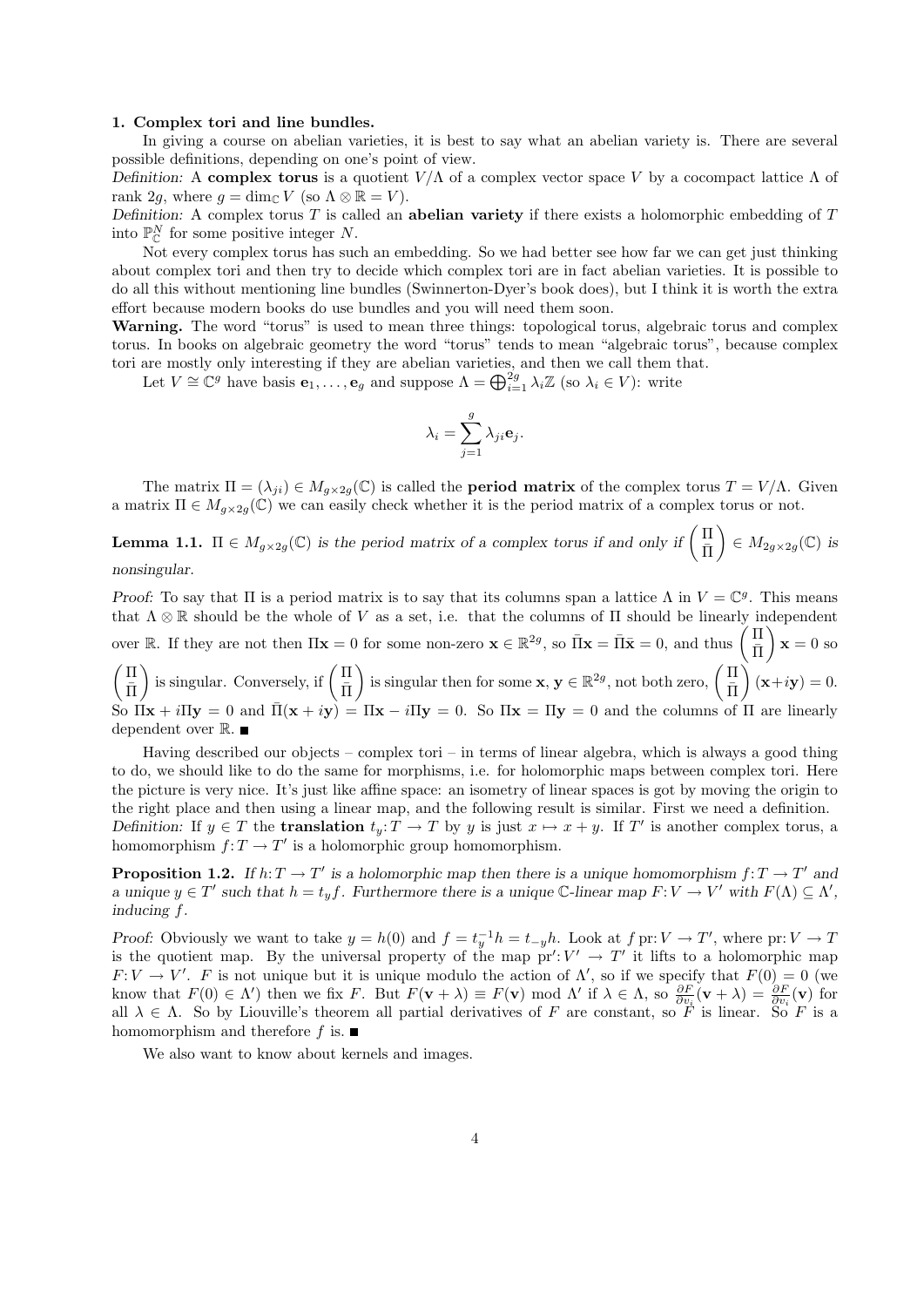**Proposition 1.3.** If  $f: T \to T'$  is a homomorphism then Im f is a subtorus of T' and Ker f is a closed subgroup of T: the connected component  $(\text{Ker } f)^0$  is a subtorus and is of finite index in Ker f.

Proof: With F as in the proof of (1.2), we have  $\text{Im } f = F(V)/(F(V) \cap \Lambda')$ . Since  $F(\Lambda) \subseteq \Lambda'$ , the discrete subgroup  $F(V) \cap \Lambda'$  generates  $F(V)$  as an R-vector space, so  $F(V) \cap \Lambda'$  is a lattice in  $F(V)$ , so Im f is a torus. The kernel, on the other hand, consists of the image in T of  $\{v \in V \mid F(v) \in \Lambda'\}=F^{-1}(\Lambda')$ . The component  $F^{-1}(\Lambda')^0$  is a C-vector space because F is linear, so  $(\text{Ker } f)^0 = F^{-1}(\Lambda')^0 / (F^{-1}(\Lambda')^0 \cap \Lambda)$ . But  $F^{-1}(\Lambda')^0 \cap \Lambda$  is a discrete subgroup of  $F^{-1}(\Lambda')^0$  and it must have maximal rank because (Ker f)<sup>0</sup> is compact. Since Ker f is compact it can have only finitely many components, so  $(\text{Ker } f)^0$  is of finite index

A particularly interesting and important case is when Im  $f = T'$  and  $(\text{Ker } f)^0$  is trivial, i.e. #  $\text{Ker } f < \infty$ . Such an f is called an isogeny. You get isogenies by taking the quotient of T by a finite subgroup  $\Gamma \subseteq T$ : the only thing to be checked here is that  $T/\Gamma$  is a torus, but it is  $V/\text{pr}^{-1}(\Gamma)$  and  $\text{pr}^{-1}(\Gamma) \subseteq \Lambda$  is discrete and therefore a lattice.

What takes a bit of getting used to is that isogeny is an equivalence relation.

**Proposition 1.4.** Suppose  $f: T \to T'$  is an isogeny and  $\# \text{Ker } f = n$  (*n* is called the exponent of the isogeny). Then there is a unique isogeny  $g: T' \to T$  such that  $gf = n_T$  and  $fg = n_{T'}$ , where  $n_T: T \to T$  is the map  $x \mapsto nx$ .

Proof: Ker f  $\subseteq$  Ker  $n<sub>T</sub>$ , because if  $x \in$  Ker f then  $nx = 0$  as  $\#$  Ker f = n. So there is a unique map  $g: T' \to T$  such that  $gf = n_T$ . This is just group theory: you define g by its kernel, which is Ker  $n_T /$  Ker f. Obviously  $q$  is an isogeny: we have fixed it so as to have finite kernel and it must be surjective simply because  $\dim T' = \dim T$ . Suppose  $y = x + \text{Ker } f \in \text{Ker } g$ . Then  $ny = nx + \text{Ker } f = 0 + \text{Ker } f \in T'$ , so  $y \in \text{Ker } n_{T'}$ . So by the same as before there is an isogeny  $f' : T \to T'$  such that  $f'g = n_{T'}$ . Now  $f'n_T = f'gf = n_{T'}f$ , but  $n_{T} f(x) = n f(x) = f(nx) = f(n_T(x)$ , so this shows that  $f' n_T = f(n_T)$ . Since  $n_T$  is surjective (we can divide by *n* in *V* and thus also in *T*), we must have  $f = f'$ .

So it makes sense to talk about two complex tori being isogenous, meaning there is an isogeny between them, and this is an equivalence relation. It's nearly isomorphism for some purposes. Number theorists usually find it just as good as isomorphism but it frequently wrecks geometric structures. This isn't all that surprising: we constructed it by essentially group-theoretic methods and we are still at the level of complex tori where there isn't really any geometry. But it's not too bad an equivalence relation even for geometers – a complex torus isogenous to an abelian variety is again an abelian variety, for instance.

We are now going to try to find an analogue of  $\wp$ , i.e. find some periodic functions whose periods are  $\Lambda$ . It doesn't work to write down hopeful-looking infinite sums: they all diverge. You have to do it, if at all, by getting at two functions on V which are not periodic but which do have some regular behaviour relative to Λ, and fix up periodic functions by taking the quotient of one by the other. These not-quite-periodic functions are examples of theta functions, though because we are still looking at complex tori one at a time we see them only as in a glass, darkly.

Another way to look at theta functions is to think of them as sections in some line bundle on T. This is how I want to introduce them, but to do that I'm going to have to introduce (holomorphic) line bundles. Some people may already be familiar with vector bundles (of which line bundles are a special case) from differential geometry, but I won't assume that. Let's have a digression.

Definition: Suppose X is a complex manifold. A holomorphic line bundle on X is a manifold  $\mathcal L$  together with a surjective holomorphic map  $\pi: \mathcal{L} \to X$  such that

- i)  $\pi^{-1}(x) \cong \mathbb{C}$  for any  $x \in X$ ;
- ii) there is an open cover  $(U_\alpha)_{\alpha \in A}$  of X such that  $\pi: \pi^{-1}(U_\alpha) \to U_\alpha$  is the projection of a product, that is, there is a biholomorphic map  $\phi_{\alpha} : \pi^{-1}(U_{\alpha}) \to U_{\alpha} \times \mathbb{C}$  such that  ${\rm pr}_1 \phi_{\alpha} = \pi|_{\pi^{-1}(U_{\alpha})}$
- iii) the transition functions are well-behaved: if  $U_{\alpha} \cap U_{\beta} \neq \emptyset$  then

$$
\phi_{\alpha\beta} = \phi_{\alpha}\phi_{\beta}^{-1} : (U_{\alpha} \cap U_{\beta}) \times \mathbb{C} \to (U_{\alpha} \cap U_{\beta}) \times \mathbb{C}
$$

is biholomorphic and if  $U_{\alpha} \cap U_{\beta} \cap U_{\gamma} \neq \emptyset$  then  $\phi_{\alpha\beta}\phi_{\beta\gamma} = \phi_{\alpha\gamma}$  where these make sense.

In particular, if  $x \in U_\alpha \cap U_\beta$  then  $\phi_{\alpha\beta}|_{\pi^{-1}(x)} \colon \mathbb{C} \to \mathbb{C}$  is an element of  $\text{GL}(\mathbb{C}) = \mathbb{C}^*$ . So the idea is that  $\mathcal L$  isn't necessarily trivial but is locally trivial.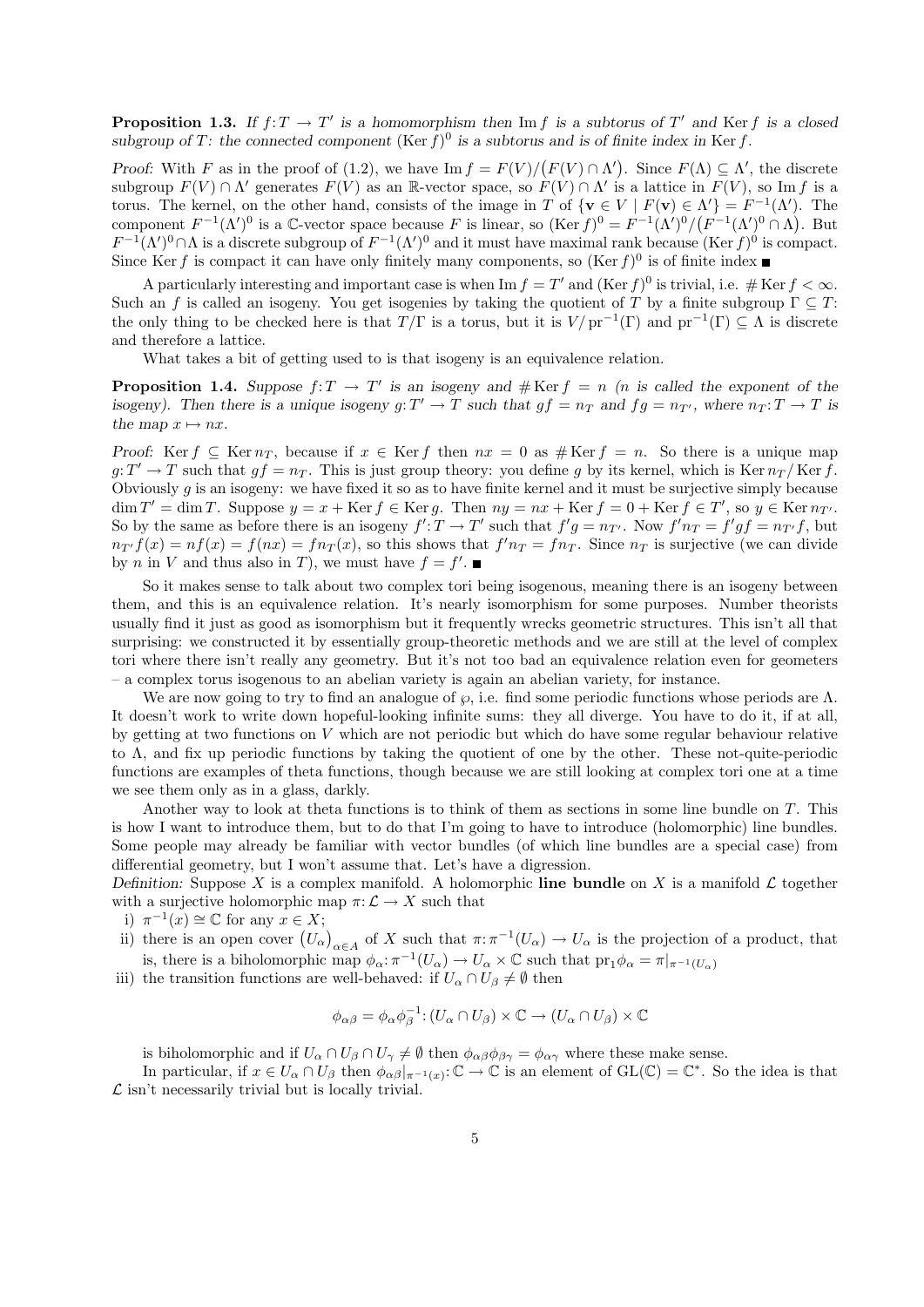A section in a line bundle is a map  $\sigma: X \to \mathcal{L}$  such that  $\pi \sigma = id$ . In other words, it's a twisted function. If  $\mathcal L$  is, in fact, trivial, then  $\sigma$  really is a global holomorphic function. There is always one section, namely the zero section, but there need not be any more. The space of sections (it's obviously a C-vector space) is denoted  $\Gamma(\mathcal{L})$  or  $H^0(\mathcal{L})$ . In general it will be infinite-dimensional but in many important cases it isn't. In particular if X is compact then dim  $H^0(\mathcal{L}) < \infty$  for any line bundle  $\mathcal{L}$ .

If  $\sigma_0$  and  $\sigma_1$  are non-zero sections of  $\mathcal L$  then  $\sigma_0/\sigma_1$  is a meromorphic function. More generally, if  $\sigma_0, \ldots, \sigma_N \in H^0(\mathcal{L})$  are linearly independent then we get a map  $X \to \mathbb{P}^N$  by  $x \mapsto (\sigma_0(x) : \ldots : \sigma_N(x))$ , as long as the  $\sigma_i$  don't all vanish at once. So if we want to embed X in some projective space a good place to start looking is at line bundles.

A line bundle on X is said to be trivial if it is biholomorphic to  $\mathbb{C} \times X$ . If  $\psi: Y \to X$  is a holomorphic map of manifolds and  $\mathcal L$  is a line bundle on X then there is a line bundle  $\psi^*\mathcal L$  on Y, given by a cover  $\tilde{U}_{\alpha} = \psi^{-1}(U_{\alpha})$  of Y.

**Proposition 1.5.** Every line bundle on  $\mathbb{C}^g$  is trivial.

Proof: (Optional: if you don't know what it means, ignore it for now.) The sequence

$$
0\longrightarrow \mathbb{Z}\longrightarrow \mathcal{O}^{e^{2\pi i(\cdot)}}\mathcal{O}^*\longrightarrow 0
$$

gives a long exact sequence

$$
\cdots \longrightarrow H^1(\mathbb{C}^g, \mathcal{O}) \longrightarrow H^1(\mathbb{C}^g, \mathcal{O}^*) \longrightarrow H^2(\mathbb{C}^g, \mathbb{Z}) \longrightarrow \cdots
$$

and both  $H^1(\mathbb{C}^g, \mathcal{O})$  and  $H^2(\mathbb{C}^g, \mathbb{Z})$  are trivial.

We can use this to describe holomorphic line bundles on  $T = V/\Lambda$ . If we have a line bundle  $\mathcal L$  on T then  $pr^* \mathcal{L}$  is a line bundle on  $V = \mathbb{C}^g$  and thus trivial. So  $\Lambda$  acts, not just on  $V$ , but on  $V \times \mathbb{C} = pr^* \mathcal{L}$ , in such a way that  $(V \times \mathbb{C})/\Lambda = \mathcal{L}$ . The action is given by

$$
\lambda: (\mathbf{v}, \alpha) \mapsto (\mathbf{v} + \lambda, \alpha f(\lambda, \mathbf{v}))
$$

and the function  $\mathbf{v} \mapsto f(\lambda, \mathbf{v})$  is a holomorphic nowhere vanishing function on V. The condition for this to define an action of Λ is

$$
f(\lambda + \mu, \mathbf{v}) = f(\lambda, \mathbf{v} + \mu) f(\mu, \mathbf{v})
$$
\n<sup>(\*)</sup>

and a thing satisfying this relation is called a 1-cocycle (for  $\Lambda$ , with coefficients in the nowhere vanishing functions on  $V$ ) or, in this particular case only, a **factor of automorphy**. Thus every line bundle on  $T$  is determined by a factor of automorphy. However, different factors of automorphy may determine the same line bundle. The reason is that if we pick a different isomorphism  $pr^* \mathcal{L} \to V \times \mathbb{C}$  our factor of automorphy will be twisted by an automorphism of  $V \times \mathbb{C}$ , i.e. by a nonvanishing holomorphic function  $h: V \longrightarrow \mathbb{C}^*$ . In fact the change to  $f(\lambda, \mathbf{v})$  is that it is multiplied by a coboundary, namely  $h(\lambda + \mathbf{v})h(\mathbf{v})^{-1}$ .

Again we want to get back to linear algebra. Since I do not want to teach you group cohomology either I shall produce a map out of thin air: we can write  $f: \Lambda \times V \to \mathbb{C}^*$  as

$$
f(\lambda, \mathbf{v}) = \exp\{2\pi i g(\lambda, \mathbf{v})\}
$$

where  $g: \lambda \times V \to \mathbb{C}$  is holomorphic in **v**, and we put

$$
\delta f(\lambda, \mu) = g(\mu, \mathbf{v} + \lambda) + g(\lambda + \mu, \mathbf{v}) - g(\lambda, \mathbf{v})
$$

for  $\lambda, \mu \in \Lambda$ ,  $\mathbf{v} \in V$ . This makes sense (that is,  $\delta f(\lambda, \mu)$  does not depend on **v**) and in fact  $\delta f: \Lambda^2 \to \mathbb{Z}$ , because (∗) gives

$$
g(\lambda + \mu, \mathbf{v}) + g(\lambda, \mathbf{v}) - g(\mu, \mathbf{v} + \lambda) \equiv 0 \quad \text{mod } 1.
$$

δf is an example of a 2-cocycle: a map  $F: \Lambda^2 \to \mathbb{Z}$  is called a 2-cocycle if

$$
\partial F(\lambda, \mu, \nu) = F(\mu, \nu) - F(\lambda + \mu, \nu) + F(\lambda, \mu + \nu) - F(\lambda, \nu) = 0
$$

for all  $\lambda$ ,  $\mu$ ,  $\nu \in \Lambda$ . If F is a cocycle we define  $\alpha F(\lambda, \mu) = F(\lambda, \mu) - F(\mu, \lambda)$ .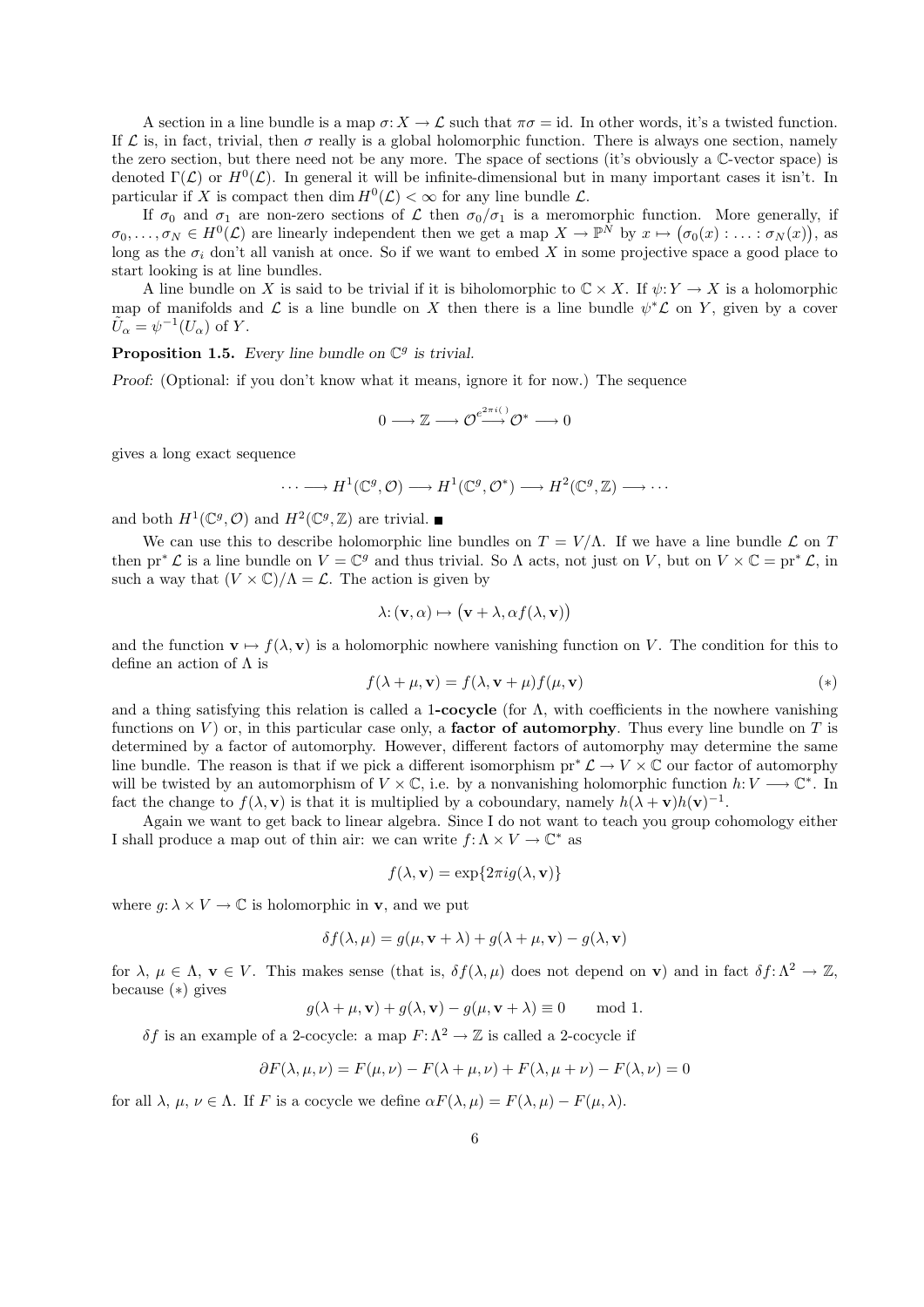**Proposition 1.6.**  $\alpha F: \Lambda^2 \to \mathbb{Z}$  is an integer-valued alternating bilinear form.

Proof:

$$
\alpha F(\lambda + \mu, \nu) - \alpha F(\lambda, \nu) - \alpha F(\mu, \nu) = \partial F(\lambda, \mu, \nu) - \partial F(\nu, \lambda, \mu) - \partial F(\lambda, \mu, \nu)
$$

which is zero.  $\blacksquare$ 

In particular a factor of automorphy gives rise to an integral alternating bilinear form  $E = \alpha \delta f$  on  $\Lambda$ , so a line bundle on T does likewise. This form is actually  $c_1(\mathcal{L})$ , or to be precise the image of  $c_1(\mathcal{L})$  under an isomorphism  $H^2(T,\mathbb{Z}) \longrightarrow \text{Alt}^2(\Lambda,\mathbb{Z})$ . There are lots of things that we ought to do, such as check that different factors of automorphy for the same  $\mathcal L$  do give the same value of  $c_1(\mathcal L)$ .

Note that  $E(\lambda, \mu) = \alpha \delta f(\lambda, \mu)$  is given by

$$
E(\lambda, \mu) = g(\mu, \mathbf{v} + \lambda) + g(\lambda, \mathbf{v}) - g(\lambda, \mathbf{v} + \mu) - g(\mu, \mathbf{v}).
$$

In fact this form, after being extended R-linearly to V, satisfies  $E(i\mathbf{x}, i\mathbf{y}) = E(\mathbf{x}, \mathbf{y})$  (by a type argument which I won't do) and is thus the imaginary part of a Hermitian form  $H$ .

We summarise the above (which we haven't really proved) as follows.

**Theorem 1.7.** Every line bundle on T is determined by a factor of automorphy f. There is a well-defined map  $c_1$  from Pic(T) (the set of line bundles on T) to Alt<sup>2</sup>( $\Lambda$ , Z) given by

$$
c_1(\mathcal{L})(\lambda,\mu) = g(\mu,\lambda) + g(\lambda,0) - g(\lambda,\mu) - g(\mu,0)
$$

where  $g = \frac{1}{2\pi i} \log f_{\mathcal{L}}: \Lambda \times V \to \mathbb{C}$ . The image of  $c_1$ , called the Néron-Severi group NS(T), is the set of imaginary parts of Hermitian forms whose imaginary part is integral on Λ.

 $Pic(T)$  is in fact a group, but we don't know that yet. But in fact it's easy to see: we just define the product  $\mathcal{L}_1 \mathcal{L}_2$  to be the bundle given by the factor of automorphy  $f_{\mathcal{L}_1} f_{\mathcal{L}_2}$ , so that  $\mathcal{L}^{-1}$  corresponds to  $f_{\mathcal{L}}^{-1}$ . It is not hard to see that it is equivalent to take  $\mathcal{L}_1\mathcal{L}_2 = \mathcal{L}_1 \otimes \mathcal{L}_2$  (which suggests how to make Pic(X) a group for general X, where the theory of factors of automorphy fails). The existence of  $\mathcal{L}^{-1}$  is the reason why line bundles are sometimes called invertible sheaves. Since the group  $Pic(X)$  is abelian it is sometimes written additively, but usually not if one is actually thinking of its elements as being line bundles (we shall see another way of thinking of them later). Still, this does serve to remind us that  $\mathcal{O}$ , the trivial line bundle, corresponding to (untwisted) functions, is the identity element.

In order fully to describe line bundles on  $T$  in terms of linear algebra we need to understand the kernel of  $c_1$ , which is called  $Pic^0(T)$ .

Definition: A semicharacter for  $H \in \text{NS}(T)$  (think of H as a Hermitian form) is a map  $\chi: \Lambda \to U(1)$  (U(1) is the circle group) such that

$$
\chi(\lambda + \mu) = \chi(\lambda)\chi(\mu)\exp\{i\pi \operatorname{Im} H(\lambda, \mu)\}\
$$

so that if  $H = 0$  then  $\chi$  is a character.

Let  $\mathcal{P}(\Lambda)$  be the set of all pairs  $(H, \chi)$  with  $H \in \text{NS}(T)$  and  $\chi$  a semicharacter for H.  $\mathcal{P}(\Lambda)$  becomes a group if we define  $(H_1, \chi_1)(H_2, \chi_2) = (H_1 + H_2, \chi_1 \chi_2)$ , since  $\chi_1 \chi_2$  is a semicharacter for  $H_1 + H_2$ .

The following theorem is one of the things that is called the Appel-Humbert Theorem (Mumford uses the term for a slightly different result).

**Theorem 1.8.** There are maps  $L$  giving a commutative diagram with exact rows

$$
\begin{array}{ccccccc}\n1 & \longrightarrow & \text{Hom}\begin{pmatrix} \Lambda, U(1) \end{pmatrix} & \stackrel{\iota}{\longrightarrow} & \mathcal{P}(\Lambda) & \stackrel{\text{pr}}{\longrightarrow} & \text{NS}(T) & \longrightarrow & 0 \\
L \downarrow \wr & & L \downarrow \wr & & || & & || \\
0 & \longrightarrow & \text{Pic}^0(T) & \longrightarrow & \text{Pic}(T) & \stackrel{c_1}{\longrightarrow} & \text{NS}(T) & \longrightarrow & 0\n\end{array}
$$

Proof: The top row is exact by definition of  $\iota$  and pr:  $(H, \chi) \mapsto H$ . The bottom row is exact by the definitions of NS and Pic<sup>0</sup>. We need to define  $L:\mathcal{P}(\Lambda) \to Pic(T)$ , show that the diagram commutes and check that L: Hom  $(\Lambda, U(1)) \to Pic^0(T)$  is iso.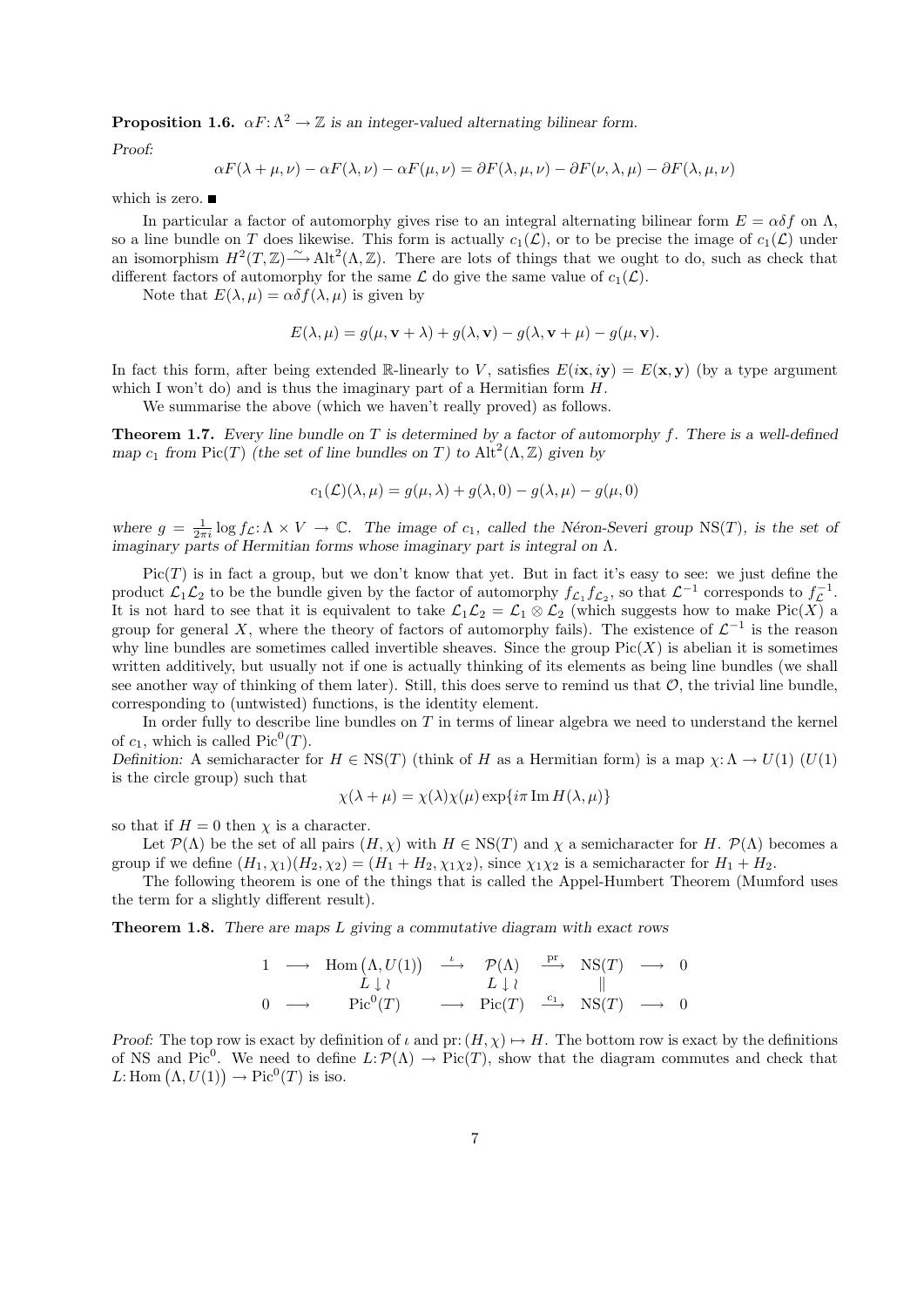If  $D = (H, \chi) \in \mathcal{P}(\Lambda)$ , define a factor of automorphy by

$$
a_D(\lambda, \mathbf{v}) = \chi(\lambda) \exp{\pi H(\mathbf{v}, \lambda) + \frac{\pi}{2} H(\lambda, \lambda)}
$$

so  $a_D: \Lambda \times V \to \mathbb{C}^*$ . Then  $a_D$  is a cocycle, since

$$
a_D(\lambda + \mu, \mathbf{v}) = \chi(\lambda + \mu) \exp \{\pi H(\mathbf{v}, \lambda + \mu) + \frac{\pi}{2} H(\lambda + \mu, \lambda + \mu)\}
$$
  
\n
$$
= \chi(\lambda)\chi(\mu) \exp \{\pi H(\mathbf{v}, \lambda) + \pi H(\mathbf{v}, \mu) + \frac{\pi}{2} H(\lambda, \lambda) + \frac{\pi}{2} H(\mu, \mu) + \frac{\pi}{2} H(\lambda, \mu) + \frac{\pi}{2} H(\mu, \lambda)\}
$$
  
\n
$$
= \chi(\lambda)\chi(\mu) \exp \{\pi H(\mathbf{v}, \lambda) + \frac{\pi}{2} H(\lambda, \lambda) + \pi H(\mathbf{v}, \mu) + \frac{\pi}{2} H(\mu, \mu) + \pi \operatorname{Re} H(\lambda, \mu)\}
$$
  
\n
$$
= \chi(\lambda) \exp \{\pi H(\mathbf{v} + \mu, \lambda) + \frac{\pi}{2} H(\lambda, \lambda) - i\pi \operatorname{Im} H(\mu, \lambda)\} \chi(\mu) \exp \{\pi H(\mathbf{v}, \mu) + \frac{\pi}{2} H(\mu, \mu)\}
$$
  
\n
$$
= \chi(\lambda) \exp \{\pi H(\mathbf{v} + \mu, \lambda) + \frac{\pi}{2} H(\lambda, \lambda)\} \chi(\mu) \exp \{\pi H(\mathbf{v}, \mu) + \frac{\pi}{2} H(\mu, \mu)\}
$$
  
\n
$$
= a_D(\mathbf{v} + \mu, \lambda) a_D(\mathbf{v}, \mu).
$$

From this we get a line bundle  $\mathcal{L} = L(D) = \mathcal{L}(H, \chi)$  given by  $(V \times \mathbb{C})/\Lambda$ , where  $\Lambda$  acts by

$$
\lambda: (\mathbf{v}, \alpha) \longmapsto (\mathbf{v} + \lambda, a_D(\mathbf{v}, \lambda)\alpha).
$$

Obviously  $D \mapsto a_D$  is a homomorphism.

The right-hand square commutes if  $c_1(L(D)) = pr(D)$ , that is, if  $c_1(L(H,\chi)) = H$ . To check this, put  $\chi(\lambda) = \exp\left\{2\pi i\psi(\lambda)\right\}$ , so that

$$
a_D = \exp\left\{2\pi i g_D(\lambda, \mathbf{v})\right\}
$$

where

$$
g_D(\lambda, \mathbf{v}) = \psi(\lambda) - \frac{i}{2}H(\mathbf{v}, \lambda) - \frac{i}{4}H(\lambda, \lambda).
$$

Then

Im 
$$
c_1(L(D)) = g_D(\mu, \lambda) + g_D(\lambda, 0) - g_D(\lambda, \mu) - g(\mu, 0)
$$
  
=  $\frac{1}{2i} [H(\lambda, \mu) - H(\mu, \lambda)]$   
= Im H

and since a Hermitian form is determined by its imaginary part it follows that  $c_1(L(D)) = H$ . This also implies that L maps Hom  $(\Lambda, U(1))$  into Pic<sup>0</sup>(T) and the left-hand square commutes automatically.

It remains to check that L: Hom  $(\Lambda, U(1)) \to Pic^0(T)$  is an isomorphism. We need to recall something mentioned briefly earlier: two factors of automorphy define the same line bundle if they differ by coming from different trivialisations on  $V \times \mathbb{C}$ , i.e. by a nonvanishing function on V. More precisely,  $f_1$  and  $f_2$  define the same bundle if there is a holomorphic function  $F: V \to \mathbb{C}^*$  such that  $f_2(\lambda, \mathbf{v}) = f_1(\lambda, \mathbf{v}) F(\mathbf{v}) F(\mathbf{v} + \lambda)^{-1}$ .

I want to show that L: Hom  $(\Lambda, U(1)) \to Pic^0(T)$  is surjective, that is, that I can get any line bundle whose Chern class  $(c_1)$  is zero from a homomorphism  $\Lambda \to U(1)$ . Suppose  $\mathcal{L} \in \text{Pic}^0(T)$  and f is a factor of automorphy defining L. Take  $g = \frac{1}{2\pi i} \log f$  as usual. I claim that f might as well be independent of  $\mathbf{v} \in V$ , because I can find  $f_0: V \to \mathbb{C}^*$  such that  $f_1(\lambda, \mathbf{v}) f_0(\mathbf{v}) f_0(\mathbf{v} + \lambda)^{-1}$  is independent of **v**. We have the cocycle condition

$$
g(\lambda + \mu, \mathbf{v}) = g(\lambda, \mathbf{v} + \mu) + g(\mu, \mathbf{v})
$$

and the condition that  $c_1 = 0$ 

$$
g(\mu, \lambda) - g(\mu, \mathbf{0}) - g(\lambda, \mu) + g(\lambda, \mathbf{0}) = 0
$$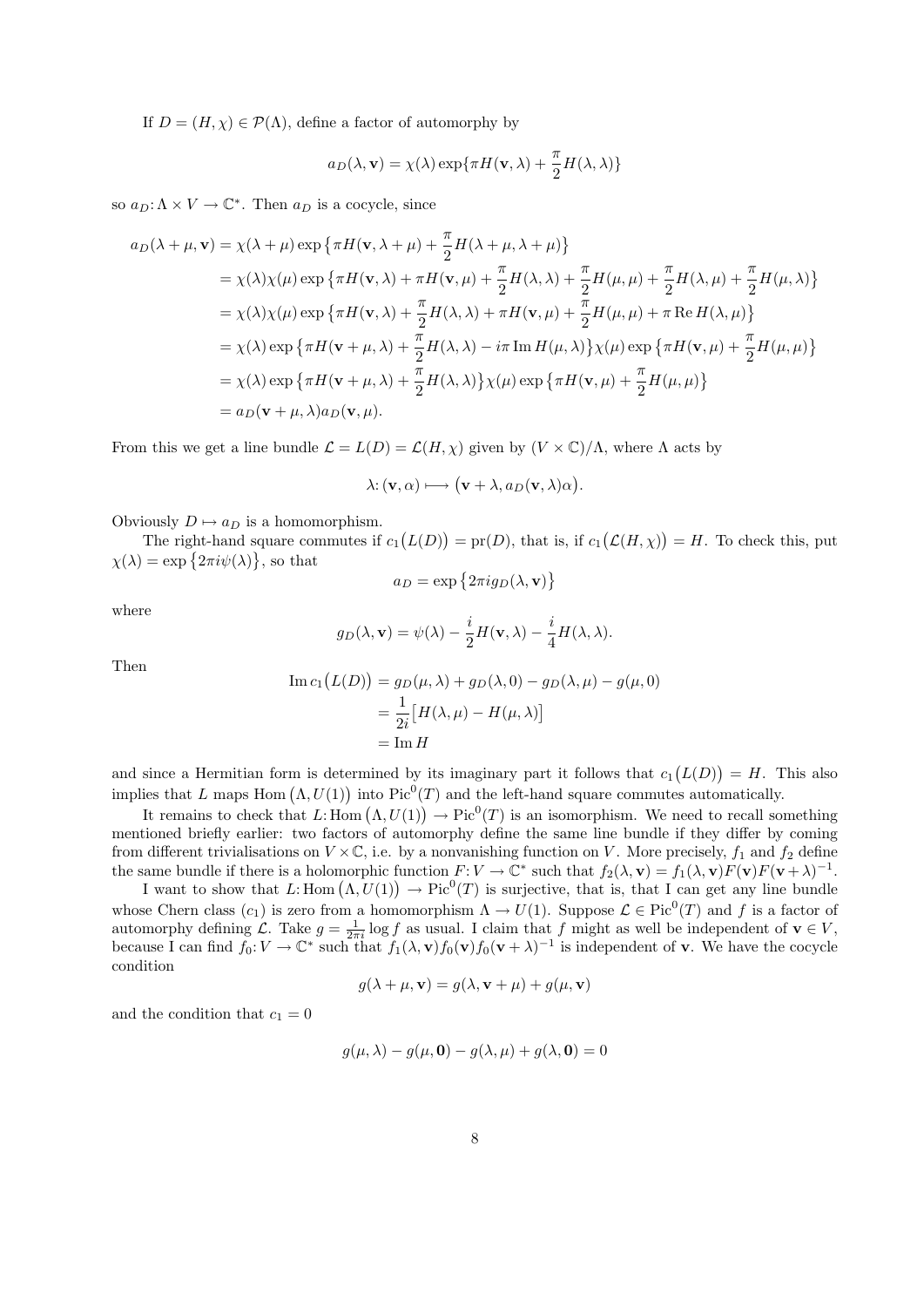both holding for all  $\lambda$ ,  $\mu$  and **v**. Take  $h(\mathbf{v}) = -q(0, \mathbf{v})$ . Then

$$
g(\lambda, \mathbf{v}) - h(\lambda + \mathbf{v}) + h(\mathbf{v}) = g(\lambda, \mathbf{v}) + g(0\lambda + \mathbf{v}) - g(0, \mathbf{v})
$$
  
=  $g(\lambda, \mathbf{v}) - g(0, \mathbf{v})$  as  $g(0, \lambda + \mathbf{v}) = 0$  by cocycle condition  
=  $g(0, \lambda) - g(\lambda, 0)$  by  $c_1 = 0$  condition

and this is independent of **v**, so we can take  $F(\mathbf{v}) = \exp\{2\pi i h(\mathbf{v})\}.$ 

If f is independent of **v** then the cocycle condition says  $f: \Lambda \to \mathbb{C}^*$  is a homomorphism, so  $\arg f: \Lambda \to$  $U(1)$  is a character. Moreover, arg f and f define the same line bundle, because, since f is a homomorphism,  $\log |f|: \Lambda \to \mathbb{R}$  is an additive homomorphism, i.e. an R-linear map. So if we extend it to a function  $\ell: V \to \mathbb{R}$ by R-linearity, we can also define  $\hat{\ell}: V \to \mathbb{C}$  by  $\hat{\ell}(\mathbf{v}) = \ell(i\mathbf{v}) + i\ell(\mathbf{v})$  and then take  $F = \exp\{i\hat{\ell}\}\$ , making f and arg  $f$  cohomologous. This proves that  $L$  is surjective.

Finally, we must show that L is injective on Hom  $(\Lambda, U(1))$ . Suppose  $\chi \in$  Hom  $(\Lambda, U(1))$  and  $\mathcal{L}(0, \chi)$  is trivial, i.e.  $\mathcal{L}(0,\chi) = \mathcal{L}(0,1)$ . Then there is an  $F: V \to \mathbb{C}^*$  such that  $\chi(\lambda) = F(\mathbf{v} + \lambda)F(\mathbf{v})^{-1}$  for all  $\lambda \in \Lambda$ ,  $\mathbf{v} \in V$ . As  $|\chi(\lambda)| = 1$  this implies that  $|F(\mathbf{v} + \lambda)| = |F(\mathbf{v})|$  and hence that F is bounded. So F must be constant, and  $\chi = 1$ .

**Corollary 1.9.** Any line bundle  $\mathcal{L} = \mathcal{L}(H, \chi)$  has a canonical factor of automorphy  $a_{\mathcal{L}}$ , which is the  $a_D$ occurring above.

Summary. We have introduced the following general objects:

• Line bundles

• The Picard group Pic(X) = { line bundles on X}/isomorphism with multiplication given by ⊗.

- and in the special case of complex tori we have also introduced
	- The first Chern class  $c_1(\mathcal{L})$  of a line bundle  $\mathcal L$
	- The Néron-Severi group  $NS(X) = \{c_1(\mathcal{L}) \mid \mathcal{L} \in Pic(X)\}\$
	- $Pic^0(X) = \text{Ker } c_1$ .

I have not said, and we do not need to know, what these are in general. But they do exist in general. We have also introduced

• Factors of automorphy

• Semicharacters and Hermitian forms integral on Λ

as ways of describing  $Pic(X)$ . If X isn't a complex torus then  $Pic(X)$  doesn't have such a nice description. Since our definitions of  $c_1$ , NS and Pic<sup>0</sup> used these descriptions we have defined them only for complex tori. Twice I have asserted things without proof:

- $\bullet$  All line bundles on  $\mathbb{C}^g$  are trivial
- The alternating form  $E$  is the imaginary part of some Hermitian form  $H$

Our original motivation for introducing line bundles was to get embeddings of abelian varieties, i.e. complex tori in projective space. So we want to get at sections of line bundles: the idea is that these will serve as coordinate functions on the complex torus  $T$ . There is another reason why line bundles are good: once you've got varieties you can go from line bundles to divisors (formal sums of codimension 1 subvarieties) and back, thus getting a much more geometric description of what is going on.

If  $\mathcal L$  is a line bundle on some compact complex manifold X and  $\sigma_0, \ldots, \sigma_N$  are a basis for  $H^0(\mathcal L)$  (which we assume to be finite dimensional – actually it always is) then we can define a map

$$
\phi_{\mathcal{L}}\colon X\longrightarrow \mathbb{P}^N
$$

by  $\phi_{\mathcal{L}}(x) = (\sigma_0(x) : \ldots : \sigma_N(x))$ , as long as the  $\sigma_i$  don't all vanish at once. We say that  $\mathcal L$  is very ample if  $\phi_{\mathcal{L}}$  is an embedding, that is  $\phi_{\mathcal{L}}(X) \cong X$ . We say that  $\mathcal{L}$  is ample if  $\mathcal{L}^{\otimes k}$  is very ample for some  $k > 0$ . You should think of a very ample line bundle as specifying what a hyperplane section will be.

We are going to identify the ample line bundles on  $T$ : in particular we are going to find out when there are any, i.e. when T is an abelian variety. In the process we shall find out that  $H^0(\mathcal{L})$  is always finite-dimensional on a complex torus, though in fact this is true for any compact complex space. Recall that if  $\mathcal L$  has a factor of automorphy  $f_{\mathcal L}$  then  $\mathcal L^{\otimes k}$  is given by the factor of automorphy  $f_{\mathcal L}^k$ : equivalently if  $\mathcal{L} = \mathcal{L}(H, \chi)$  then  $\mathcal{L}^{\otimes k} = \mathcal{L}(kH, \chi^k)$ .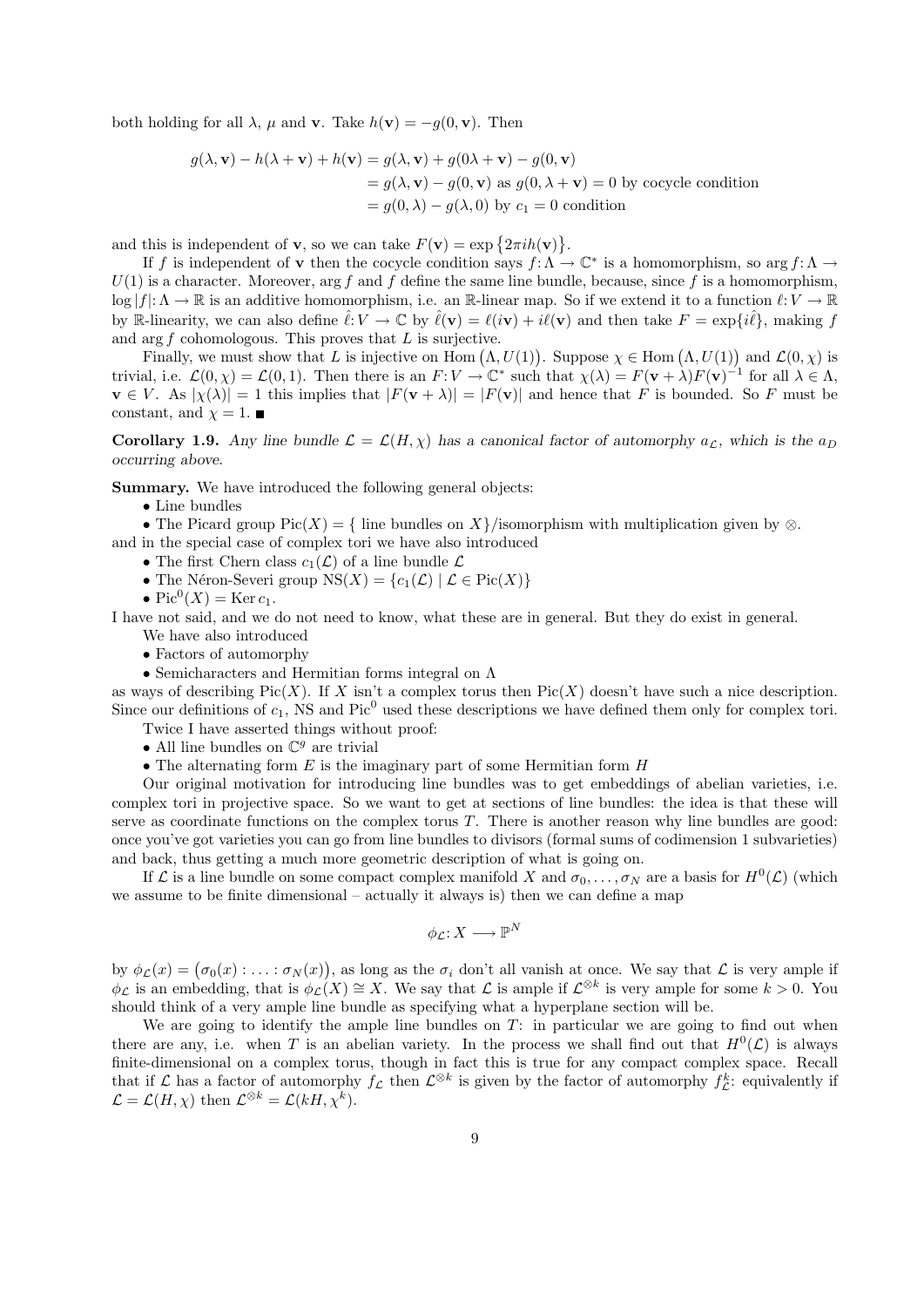Definition: If f is a factor of automorphy, a **theta function** for f is a holomorphic function  $\theta: V \to \mathbb{C}$  such that

$$
\theta(\mathbf{v} + \lambda) = f(\lambda, \mathbf{v})\theta(\mathbf{v})
$$

Clearly, if f defines  $\mathcal L$  then  $\theta$  gives a section of  $\mathcal L$  and every section of  $\mathcal L$  comes from a theta function. A canonical theta function for  $\mathcal{L} = \mathcal{L}(H, \chi)$  is a theta function for the canonical factor of automorphy for  $\mathcal{L}$ ,

$$
f(\lambda, \mathbf{v}) = \chi(\lambda) \exp \{ \pi H(\mathbf{v}, \lambda) + \frac{\pi}{2} H(\lambda, \lambda) \}.
$$

**Lemma 1.10.** Suppose H is degenerate. Then  $\mathcal{L} = \mathcal{L}(H, \chi)$  is not ample.

Proof: Put  $N = \text{Ker}_L H = \{ \mathbf{v} \in V \mid H(\mathbf{v}, \mathbf{w}) = 0 \text{ for all } \mathbf{w} \in V \}.$  If  $E = \text{Im } H$  then  $H(\mathbf{v}, \mathbf{w}) =$  $E(i\mathbf{v}, \mathbf{w}) + iE(\mathbf{v}, \mathbf{w})$  so  $\mathbf{v} \in N$  if and only if  $E(\mathbf{v}, \mathbf{w}) = 0$  for all  $\mathbf{w} \in V$ . So N is a complex subspace of V and  $N \cap \Lambda$  is a lattice in N, since E is integral on  $\Lambda$ . If  $\theta$  is a canonical theta function then for any  $\mathbf{v} \in V$ 

$$
\theta(\mathbf{v} + \lambda) = \chi(\lambda)\theta(\mathbf{v}) \quad \text{if } \lambda \in N \cap \Lambda.
$$

Thus  $|\theta(\mathbf{v} + \mathbf{w})|$  is a periodic function of  $\mathbf{w} \in N$  and hence constant: that is to say,  $\theta(\mathbf{v})$  depends only on the coset  $\mathbf{v} + N$ . (So  $\theta(\mathbf{v} + \lambda) = \theta(\mathbf{v})$  if  $\lambda \in N \cap \Lambda$ , so  $\chi(\lambda) = 1$  if  $\lambda \in N \cap \Lambda$ : this means that actually we might as well work with a nondegenerate H on  $V/N$  and  $\Lambda/(N \cap \Lambda)$ ). In particular, L cannot be very ample as  $\sigma_i(x) = \sigma_i(x + y)$  if  $y \in x + N/(N \cap \Lambda)$ , so the  $\sigma_i$  don't separate points. Since N is the same for  $\mathcal{L}^{\otimes k}$  as for  $\mathcal L$  it follows that  $\mathcal L$  is not ample.

**Lemma 1.11.** Suppose  $H(\mathbf{w}, \mathbf{v}) < 0$  for some w. Then  $h^0(\mathcal{L}) = 0$ : in particular  $\mathcal{L}$  is not very ample or even ample.

Proof: We can write  $\mathbf{w} = \mathbf{z} + \lambda$  for some  $\lambda$  with  $\mathbf{z} \in K$ , K compact. Then

 $\ddotsc$ 

$$
\|\theta(\mathbf{v} + \mathbf{w})\| = \|\theta(\mathbf{v} + \mathbf{z} + \lambda)\|
$$
  
=  $\|\theta(\mathbf{v} + \mathbf{z})\| \|\chi(\lambda)\| \|\exp{\{\pi H(\mathbf{v} + \mathbf{z}, \lambda) + \frac{\pi}{2}H(\lambda, \lambda)\}}\|$   
=  $\|\theta(\mathbf{v} + \mathbf{z})\| \exp{\{\pi \operatorname{Re} H(\mathbf{v} + \mathbf{z}, \lambda) + \frac{\pi}{2}H(\lambda, \lambda)\}}.$ 

But

$$
\operatorname{Re} H(\mathbf{v} + \mathbf{z}, \lambda) + \frac{1}{2} H(\lambda, \lambda) = \operatorname{Re} H(\mathbf{v} + \mathbf{z}, \mathbf{w} - \mathbf{z}) + \frac{1}{2} H(\mathbf{w} - \mathbf{z}, \mathbf{w} - \mathbf{z})
$$
  
= Re  $H(\mathbf{v} + \mathbf{z}, \mathbf{w}) - \operatorname{Re} H(\mathbf{v} + \mathbf{z}, \mathbf{z}) + \frac{1}{2} H(\mathbf{w}, \mathbf{w}) + \frac{1}{2} H(\mathbf{z}, \mathbf{z}) - \operatorname{Re} H(\mathbf{w}, \mathbf{z})$   
= Re  $H(\mathbf{v}, \mathbf{w}) + \frac{1}{2} H(\mathbf{w}, \mathbf{w}) + \mathbf{a}$  function of **z** and **v**

so for fixed v we have a linear term in  $w + a$  negative quadratic term in  $w +$  something bounded, and this tends to  $-\infty$  as  $\mathbf{w} \to \infty$ . So  $\|\theta(\mathbf{v} + \mathbf{w})\| \to 0$  as  $\mathbf{w} \to \infty$ , and so  $\theta \equiv 0$ . Thus  $h^0(\mathcal{L}) = 0$ .

**Corollary 1.12.** If  $\mathcal{L} = \mathcal{L}(H, \chi)$  is ample then H is positive definite.

To get at the converse to this (and more) we need a supply of sections.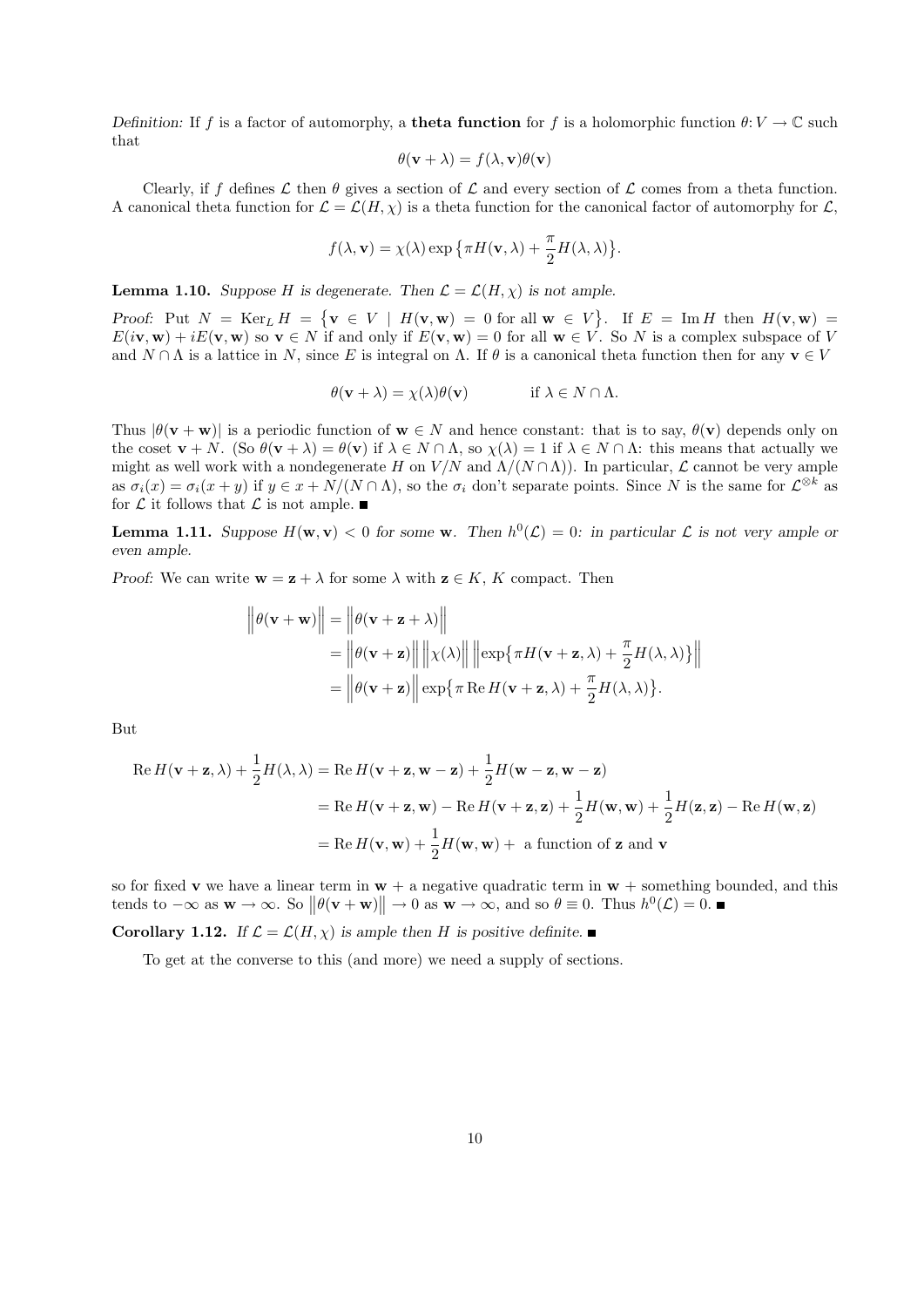**Theorem 1.13.** Suppose H is positive definite and write E as a matrix relative to a Z-basis of  $\Lambda$ . Then  $\dim H^0(\mathcal{L}(H,\chi)) =$ √ det E.

Proof: The idea is to use a slightly different factor of automorphy and hence slightly different theta functions – classical theta functions – which are actually periodic with respect to about half of Λ. This enables us to write down Fourier expansions for the theta functions and then see how many coefficients we can choose before the behaviour with respect to the rest of  $\Lambda$  fixes everything else.

I can certainly choose a basis of  $\Lambda$  such that E has matrix  $\begin{pmatrix} 0 & D \\ D & 0 \end{pmatrix}$  $-D$  0 ). Let  $\Lambda_1$  and  $\Lambda_2$  be the Z-spans of the first and second g elements and let  $V_1$  and  $V_2$  be the R-spans. Thus  $E|_{\Lambda_2\times\Lambda_2}=0$  and  $V_j\cap\Lambda=\Lambda_j$ . Certainly  $V_2 \cap iV_2 = 0$  because  $H = 0$  there and H is nondegenerate, so  $\Lambda_2 \otimes \mathbb{C} = V$ . The restriction of H to  $V_2$  is real symmetric (because  $E = 0$  there), so there is a unique complex symmetric extension B of  $H|_{V_2 \times V_2}$ to the whole of  $V$ .

Put  $\theta^*(\mathbf{v}) = \exp\left\{\frac{\pi}{2}B(\mathbf{v}, \mathbf{v})\right\}\theta(\mathbf{v})$ , so that

$$
\theta^*(\mathbf{v} + \lambda) = \chi(\lambda) \exp\left\{\pi \big(H - B\big)(\mathbf{v}, \lambda) + \frac{\pi}{2} \big(H - B\big)(\lambda, \lambda)\right\} \theta^*(\mathbf{v})
$$
  
=  $f^*(\lambda, \mathbf{v}) \theta^*(\mathbf{v}).$ 

Since  $f^*(\lambda, \mathbf{v}) = f(\lambda, \mathbf{v}) \exp\left\{\frac{\pi}{2}B(\mathbf{v}, \mathbf{v})\right\} \exp\left\{\frac{\pi}{2}B(\mathbf{v} + \lambda, \mathbf{v} + \lambda)\right\}^{-1}$ , we see that  $f^*$  is also a factor of automorphy for  $\mathcal L$  and  $\theta^*$  is a theta function for it: these are the classical factor and theta functions. It isn't quite true that  $\theta^*$  is periodic for  $\Lambda_2$ , but very nearly: the map  $\chi: \Lambda_2 \to U(1)$  is a homomorphism so  $\chi(\lambda) = \exp\{2\pi i l(\lambda)\}\$  with  $l:\Lambda_2 \to \mathbb{R}$  being Z-linear. Extend l to a C-linear map  $l: V \to \mathbb{C}$  (recall that  $\Lambda_2 \otimes \mathbb{C} = V$  and consider

$$
\bar{\theta}(\mathbf{v}) = \exp\{-2\pi i l(\mathbf{v})\}\theta^*(\mathbf{v}).
$$

Then  $\bar{\theta}(\mathbf{v} + \lambda) = \bar{\theta}(\mathbf{v})$  for all  $\lambda \in \Lambda_2$ , because  $(H - B)(\lambda, \lambda) = 0$  for  $\lambda \in \Lambda_2$ . By Fourier analysis, with  $\Lambda_2^* = \text{Hom}(\Lambda_2, \mathbb{Z}) \subseteq \text{Hom}(V, \mathbb{C})$ 

$$
\bar{\theta}(\mathbf{v}) = \sum_{m \in \Lambda_2^*} a_m \exp\left\{2\pi i m(\mathbf{v})\right\}
$$

so

$$
\theta^*(\mathbf{v}) = \sum_{m \in \Lambda_2^*} a_m \exp \left\{ 2\pi i \big( m(\mathbf{v}) + l(\mathbf{v}) \big) \right\}.
$$

What conditions do the  $a_m$  satisfy? We need to look at  $\theta^*(\mathbf{v} + \mu)$  for  $\mu \in \Lambda$ .

$$
\theta^*(\mathbf{v} + \mu) = \chi(\mu) \exp \left\{ \pi (H - B)(\mathbf{v}, \mu) + \frac{\pi}{2} (H - B)(\mu, \mu) \right\} \theta^*(\mathbf{v})
$$
  
=  $\chi(\mu) \exp \left\{ 2\pi i \hat{\mu}(\mathbf{v}) + \pi i \hat{\mu}(\mu) \right\} \theta^*(\mathbf{v})$ 

where  $\hat{\mu}(\lambda) = E(\lambda, \mu)$  if  $\lambda \in \Lambda_2$  and  $\hat{\mu}$  is the C-linear extension of  $E(\bullet, \mu)$  to  $\Lambda_2 \otimes \mathbb{C} = V$ . This is because  $(H-B)(\lambda,\mu)=\overline{H(\mu,\lambda)}-B(\mu,\lambda)=-2i\operatorname{Im}H(\mu,\lambda)=2iE(\lambda,\mu)$  if  $\mu\in\Lambda$  and  $\lambda\in\Lambda_2$ .

Comparing coefficients in the Fourier series gives

$$
a_m = \chi(\mu) \exp \left\{ \pi i \hat{\mu}(\mu) - 2\pi i \big( m(\mu) - l(\mu) \big) \right\} a_{m-\hat{\mu}}.
$$

So we only need to know  $a_m$  for one m in each coset of the image in  $\Lambda_2^*$  of  $\Lambda$ : call this image  $\hat{\Lambda}$ . There is a little well-definedness to be checked here, for instance that  $\text{Ker}(\mu \mapsto \hat{\mu}) \subseteq \Lambda_2$ , so that if  $\hat{\mu}_1 = \hat{\mu}_2$  we get the same equation for both  $a_{m-\hat{\mu}_1}$  and  $a_{m-\hat{\mu}_2}$ , but subject to that we have proved that

$$
h^0(\mathcal{L}) \leq \|\Lambda_2^* : \hat{\Lambda}\|.
$$

In fact  $h^0(\mathcal{L}) = \|\Lambda_2^*: \hat{\Lambda}\|$ . To show this is a matter of showing that the Fourier series converges if the  $a_m$  satisfy the right equation. It is enough to do so for  $m \in \Lambda + m_0$  for each  $m_0$ , as that splits the series into finitely many convergent bits. But  $||a_{m-\hat{\mu}}|| \sim \exp \{Im(\hat{\mu}(\mu))\}$  and if  $\mu \in \Lambda_2$  (which it might as well be as we are only concerned with  $\hat{\mu}$ ) then Im  $(\hat{\mu}(\mu)) = -H(\mu, \mu)$ , so  $\hat{\mu} \mapsto \text{Im}(\hat{\mu}(\mu))$  is a negative definite quadratic form on  $\hat{\Lambda}$ .

Finally,  $\|\Lambda_2^* : \hat{\Lambda}\|$  is the index of the sublattice of  $\Lambda_2$  spanned by the rows of D, which is det D, and this Finally,  $\|\Lambda_2 : \Lambda\|$  is the independent is equal to the Pfaffian  $\sqrt{\det E}$ .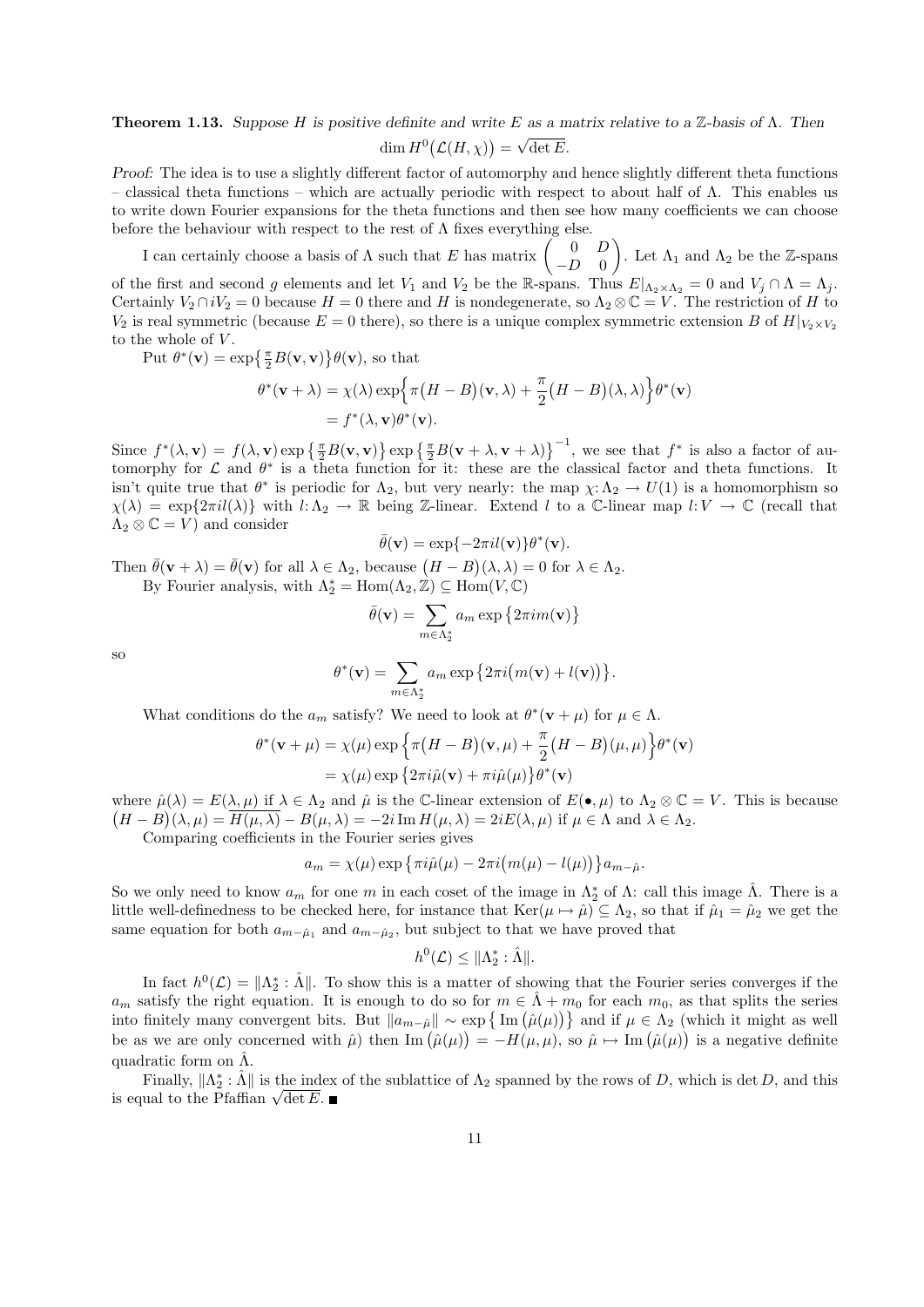**Theorem 1.14.** (Lefschetz) Suppose H is positive definite. Then  $\mathcal{L}(H,\chi)$  is ample: in fact  $\mathcal{L}(H,\chi)^{\otimes 3}$  is very ample.

Proof: We need to show that  $\mathcal{L}^{\otimes 3}$  defines an embedding. That means three things:

- i) It defines a map: for any  $x \in T$  there is a  $\sigma \in H^0(\mathcal{L}^{\otimes 3})$  such that  $\sigma(x) \neq 0$ .
- ii) The map  $\phi_{\mathcal{L}^{\otimes 3}}$  separates points: for all  $x, y \in T$  we have  $\phi_{\mathcal{L}^{\otimes 3}}(x) \neq \phi_{\mathcal{L}^{\otimes 3}}(y)$ .
- iii) The map  $\phi_{\mathcal{L}^{\otimes 3}}$  separates tangent directions:  $d\phi_{\mathcal{L}^{\otimes 3}}$  is injective at x.

It is (ii) that is difficult: the idea is that if  $\phi_{\mathcal{L}^{\otimes 3}}$  fails to separate points then all the sections actually come from some quotient torus, but there aren't enough such sections.

Suppose  $\theta$  is a canonical theta function for  $\mathcal{L} = \mathcal{L}(H, \chi)$ . If  $\mathbf{a}, \mathbf{b} \in V$  then we can get a theta function for  $\mathcal{L}(3H, \chi^3) = \mathcal{L}^{\otimes 3} = \mathcal{L}^3$  by considering

$$
\hat{\theta}(\mathbf{v}) = \theta(\mathbf{v} - \mathbf{a})\theta(\mathbf{v} - \mathbf{b})\theta(\mathbf{v} + \mathbf{a} + \mathbf{b})
$$

since

$$
\hat{\theta}(\mathbf{v} + \lambda) = \hat{\theta}(\mathbf{v})\chi(\lambda)^3 \exp \{ \pi H(\mathbf{v} - \mathbf{a}, \lambda) + \pi H(\mathbf{v} - \mathbf{b}, \lambda) + \pi H(\mathbf{v} + \mathbf{a} + \mathbf{b}) + \frac{3\pi}{2} H(\lambda, \lambda) \}
$$
  
=  $\hat{\theta}(\mathbf{v})\chi(\lambda)^3 \exp \{ 3\pi H(\mathbf{v}, \lambda) + \frac{3\pi}{2} H(\lambda, \lambda) \}.$ 

So if we choose a nontrivial theta function  $\theta$  for  $\mathcal{L}(H\chi)$ , which we can do if  $H > 0$ , and a point  $\mathbf{v}_0 \in V$ , then we can certainly find  $\mathbf{a}, \mathbf{b} \in V$  such that  $\theta(\mathbf{v}_0 - \mathbf{a}), \theta(\mathbf{v}_0 - \mathbf{b})$  and  $\theta(\mathbf{v}_0 + \mathbf{a} + \mathbf{b})$  are all nonzero. Then  $\hat{\theta}(\mathbf{v})$ is a theta function for  $\mathcal{L}^3$  such that  $\theta(\mathbf{v}_0) \neq 0$ , and it gives a section  $\sigma \in H^0(\mathcal{L}^3)$  with  $\sigma(\Lambda + \mathbf{v}_0) \neq 0$ . This proves (i).

Now for (ii). Suppose  $\phi_{\mathcal{L}^3}: T \to \mathbb{P}^N$ , given by  $\phi_{\mathcal{L}^3}(x) = (\sigma_0(x) : \ldots : \sigma_N(x))$  where  $\sigma_0, \ldots, \sigma_N$  is a basis for  $H^0(\mathcal{L}^3)$ , is not injective. Then there exist  $\mathbf{v}_1, \mathbf{v}_2 \in V$  such that  $\mathbf{u} = \mathbf{v}_1 - \mathbf{v}_2 \notin \Lambda$  and there is a constant  $\kappa \in \mathbb{C}^*$  such that  $\psi(\mathbf{v}_2) = \kappa \psi(\mathbf{v}_1)$  for every theta function  $\psi$  for  $\mathcal{L}^3$ . In particular this means that if a,  $\mathbf{b} \in V$  and  $\theta$  is a theta function for  $\mathcal{L}$  then  $\hat{\theta}(\mathbf{v}_2) = \kappa \hat{\theta}(\mathbf{v}_1)$ , i.e.

$$
\theta(\mathbf{v}_1-\mathbf{a})\theta(\mathbf{v}_1-\mathbf{v})\theta(\mathbf{v}_1+\mathbf{a}+\mathbf{b})=\kappa\theta(\mathbf{v}_2-\mathbf{a})\theta(\mathbf{v}_2-\mathbf{v})\theta(\mathbf{v}_2+\mathbf{a}+\mathbf{b}).
$$

So, taking logarithmic differentials

$$
-\frac{\partial}{\partial\mathbf{a}}\log\theta(\mathbf{v}_1-\mathbf{a})+\frac{\partial}{\partial\mathbf{a}}\log\theta(\mathbf{v}_1+\mathbf{a}+\mathbf{b})=-\frac{\partial}{\partial\mathbf{a}}\log\theta(\mathbf{v}_2-\mathbf{a})+\frac{\partial}{\partial\mathbf{a}}\log\theta(\mathbf{v}_1+\mathbf{a}+\mathbf{b})
$$

and, writing  $\omega$  for the meromorphic differential  $d\theta/\theta$ ,

$$
-\omega(\mathbf{v}_1 - \mathbf{a}) + \omega(\mathbf{v}_1 + \mathbf{a} + \mathbf{b}) = -\omega(\mathbf{v}_2 - \mathbf{a}) + \omega(\mathbf{v}_1 + \mathbf{a} + \mathbf{b})
$$

so that  $\eta(\mathbf{v}) = \omega(\mathbf{v}_2 - \mathbf{v}) - \omega(\mathbf{v}_1 - \mathbf{v})$  is independent of **v**.

Therefore  $\eta = d\ell(\mathbf{v})$ , where  $\ell: V \to \mathbb{C}$  is linear. But

$$
\eta = d \log \frac{\theta(\mathbf{v}_2 + \mathbf{v})}{\theta(\mathbf{v}_1 + \mathbf{v})}
$$

so  $\theta(\mathbf{v}_2 + \mathbf{v}) = \kappa' e^{\ell(\mathbf{v})} \theta(\mathbf{v}_1 + \mathbf{v})$ , and so  $\theta(\mathbf{u} + \mathbf{v}) = \kappa'' e^{\ell(\mathbf{v})} \theta(\mathbf{v})$ . Using the fundamental equation for  $\theta$  we obtain

$$
e^{\pi H(\mathbf{u},\lambda)} = e^{\ell(\lambda)} \qquad \text{for all } \lambda \in \Lambda.
$$

So  $\pi H(u, \lambda) - \ell(\lambda) \in 2\pi i \mathbb{Z}$  and in particular it is imaginary. Therefore  $\pi H(\lambda, u) - \ell(\lambda)$  is imaginary (as  $\pi h(\lambda, \mathbf{u}) - \pi H(\mathbf{u}\lambda) \in \mathbb{R}$  for all  $\lambda \in \Lambda$ . I claim that in fact  $\pi H(\lambda, \mathbf{u}) - \ell(\lambda) = 0$  for any  $\lambda \in \Lambda$ . Suppose not. Then  $\lambda \neq 0$  and we can find  $\lambda' \in \Lambda$  such that  $\lambda' = k\lambda$  for some  $k \notin \mathbb{R}$ . Then

$$
\pi H(\lambda', \mathbf{u}) - \ell(\lambda') = \pi H(k\lambda, \mathbf{u}) - \ell(k\lambda)
$$
  
=  $k(\pi H(\lambda, \mathbf{u}) - \ell(\Lambda)) \notin i\mathbb{R}$ .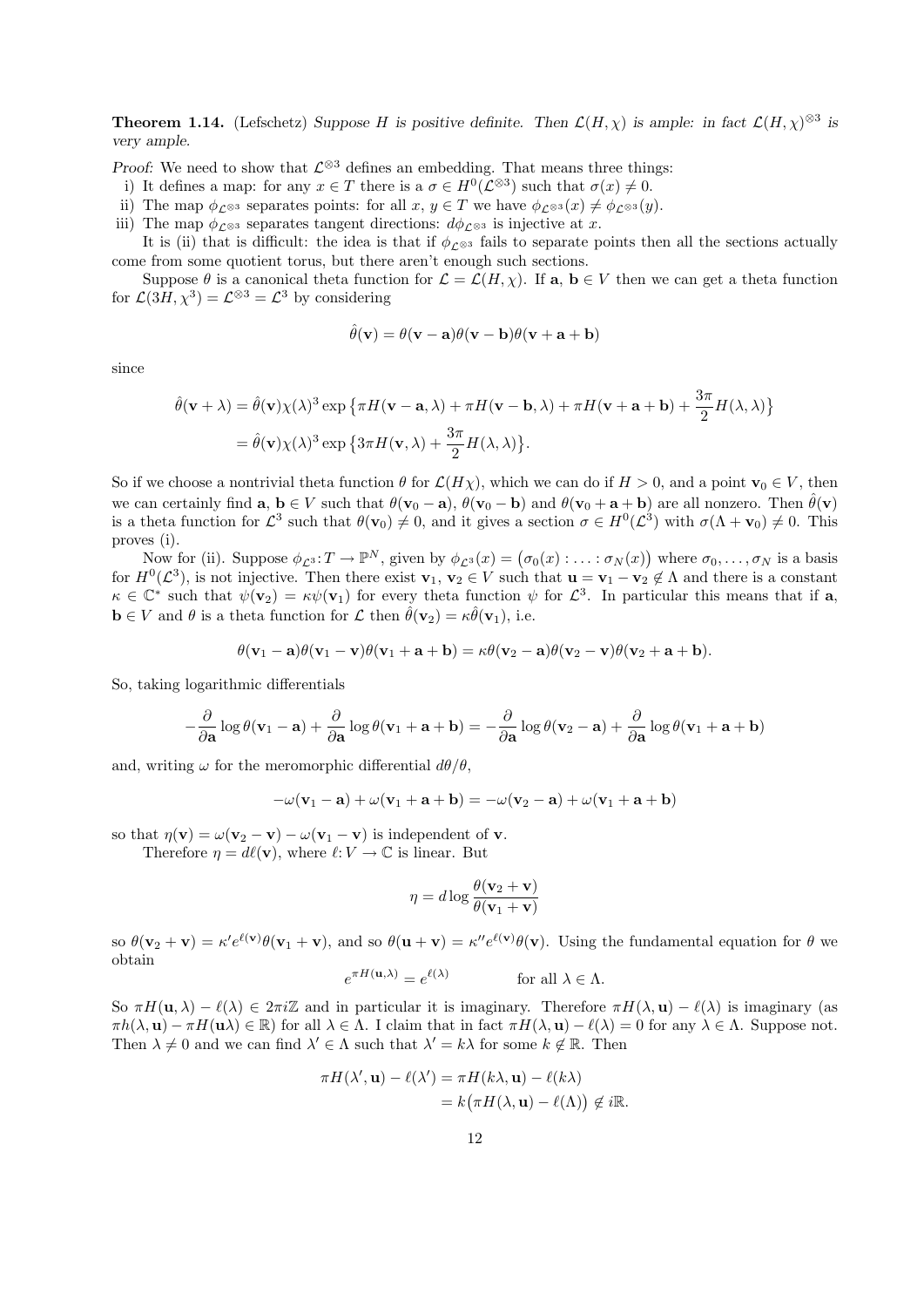If  $\pi H(\lambda, \mathbf{u}) - \ell(\lambda) = 0$  for all  $\lambda \in \Lambda$  then

$$
2\pi i \mathbb{Z} \ni \pi H(\mathbf{u}, \lambda) - \ell(\lambda)
$$
  
=  $\pi H(\lambda, \mathbf{u}) - \ell(\lambda) + \pi H(\mathbf{u}, \lambda) - \pi H(\lambda, \mathbf{u})$   
=  $0 + 2\pi i \operatorname{Im} H(\mathbf{u}, \lambda)$   
=  $2\pi i E(\mathbf{u}, \lambda)$ 

so  $E(\mathbf{u}, \lambda) \in \mathbb{Z}$  for all  $\lambda \in \Lambda$ . Consider  $\Lambda^{\perp} = {\mathbf{v} \in V \mid E(\mathbf{v}, \lambda) \in \mathbb{Z} \forall \lambda \in \Lambda}$ . It is a discrete subgroup of V and it contains  $\Lambda$  (necessarily as a subgroup of finite index), so it is a lattice in V. Put  $\Lambda' = \Lambda + \mathbb{Z} \mathbf{u} \subseteq \Lambda^{\perp}$ : clearly  $\Lambda'$  is also a lattice, and  $\Lambda'$  strictly contains  $\Lambda$ . However

$$
\theta(\mathbf{u} + \mathbf{v}) = \kappa'' e^{\ell(\mathbf{v})} \theta(\mathbf{v})
$$
  
=  $\kappa''' e^{\pi H(\mathbf{v}, \mathbf{u}) + \frac{\pi}{2} H(\mathbf{u}, \mathbf{u})} \theta(\mathbf{v})$ 

where  $\kappa''' = \kappa'' e^{-\frac{\pi}{2}} H(\mathbf{u}, \mathbf{u})$ , since if  $\pi H(\lambda, \mathbf{u}) = \ell(\lambda)$  then  $\pi H(\mathbf{v}, \mathbf{u}) = \ell(\mathbf{v})$ , by R-linearity. Now if we put  $\chi'(\mathbf{u}) = \kappa'''$  then  $\chi' \in \text{Hom}(\Lambda', U(1))$ , and we have shown that  $\theta$  is actually a theta function for  $\mathcal{L}(H, \chi')$  on the torus  $T' = V/\Lambda'$ . But the dimension of the space of such theta functions is  $\det_{\Lambda'} E$ , which is strictly less that  $\det_{\Lambda} E$  which is the dimension of the space of all theta functions: so this cannot be true for all theta functions, contradicting our assumption.

Finally, for (iii), suppose  $\mathbf{v}_0 \in V$  and that there is a non-trivial tangent vector

$$
\sum_{i=1}^{g} \alpha_i \left. \frac{\partial}{\partial z_i} \right|_{\mathbf{v}_0} \in T_{V,\mathbf{v}_0} = T_{T,\bar{\mathbf{v}}_0}
$$

that is mapped to zero by  $\phi_{\mathcal{L}}$ . Then there is an  $\alpha_0 \in \mathbb{C}$  such that for all theta functions  $\psi$  for  $\mathcal{L}(3H, \chi^3) = \mathcal{L}^{\otimes 3}$ 

$$
\alpha_0 \psi(\mathbf{v}_0) = \sum_{i=1}^g \alpha_i \frac{\partial \psi}{\partial z_i}(\mathbf{v}_0),
$$

that is,

$$
\Big(\sum_{i=1}^g \alpha_i \frac{\partial}{\partial z_i}\Big) (\log \psi) (\mathbf{v}_0) = 0
$$

(remember  $\log \psi : T \to \mathcal{L}^{\otimes 3}$ ). Take  $\mathbf{a}, \mathbf{b} \in V$  and  $\theta$  a theta function for  $\mathcal{L}$ : put  $\psi = \hat{\theta}$  and  $t(\mathbf{v}) =$  $\sum_{i=1}^{g} \alpha_i \frac{\partial}{\partial z_i} (\log \hat{\theta})(\mathbf{v})$ . Then

$$
t(\mathbf{v}_0 - \mathbf{a}) + t(\mathbf{v}_0 - \mathbf{b}) + t(\mathbf{v}_0 + \mathbf{a} + \mathbf{b}) = \alpha_0
$$

so  $t$  is linear in  $v$ . Thus

$$
\theta(\mathbf{v} + c\mathbf{u}) = e^{c'\mathbf{u}^2 + ct(\mathbf{u})}\theta(\mathbf{v})
$$

for all  $c \in \mathbb{C}$  and some  $\mathbf{u} \in V$ ,  $c' \in \mathbb{C}$ . So  $c\mathbf{u} \in \Lambda^{\perp}$  for all  $c \in \mathbb{C}$ , but this is impossible because  $\Lambda^{\perp}$  is discrete.

Let us take another look at the view. We started out with complex tori and we have got as far as determining which ones are in fact abelian varieties: we were able to embed  $T = V/\Lambda$  in  $\mathbb{P}^N$  if we could find a positive definite Hermitian form H on V such that the imaginary part E takes integer values on  $\Lambda$ . This is an arithmetic condition, and a highly nontrivial one: most lattices will not satisfy it.

We get the embedding by taking a line bundle constructed out of H and some extra data  $\chi$  and looking at sections. We describe line bundles by means of factors of automorphy, i.e. by specifying an action of  $\Lambda$ on  $V \times \mathbb{C}$ , and we describe sections by means of theta functions, i.e.  $\Lambda$ -invariant functions on V.

In two places I have asserted things without proof:

- $V \times \mathbb{C}$  is the only line bundle on  $V = \mathbb{C}^g$ , so we haven't missed anything;
- the form  $E = c_1(\mathcal{L})$  that you get from a line bundle  $\mathcal L$  via a factor of automorphy in in fact Im H.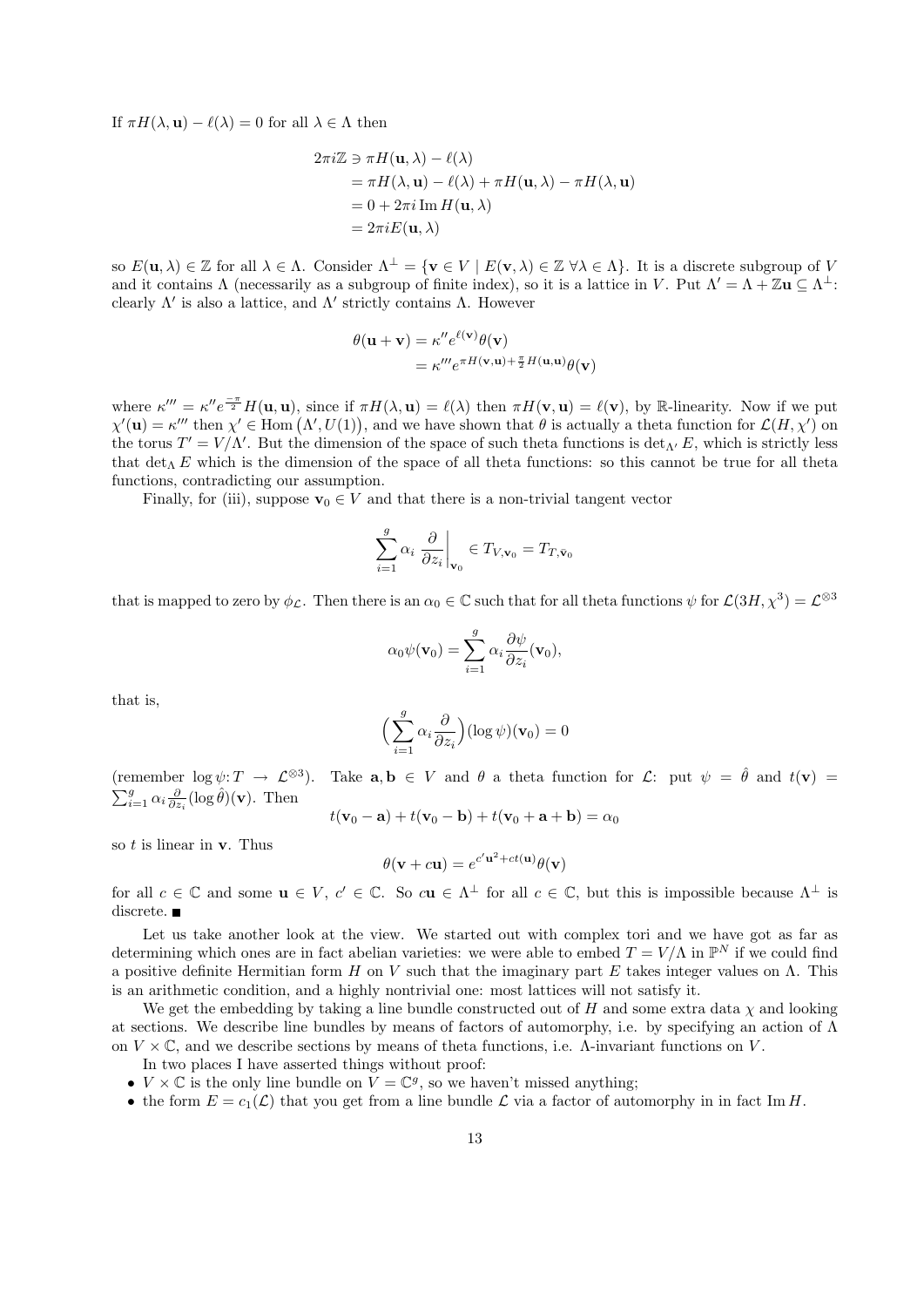Actually, I haven't really used the first of these yet. All the constructions – factor of automorphy,  $c_1$ , theta functions, ampleness – have been made for bundles coming from  $V \times \mathbb{C}$ , and it is conceivable that there are more bundles on  $V$  and hence on  $T$  that I haven't told you about. But in fact that is not the case. Moreover – and this I haven't said, though it's not hard – there aren't any other ways of embedding  $T$  in  $\mathbb{P}^N$  apart from using a line bundle: given any smooth compact complex manifold  $X \subseteq \mathbb{P}^N$  I can find a line bundle called  $\mathcal{O}_X(1)$  which determines the embedding. So the only tori that embed in  $\mathbb{P}^N$  are the ones for which a positive definite  $H$  is available.

This fact is a special case of something much more general which I'm going to want anyway: the correspondence between line bundles and divisors, mentioned in passing earlier. It provides an interpretation of line bundles (not just very ample ones) in geometric terms.

A divisor D is a sum of codimension 1 subvarieties with multiplicity. We can get a divisor D from a line bundle L by taking  $\sigma$  to be a meromorphic section of L and then taking D to be  $(\sigma)$  =(zeros of  $\sigma$ )−(poles of  $\sigma$ ). Suppose I have two different meromorphic sections of  $\mathcal{L}$ ,  $\sigma_1$  and  $\sigma_2$ : then  $f = \sigma_1/\sigma_2$  is a global meromorphic function so  $(f) = (\sigma_1) - (\sigma_2)$ . We say the two divisors  $(\sigma_1)$  and  $(\sigma_2)$  are linearly equivalent if this happens.

To go from D back to L, define D locally as being given by  $(f_{\alpha} = 0)$  on an open set  $U_{\alpha}$  and take as transition functions  $f_{\alpha}/f_{\beta}$  on  $U_{\alpha} \cap U_{\beta}$ . In particular if  $D = (f)$  then  $\mathcal L$  is trivial, as then  $f_{\alpha} \equiv f_{\beta} \equiv f$ . Call the bundle constructed in this way  $\mathcal{O}(D)$ . If  $D > 0$  then  $f_{\alpha}$  is holomorphic.

If X is a curve and D is a divisor on X then  $D = \sum a_i P_i$ , where  $P_i \in X$  are points and the  $a_1$  are the multiplicities. The degree deg D is defined to be  $\sum a_i$ : note that deg  $D = 0$  is not at all the same as saying that D is trivial. For instance the divisor  $P - \overline{Q}$ , where P and Q are distinct points on an elliptic curve, has degree zero but is not trivial as then  $f$  would give a one-to-one map from a torus to the sphere. The collection of all degree zero divisors is called  $Pic^0(X)$ : it turns out to be an abelian variety called the Jacobian Jac $(X)$ .

### 2 Curves and Jacobians

From now on we are going to be using abelian varieties and algebraic varieties in general, and the first thing we do is give, rather more precisely than before, the correspondence between line bundles and divisors.

Let  $X$  be a smooth (this is important) projective variety. There is a general principle, known as GAGA ("géométrie algébrique et géométrie analytique") to the effect that on projective varieties over  $\mathbb C$ holomorphic=algebraic and meromorphic=rational, and I intend to be careless about the distinctions. Definition: A divisor on X is a finite formal sum  $\sum a_iD_i$  of irreducible codimension 1 subvarieties with multiplicities  $a_i \in \mathbb{Z}$ .

The group  $Div(X)$  of all divisors is just the free abelian subgroup on the set of irreducible codimension 1 subvarieties. A divisor D is said to be effective if  $a_i \geq 0$  for all i. Because X is smooth a prime divisor  $D_0$  – that is, an irreducible subvariety of codimension 1 – is necessarily given locally by the vanishing of some function, so if D is a divisor there are an open cover  $\{U_\alpha\}$  of X and rational functions  $f_\alpha$  on  $U_\alpha$  such that ord<sub>D<sub>i</sub></sub>  $f_{\alpha} = a_i$ : thus  $D|_{U_{\alpha}} = (f_{\alpha})$ . The line bundle corresponding to D is  $\mathcal{O}(D)$  and is given by the transition functions  $\phi_{\alpha\beta} = f_{\alpha}/f_{\beta}$ . Conversely if  $\mathcal L$  is a line bundle with a rational section  $\sigma$  (and at least if X is projective any L has a rational section), then  $\mathcal{L} \mapsto (\sigma)$  inverts this.

Definition: Two divisors  $D_1$  and  $D_2$  are **linearly equivalent** (denoted  $D_1 \sim D_2$ ) if  $D_1 - D_2 = (f)$  for some rational function  $f$  on  $X$ .

Lemma 2.1. There is a one-to-one correspondence between linear equivalence classes of divisors and line bundles, on smooth projective varieties.

Proof: Two linearly equivalent divisors give the same bundle since  $f_{\alpha}f/f_{\beta}f = f_{\alpha}/f_{\beta}$ . If  $\sigma_1$ ,  $\sigma_2$  are rational sections then  $\sigma_1/\sigma_2 = f$  is a rational function so  $(\sigma_1) - (\sigma_2) = (f)$ .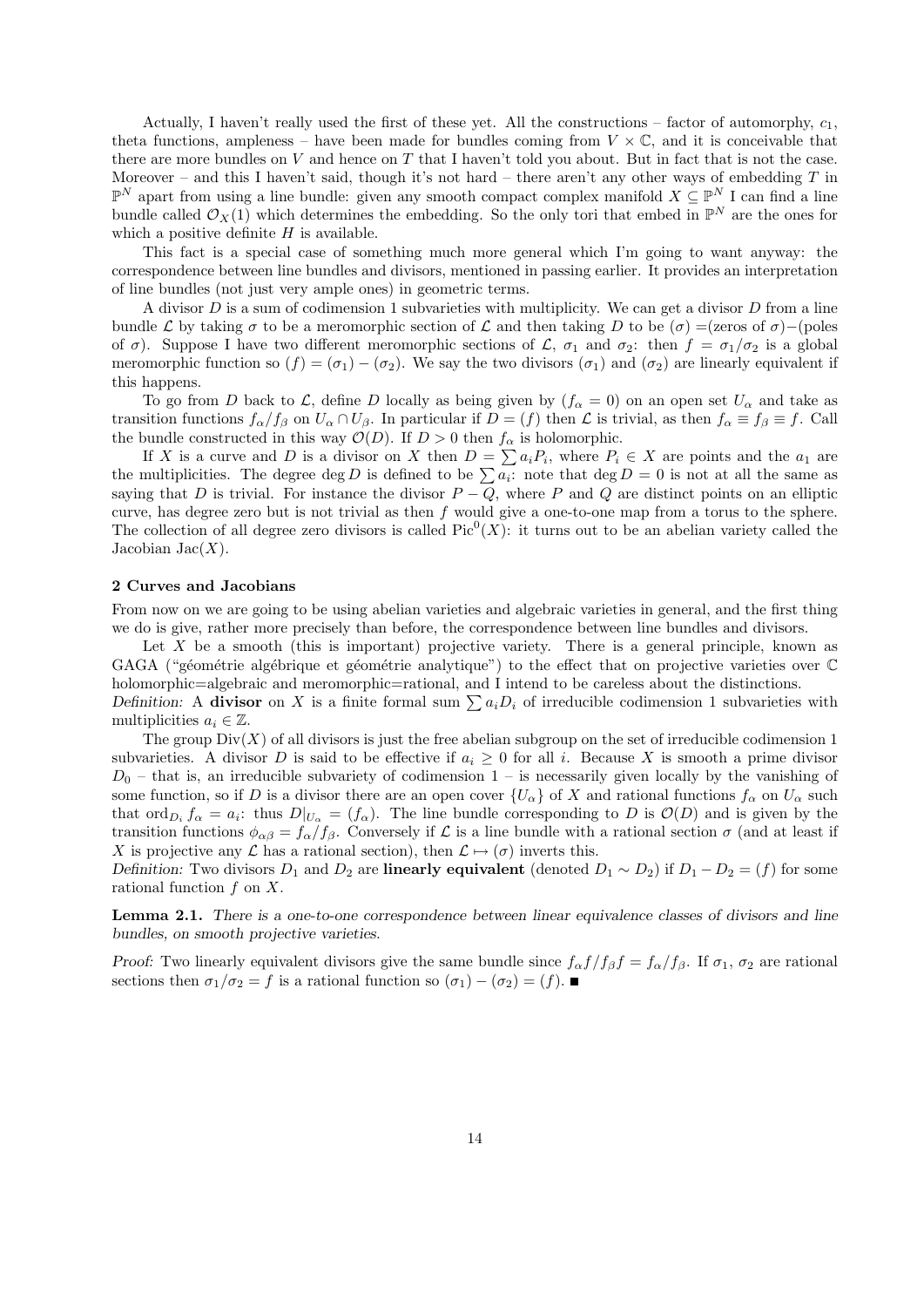**Lemma 2.2.** Div $(X) / \sim$  is an additive group and Pic $(X) \to$  Div $(X) / \sim$  is an isomorphism.

Proof: If  $D_1, D_2 \sim 0$  then  $D_1 - D_2 \sim 0$  as it is the divisor of  $f_1/f_2$ , so  $[D_1 + D_2]$  and  $[-D_1]$  are well-defined and  $\text{Div}(X)/\sim$  is a group.

If  $\mathcal{L}_1, \mathcal{L}_2 \in Pic(X)$  have transition functions  $\phi^1_{\alpha\beta}, \phi^2_{\alpha\beta}$ , then the bundle with transition functions  $\phi_{\alpha_{\beta}}^1(\phi_{\alpha\beta}^2)^{-1}$  is  $\mathcal{L}_1\mathcal{L}_2^{-1}$ , so  $\text{Div}(X) \to \text{Pic}(X)$  is a group homomorphism. Conversely, if  $\sigma_i$  are rational sections of  $\mathcal{L}_i$ , then  $\sigma_1 \sigma_2^{-1}$  is a rational section of  $\mathcal{L}_1 \mathcal{L}_2^{-1}$ , so  $Pic(X) \to Div(X)$  is also a group homomorphism.

Clearly  $D$  is effective if and only if the  $f$  that defines it is actually a section, not just a rational section, in L. Two elements  $\sigma_1$  and  $\sigma_2$  of  $H^0(\mathcal{O}(D))$  define the same divisor if and only if  $\sigma_1 = k\sigma_2$  for some constant k. Hence if we denote by |D| the set of effective divisors linearly equivalent to D, we have  $|D| = \mathbb{P}H^0(\mathcal{O}(D)),$ so dim  $|D| = h^0(\mathcal{O}(d)) - 1.$ 

Now suppose that  $X = C$  is a curve, so that a prime divisor is just a point. We define the degree of a divisor D by

$$
\deg \sum a_i D_i = \sum a_i
$$

so deg  $D \in \mathbb{Z}$ . Since a rational function has as many zeros as poles, the degree is actually defined on Pic(C). We can introduce  $Pic^0(X) = Ker deg = \{ \mathcal{L} \mid deg \mathcal{L} = 0 \}.$  This is of interest two us for two reasons, both surprising. It's an abelian variety, and it contains all the information about the curve  $C$ .

Let C be a curve. There are various ways of thinking of the genus  $g(C)$ . You can think of it as being the number of handles that  $C$  has, or the number of independent differential forms. For now, I'm going to assume that these are the same. So we have 2g paths  $\gamma_1, \ldots, \gamma_{2g}$  starting from some base point  $P_0$  and returning there, which generate the fundamental group of C, and g 1-forms  $\omega_1, \ldots, \omega_g$ . We put

$$
\lambda_{ji} = \int_{\gamma_i} \omega_j
$$

and look at the corresponding matrix  $\Pi = (\lambda_{ji})$ . Note that Stokes' Theorem tells us that  $\int_{\gamma'_i} \omega_j = \int_{\gamma_i} \omega_j$  if  $\gamma_i$  and  $\gamma'_i$  determine the same homotopy class. Please believe, for the moment, that  $\Lambda = \sum \lambda_i \mathbb{Z}$ , the integer span of the columns of Π, is indeed a lattice.

Definition: The quotient  $\mathbb{C}^g/\Lambda$  is called the **Jacobian**,  $J(C)$  or  $Jac(C)$ .

In fact  $J(C)$  is an abelian variety and has a natural polarisation.

Now let me beg a few questions. When talking about abelian varieties I feel a duty (not always performed) to justify my assertions, but when talking about curves I am willing to impose a certain amount of dogma.

Let C be an algebraic curve of genus  $q \geq 1$ . There is a "very basic but nonelementary" (to quote a standard book on curves, the one by Arbarello, Cornalba, Griffiths and Harris) fact, that the number of 1-forms (that is,  $H^0(K_C)$ , where  $K_C$  is the cotangent bundle) is equal to the topological genus g.

I also need to be able to use De Rham cohomology. All I need of it is  $H_{\text{DR}}^1$ , though the fact above may be interpreted as De Rham's theorem for  $H^2$ . We define

 $H_{\text{DR}}^1(X) = \{ \text{Closed differential 1-forms} \}/ \{ \text{Exact forms} \}$ 

By a differential 1-form we mean something which is locally of the form

$$
\eta = \sum (f_i dx_i + g_i dy_i)
$$

with  $f_i$  and  $g_i$  complex-valued  $C^{\infty}$  functions. If I prefer, I can write it as

$$
\eta = \sum (\phi_i dz_i + \psi_i d\bar{z}_i)
$$

instead. The De Rham theorem says that  $H^1_{\text{DR}}(X) \cong H^1(X; \mathbb{C})$  or, to be more precise, that  $H^1_{\text{DR}}(X; \mathbb{R}) \cong$  $H^1(X;\mathbb{R})$ . A similar statement holds for differential q-forms and  $H^q$  for any q, but to prove the case  $q=1$ you need only the Poincaré Lemma (every closed form on  $\mathbb{R}^n$  is exact) and a belief in Cech cohomology.

The Hodge decomposition says (for curves) that  $H_{DR}^1(C) = H^0(K_C) \oplus \overline{H^0(K_C)}$ ; that is, that I can always choose  $\phi$  and  $\psi$  in  $\eta = \phi dz = \psi d\bar{z}$  to be holomorphic and antiholomorphic respectively, without changing the cohomology class of  $\eta$ . This is a very special case of something far more general.

One other thing you will have to believe is that wedge product of forms agrees with intersection: I will explain this when I need it.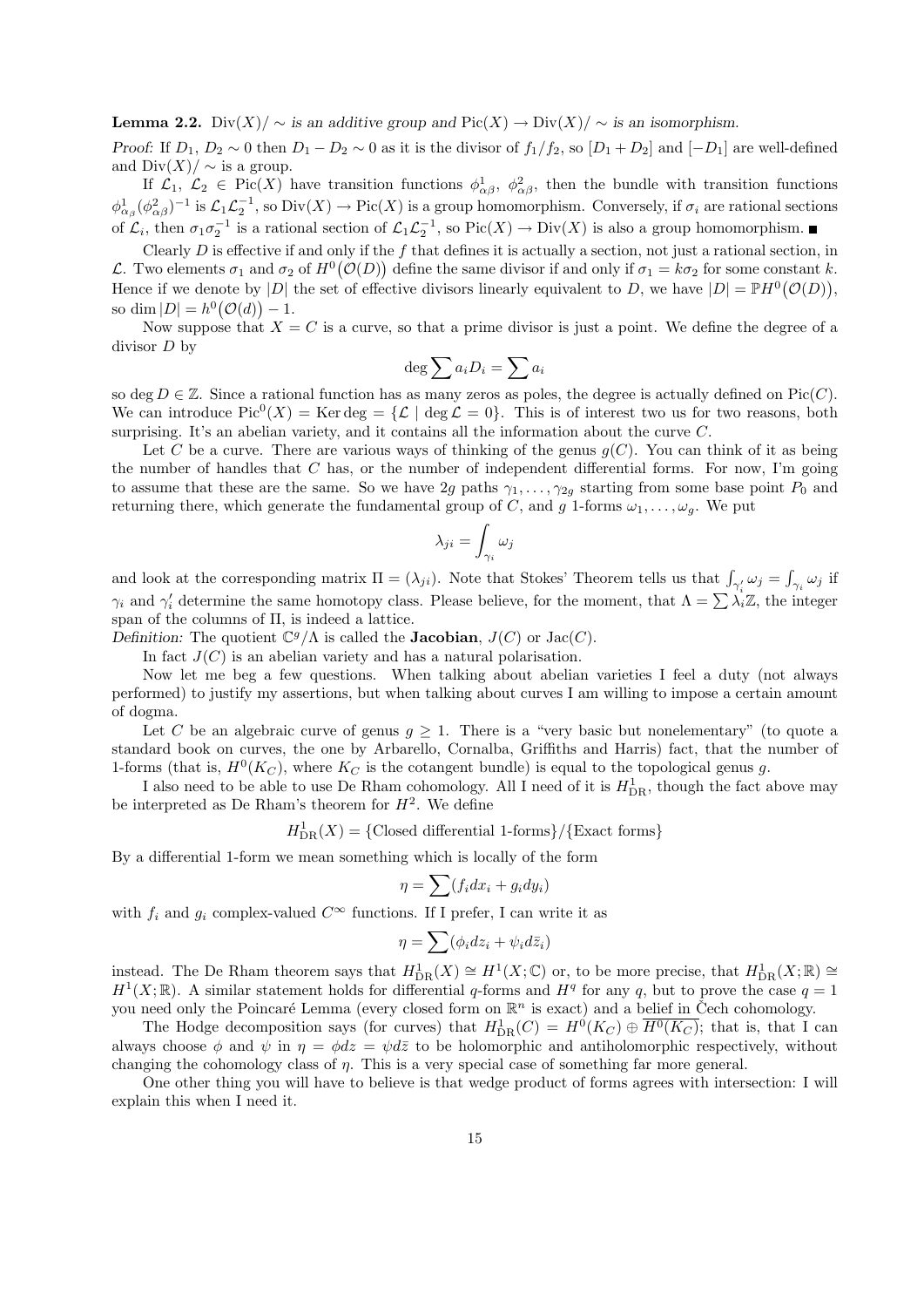**Theorem 2.3.** The matrix  $\Pi \in M_{q \times 2q}(\mathbb{C})$  given by

$$
\Pi = \begin{pmatrix} \int_{\gamma_1} \omega_1 & \cdots & \int_{\gamma_{2g}} \omega_1 \\ \vdots & \ddots & \vdots \\ \int_{\gamma_1} \omega_g & \cdots & \int_{\gamma_{2g}} \omega_g \end{pmatrix}
$$

is the period matrix of a complex torus.

Proof: Note first of all that  $\int_{\gamma} \omega$  is well-defined for  $\gamma \in H_1(C;\mathbb{Z})$  by Stokes' Theorem, so the assertion makes sense. We need to show that the matrix  $\left(\begin{array}{c}\n\prod_{\substack{\longrightarrow\\n\end{array}}\right)$  $\bar{\Pi}$ ) is nonsingular. Suppose that  $\mathbf{x} \left( \frac{\Pi}{\Pi} \right)$  $\bar{\Pi}$  $= 0$ : then

$$
\sum_{j=1}^{g} \left( \int_{\gamma_i} (x_j \omega_j + y_j \bar{\omega}_j) \right) = 0
$$

(where  $\mathbf{x} = (x_1, \dots, x_g, y_1, \dots, y_g) \in \mathbb{C}^{2g}$ ), and therefore

$$
\int_{\gamma_i} \Big( \sum_{j=1}^g (x_j \omega_j + y_j \bar{\omega}_j) \Big) = 0
$$

for all  $i$ . The isomorphism

$$
H_{\text{DR}}^1(X) \longrightarrow H^1(X; \mathbb{C}) = (H_1(X; \mathbb{Z}) \otimes \mathbb{C})^*
$$

is given by

$$
\eta \longmapsto (\sum c_i \otimes \gamma_i \longmapsto \sum c_i \int_{\gamma_i} \eta).
$$

It is clear that this is at least plausible in that if  $\eta$  is exact it returns zero, so we have given a well-defined map from  $H_{\text{DR}}^1$  to  $H^1$ . Moreover, if we believe De Rham's theorem, if  $\int_{\gamma_i} \left( \sum_{j=1}^g (x_j \omega_j + y_j \bar{\omega}_j) \right) = 0$  then  $\sum_{j=1}^{g}(x_j\omega_j+y_j\bar{\omega}_j)=0$  also. But  $\{\omega_j\}$  and  $\{\bar{\omega}_j\}$  between them span  $H^0(K_C)\oplus \overline{H^0(K_C)}\cong H^1_{\text{DR}}(C)$ , so this implies  $\mathbf{x} = 0$ .

Now I want to check that  $J(C)$  is in fact an abelian variety, i.e. that there exists a positive definite Hermitian form H on  $V = \mathbb{C}^g$  taking integer values on  $\Lambda$ .

Let us now decide which basis of  $H_1(C;\mathbb{Z})$  we are talking about. We want one such that the intersection number  $\gamma_i \gamma_j$  (strictly speaking, the dual of the cup product of the Poincaré duals) is given by the matrix  $(0 -1)$ 1 0 .

Define an alternating R-bilinear form E on  $H^0(K_C)^*$  by choosing as R-basis for  $V = H^0(K_C)^*$  the set  $\{\lambda_i = (\omega \mapsto \int_{\gamma_i} \omega)\}\$ and declaring E to have matrix  $\begin{pmatrix} 0 & -1 \\ 1 & 0 \end{pmatrix}$ 1 0 with respect to this basis. Then define  $H$  on  $H^0(K_C)^*$  by  $H(\mathbf{u}, \mathbf{v}) = E(i\mathbf{u}, \mathbf{v}) + iE(\mathbf{u}, \mathbf{v})$ . Clearly this determines a (not obviously Hermitian) form that takes integer values on  $\Lambda$ , because  $(\int_{\gamma_i} \omega_1, \ldots, \int_{\gamma_i} \omega_g)$  is just  $\lambda_i$  expressed in terms of the basis  $\omega_1, \ldots, \omega_g$  for  $H^0(K_C)$ .

We need to check that  $H$  is Hermitian and positive definite.

**Theorem 2.4.** Suppose  $\Pi \in M_{\alpha \times 2g}(\mathbb{C})$  is a period matrix for some complex torus X. Then X is an abelian variety if and only if the Riemann relations

$$
\Pi A^{-1\top} \Pi = 0, \qquad i\Pi A^{-1\top} \bar{\Pi} > 0
$$

are satisfied for some nondegenerate integral skew-symmetric matrix A.

This follows at once from the two lemmas below. Take the basis  $\lambda_1, \ldots, \lambda_{2g}$  for  $\Lambda$  obtained from  $\Pi$  (that is, think of  $\Lambda$  as being spanned by the columns of  $\Pi$ ) and let E be the alternating form whose matrix with respect to  $\{\lambda_i\}$  is A. Put  $H(\mathbf{u}, \mathbf{v}) = E(i\mathbf{u}, \mathbf{v}) + iE(\mathbf{u}, \mathbf{v}).$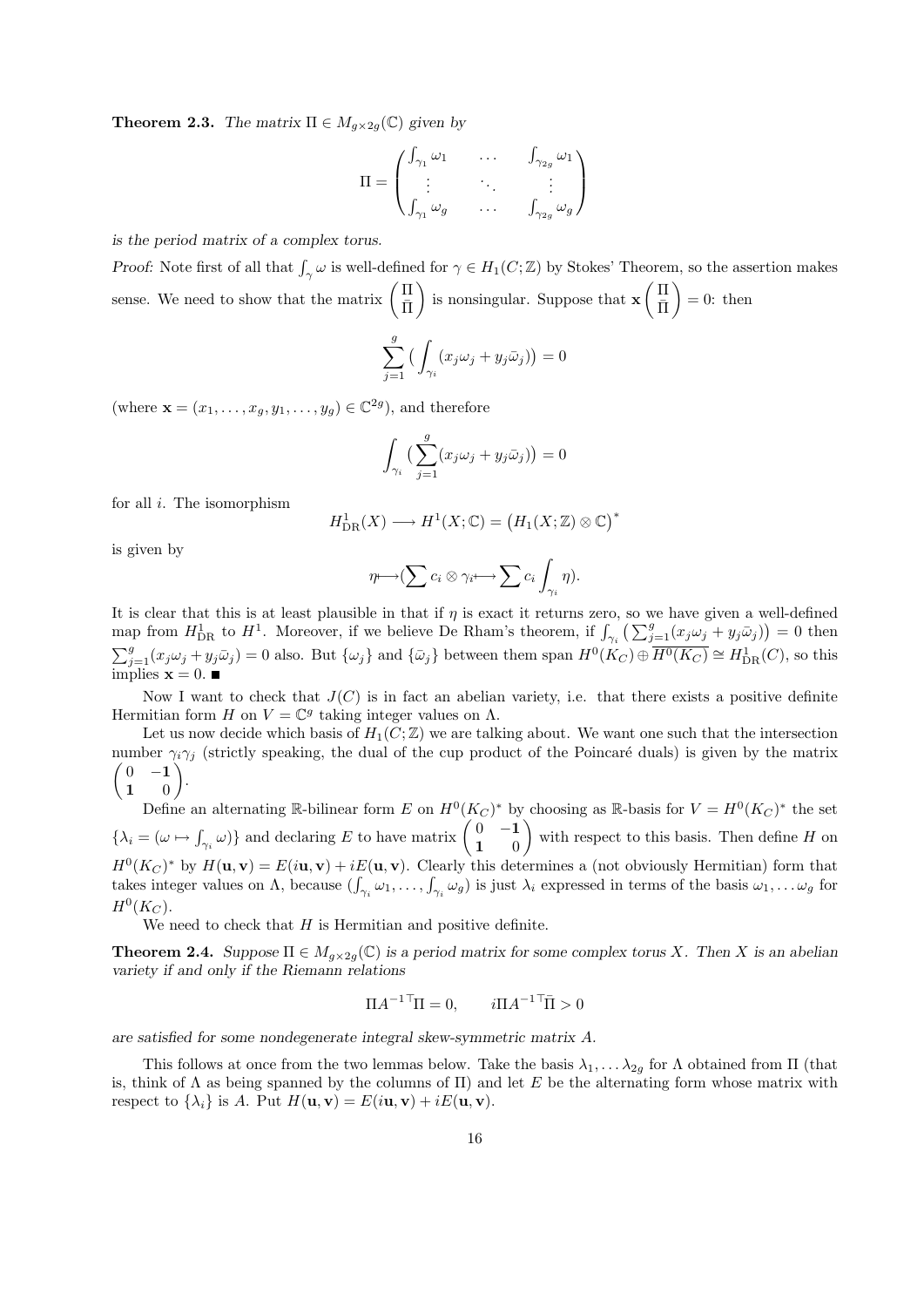**Lemma 2.5.** H is Hermitian if and only if  $\Pi A^{-1} \Pi = 0$ .

Proof: H is Hermitian if and only if  $E(i\mathbf{u}, i\mathbf{v}) = E(\mathbf{u}, \mathbf{v})$  for all  $\mathbf{u}, \mathbf{v} \in V$ . Put  $P = \begin{pmatrix} \Pi \\ \overline{\mathbf{u}} \end{pmatrix}$  $\bar{\Pi}$  $\Big)$  and  $S =$  $\int i\mathbf{1} = 0$  $0 \quad -i1$ ), and let  $I = P^{-1}SP$ . Thus  $i\Pi = \Pi I$  and  $-i\Pi = \Pi I$ . The statement that the matrix of E with respect to  $\{\lambda_i\}$  is A means that

$$
E(\Pi \mathbf{x}, \Pi \mathbf{y}) = \mathbf{x} A \mathbf{y}
$$

for all  $x, y \in V$ , so if H is Hermitian exactly when

$$
\begin{aligned} \mathbf{T}_{\mathbf{X}} A \mathbf{y} &= E(\Pi \mathbf{x}, \Pi \mathbf{y}) \\ &= E(i \Pi \mathbf{x}, i \Pi \mathbf{y}) \\ &= E(\Pi I \mathbf{x}, \Pi I \mathbf{y}) \\ &= \mathbf{T}_{\mathbf{X}} \mathbf{T} I A I \mathbf{y}, \end{aligned}
$$

that is, when  $A = \mathsf{I} \mathbf{x}^{\mathsf{T}} I A I \mathbf{y}$ . Hence

$$
A = \mathsf{L} \mathsf{P} \mathsf{S} \mathsf{L} \mathsf{P}^{-1} \mathsf{A} \mathsf{P}^{-1} \mathsf{S} \mathsf{P}
$$

which simplifies to

$$
(PA^{-1\top}P)^{-1} = S(PA^{-1\top}P)^{-1}S.
$$

This says

$$
\begin{pmatrix} \Pi \\ \bar{\Pi} \end{pmatrix} A^{-1\top} \begin{pmatrix} \Pi \\ \bar{\Pi} \end{pmatrix} = \begin{pmatrix} i\mathbf{1} & 0 \\ 0 & -i\mathbf{1} \end{pmatrix} \begin{pmatrix} \Pi \\ \bar{\Pi} \end{pmatrix} A^{-1\top} \begin{pmatrix} \Pi \\ \bar{\Pi} \end{pmatrix} \begin{pmatrix} i\mathbf{1} & 0 \\ 0 & -i\mathbf{1} \end{pmatrix}
$$

and hence

$$
\Pi A^{-1\top} \Pi = -\Pi A^{-1\top} \Pi
$$

as required.

**Lemma 2.6.** H is positive definite if and only if  $i\Pi A^{-1\top} \overline{\Pi}$  is positive definite.

Proof: In fact the matrix of H is  $2i\overline{H}A^{-1}\overline{H}$ . To see this, put  $\mathbf{u} = \Pi\mathbf{x}, \mathbf{v} = \Pi\mathbf{y}$  and calculate  $E(i\mathbf{u}, \mathbf{v})$  and  $E(\mathbf{u}, \mathbf{v})$ , thus:  $E($ 

$$
\begin{aligned}\n(i\mathbf{u}, \mathbf{v}) &= E(i\Pi\mathbf{x}, \Pi\mathbf{y}) \\
&= E(\Pi I\mathbf{x}, \Pi\mathbf{y}) \\
&= \mathbf{\bar{r}} \mathbf{x}^{\top} I A \mathbf{y} \\
&= \mathbf{\bar{r}} \begin{pmatrix} \mathbf{u} \\ \mathbf{\bar{u}} \end{pmatrix}^{\top} P^{-1\top} I A P^{-1} \begin{pmatrix} \mathbf{v} \\ \mathbf{\bar{v}} \end{pmatrix} \\
&= \mathbf{\bar{r}} \begin{pmatrix} \mathbf{u} \\ \mathbf{\bar{u}} \end{pmatrix}^{\top} P^{-1\top} P^{\top} S^{\top} P^{-1} A P^{-1} \begin{pmatrix} \mathbf{v} \\ \mathbf{\bar{v}} \end{pmatrix} \\
&= \mathbf{\bar{r}} \begin{pmatrix} \mathbf{u} \\ \mathbf{\bar{u}} \end{pmatrix} S (P A^{-1\top} P)^{-1} \begin{pmatrix} \mathbf{v} \\ \mathbf{\bar{v}} \end{pmatrix} \\
&= \mathbf{\bar{r}} \begin{pmatrix} \mathbf{u} \\ \mathbf{\bar{u}} \end{pmatrix} \begin{pmatrix} 0 & i(\bar{\Pi} A^{-1\top} \Pi)^{-1} \\ -i(\Pi A^{-1\top} \Pi)^{-1} \mathbf{\bar{v}} - \mathbf{\bar{u}} i(\bar{\Pi} A^{-1\top} \Pi) \mathbf{v} \end{pmatrix} \begin{pmatrix} \mathbf{v} \\ \mathbf{\bar{v}} \end{pmatrix}\n\end{aligned}
$$

since  $\Pi A^{-1\top} \Pi = 0$ ; and similarly for  $E(\mathbf{u}, \mathbf{v})$ .

Now we want to apply the Riemann relations to the Jacobian, in order to show that the Jacobian is indeed an abelian variety.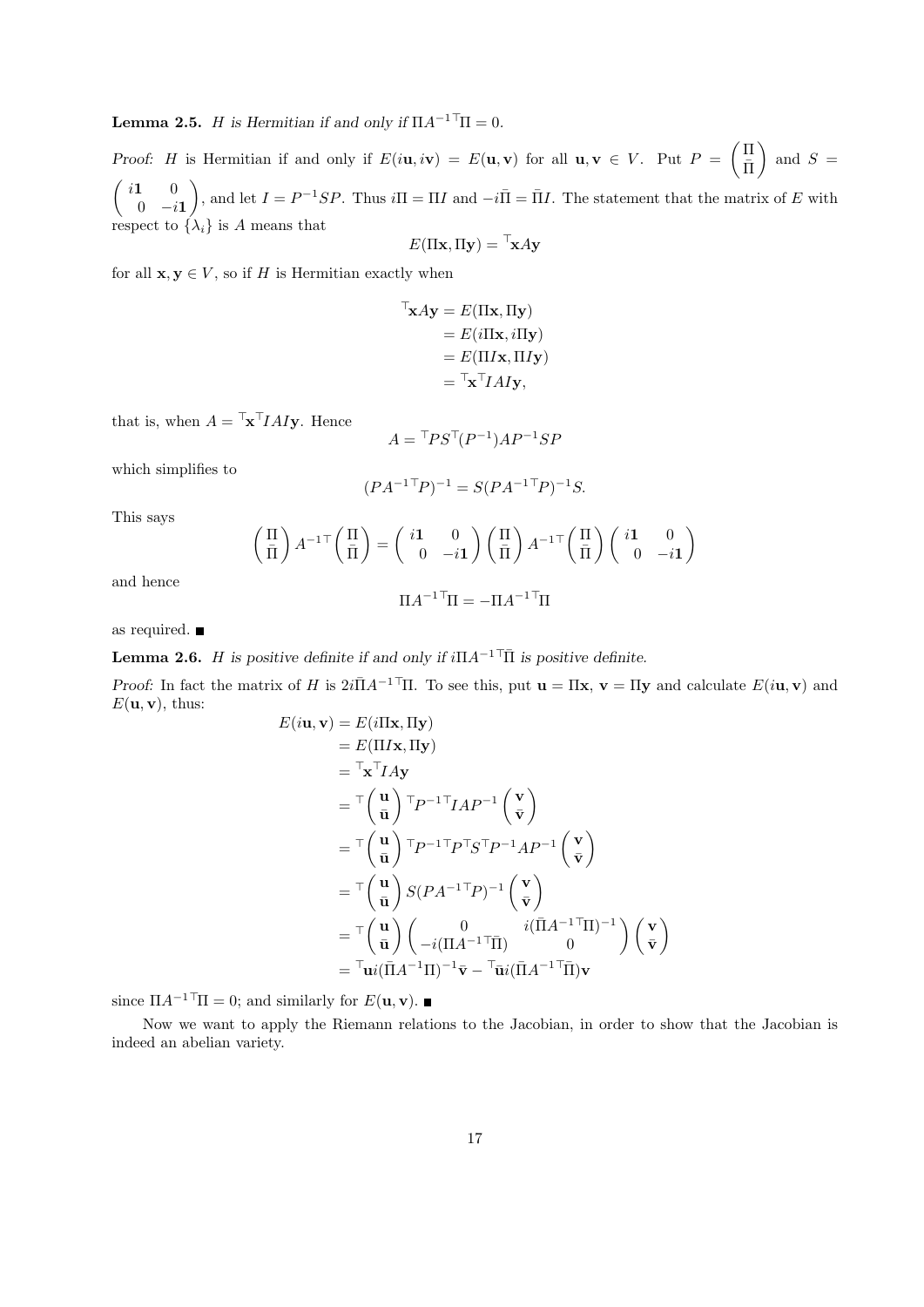**Theorem 2.7.** Jac(C) is an abelian variety with a principal polarisation defined by E. Proof: We need

$$
\Pi \begin{pmatrix} 0 & -\mathbf{1} \\ \mathbf{1} & 0 \end{pmatrix}^\top \Pi = 0
$$

$$
i\Pi \begin{pmatrix} 0 & -\mathbf{1} \\ \mathbf{1} & 0 \end{pmatrix} \bar{\Pi} > 0.
$$

The first of these is straightforward:

$$
\sum_{j,k=1}^{2g} \Pi_{ij} E_{jk} \Pi_{lk} = \sum_{j,k=1}^{2g} \left( \int_{\gamma_j} \omega_i E_{jk} \int_{\gamma_k} \omega_l \right)
$$
  
= 
$$
\sum_{j=1}^{g} \left( \int_{\gamma_j} \omega_i \int_{\gamma_{j+g}} \omega_l \right) + \sum_{j=g+1}^{2g} \left( - \int_{\gamma_j} \omega_i \int_{\gamma_{j-g}} \omega_l \right)
$$
  
= 0.

The other needs a fact. As before

$$
\sqrt{-1}\Pi_{ij}E_{jk}\bar{\Pi}_{lk} = \sqrt{-1}\sum_{j,k=1}^{2g}\left(\int_{\gamma_j}\omega_i\right)\left(\int_{\gamma_k}\bar{\omega}_l\right)E_{jk}.
$$

Let  $\eta_1, \ldots, \eta_{2g}$  be the basis of  $H^1_{\text{DR}}(C)$  dual to  $\left\{ \int_{\gamma_j} \right\}$ : that is,  $\int_{\gamma_j} \eta_i = \delta_{ij}$ . Then  $\omega_i = \sum_{j=1}^{2g} \left( \int_{\gamma_j} \omega_i \right) \eta_j$  (just calculating the coordinates). Because cup products in  $H_{DR}^{1}(C)$  are given by  $\wedge$  and agree with intersection numbers

$$
\int_C \eta_i \wedge \eta_j = \gamma_i \cdot \gamma_j = E_{ij},
$$

so

and

$$
\sqrt{-1}\Pi_{ij}E_{jk}\bar{\Pi}_{lk} = \sqrt{-1}\sum_{j,k=1}^{2g} \left(\int_{\gamma_j} \omega_i\right) \left(\int_{\gamma_k} \bar{\omega}_l\right) \int_C \eta_j \wedge \eta_k
$$

$$
= \sqrt{-1}\int_C \omega_i \wedge \bar{\omega}_l
$$

and in particular  $\omega\sqrt{-1}\Pi E^{\top}\Pi\bar{\omega}=i\int_C\omega\wedge\bar{\omega}$ , which is positive as it is the volume of C with respect to the positive real 2-form  $i\omega \wedge \bar{\omega}$ .

Now we come to something interesting and important: the Abel-Jacobi map. This is one of the most fundamental tools in the theory of curves (and it has important generalisations to higher-dimensional varieties as well).

Suppose D is a divisor of degree 0 on a curve C (we write  $D \in Div^0(C)$ ): this means that  $D =$  $P_1 + \cdots + P_k - Q_1 - \cdots - Q_k$ , where  $P_i$  and  $Q_k$  are (not necessarily distinct) points of C. Define the Abel-Jacobi map

$$
\alpha: \text{Div}^0(C) \longrightarrow \text{Jac}(C)
$$

by

$$
\alpha: D \longrightarrow \left(\sum_{i=1}^k \int_{P_i}^{Q_i} \omega_1, \dots, \sum_{i=1}^k \int_{P_i}^{Q_i} \omega_g\right).
$$

**Lemma 2.8.** The map  $\alpha$  is well-defined: that is, it does not depend on the representation of D.

Proof: The representation of  $D$  is non-unique in two ways: we could add and subtract a point  $P$  (thus  $0 = P - P$ ) and we could re-order the  $P_i$  and  $Q_j$ . Also,  $\int_{P_i}^{Q_i} \omega$  is not well-defined because we have to specify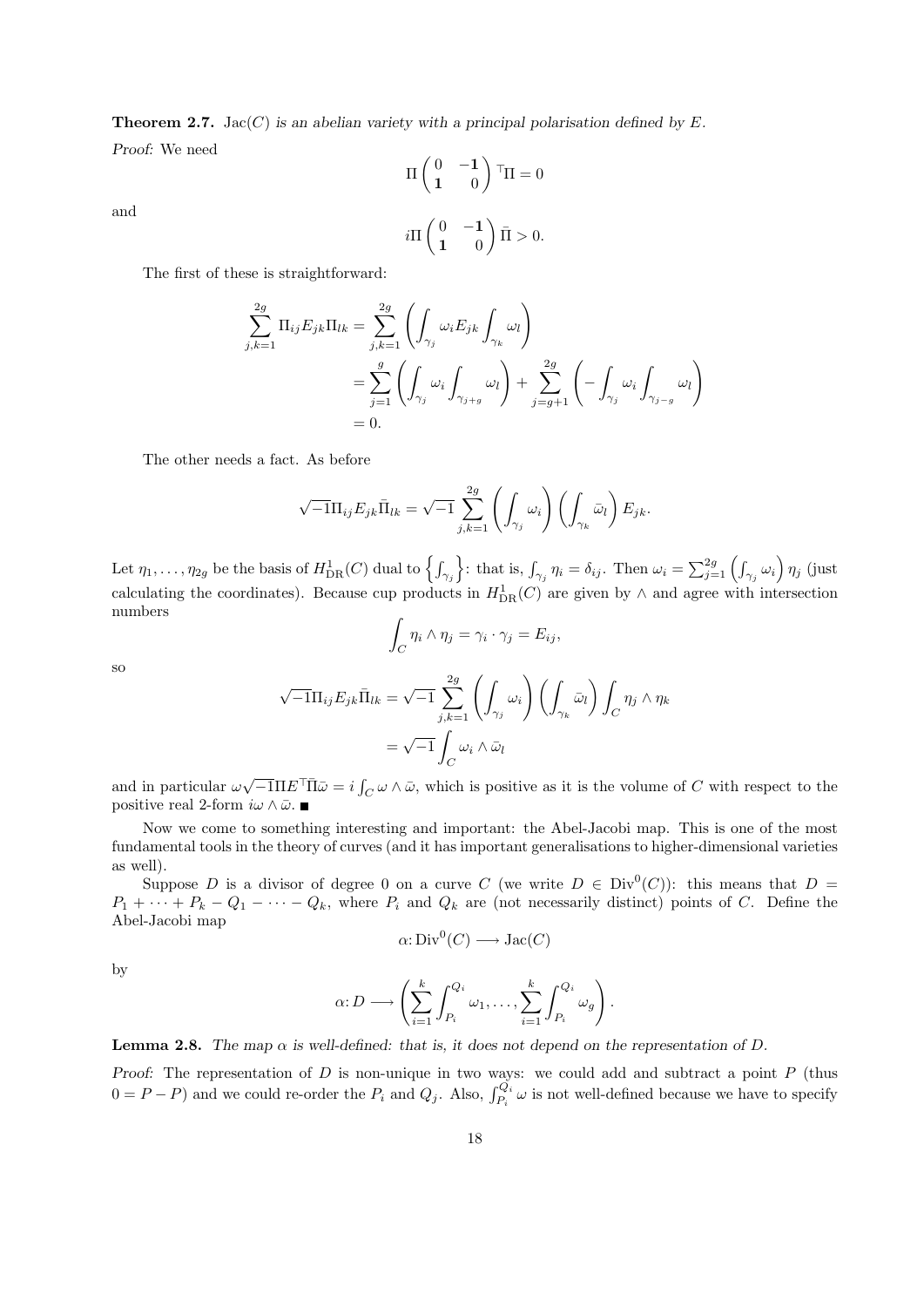a path from  $P_i$  to  $Q_i$ . Let us deal with the last difficulty first: if  $gamma_i$  and  $\gamma'_i$  are two paths from  $P_i$  to  $Q_i$  then

$$
\sum_{i} \int_{\gamma_i} \omega_j - \sum_{i} \int_{\gamma'_i} \omega_j = \sum_{i} \int_{\gamma_i - \gamma'_i} \omega_j \in \Lambda
$$

so the two integrals define the same point of Jac(C). Similarly, any path  $\gamma$  from P to P simply gives an extra term  $\int_{\gamma} \omega_j$  which is in  $\Lambda$ , so adding and subtracting a point P makes no difference either. Finally

$$
\int_{P_1}^{Q_1} \omega_j + \int_{P_2}^{Q_2} \omega_j - \int_{P_1}^{Q_2} \omega_j - \int_{P_2}^{Q_1} \omega_j = \int_{P_1}^{Q_1} \omega_j + \int_{Q_1}^{P_2} \omega_j + \int_{P_2}^{Q_2} \omega_j + \int_{Q_2}^{P_1} \omega_j
$$

$$
= \int_{P_1}^{P_1} \omega_j \in \Lambda
$$

and we are done.

So that was easy. However, much more is true. Abel's theorem states that the kernel of  $\alpha$  is precisely the set of linearly trivial divisors, in other words, that  $\alpha$  induces a map  $\alpha: Pic^0(C) \to Jac(C)$ , which is injective. And the Jacobi inversion theorem says that this  $\alpha$  is also surjective.

Before proving either of these statements I'd like to think about what they mean. One way of looking at it is to say that we have classified all line bundles of degree zero, and hence all line bundles, on C. Note that there is also a map  $\alpha^{(d)}$ : Pic<sup>d</sup>(C) = {line bundles of degree  $d$ }  $\rightarrow$  Jac(C), which is also an isomorphism, though not so natural a one as it depends on the choice of one divisor of degree d, say  $D_0 = dP$  for some point  $P \in C$ . It is given by

$$
\alpha^{(d)}(D) = \alpha(D - D_0).
$$

Another useful thing to look at is the symmetric product  $S^dC = \{P_1 + \cdots + P_d \mid P_i \in C\}$ . This is a complex manifold of dimension d, and there is a map  $\psi_d : S^dC \to \text{Jac}(C)$  given by  $\psi_d(P_1 + \cdots + P_d) =$  $\alpha^{(d)}(P_1+\cdots+P_d)$ .  $\psi_d$  is well-defined up to translation by an element of Jac(C): we had to choose an element  $D_0 \in Pic^d(C)$  to start with and if we choose  $D'_0$  instead we move  $\psi_d$  by  $D_0 - D'_0 \in Pic^0(C) = Jac(C)$ . The fibre  $\psi_d^{-1}(D)$ , if  $D \in \text{Im } \psi_d$ , is the linear system  $|D - D_0|$  and this turns out to be a good way of thinking about linear systems. For example, if  $\psi_d : S^dC \to W_d = \text{Im } \psi_d$  is an isomorphism then every degree d linear system is trivial, but if some fibre has dimension at least 1 then there is a d-to-1 map  $C \to \mathbb{P}^1$ . In particular,  $\psi_1 = \alpha: C \to \text{Jac}(C)$  is an embedding.

**Theorem 2.9.** (Abel's Theorem) If  $D \in Div^0(C)$  then  $\alpha(D) = 0$  if and only if D is linearly equivalent to zero.

Proof: First we show that  $\alpha: Pic^0(C) \to Jac(C)$  is well defined, i.e. that if  $D \sim 0$  then  $\alpha(D) = 0$ . Suppose, then, that  $D = (f)$  for some rational function f on C. Define

$$
\mu: \mathbb{P}^1 \longrightarrow \text{Jac}(C)
$$

by  $\mu$ :  $(x_0 : x_1) \mapsto \alpha((x_0f - x_1))$  (here we are thinking of f as a map from C to  $\mathbb{P}^1$  and  $x_0$  and  $x_1$  as homogeneous coordinates on  $\mathbb{P}^1$ ). Then  $\mu$  must be constant. There are various ways to see this. One argument is topological: if  $\mu$  is nonconstant it must be open and therefore an injective map from a 2sphere to a torus, which is impossible. A better argument, from our point of view, is that  $\mu^* dz_i$  must be identically zero as it is a global 1-form on  $\mathbb{P}^1$ , but then  $d\mu = 0$  so  $\mu$  is constant. Since  $\mu$  is constant, we have  $\alpha(D) = \mu(1:0) = \mu(0:1) = \alpha((-1)) = 0.$ 

The converse is much harder. We start by translating the problem into one about differential forms with poles. Suppose that  $D = \sum (P_i - Q_i) = (f)$ . We can express this by saying that the differential

$$
\eta = \frac{1}{2\pi i} \frac{df}{f} = \frac{1}{2\pi i} d\log f
$$

has simple poles at  $P_i$  and  $Q_i$  and (assuming for the moment that the  $P_i$  and  $Q_i$  are all distinct) it has residue 1 at each  $P_i$  and  $-1$  at each  $Q_i$ . If the  $P_i$  and  $Q_i$  are not distinct we simply write  $D = \sum a_i P_i + \sum b_j Q_j$ ,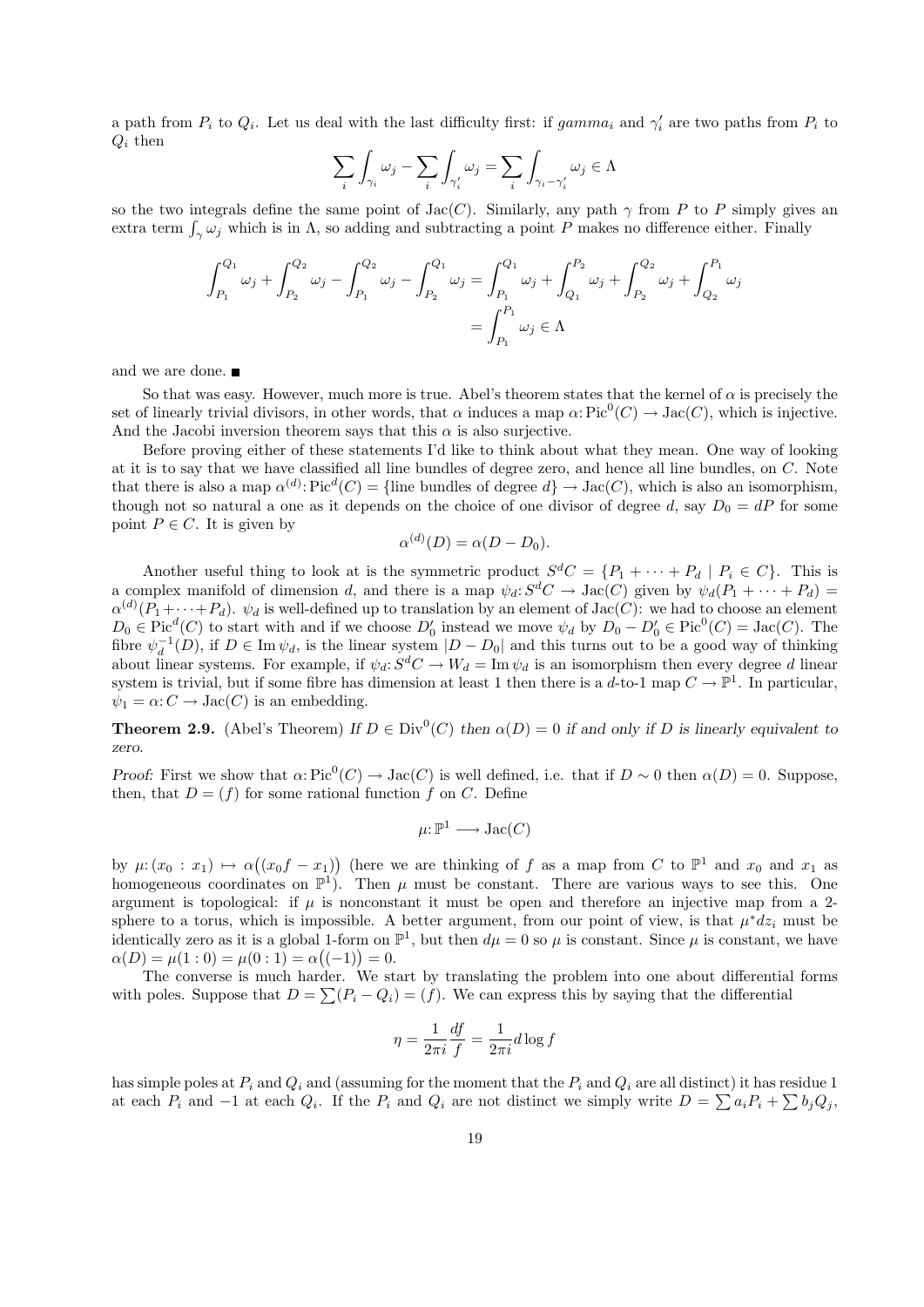with the  $P_i$  and  $Q_j$  all distinct: then  $\eta$  has simple poles at  $P_i$  and  $Q_j$  with residues  $a_i$  at  $P_i$  and  $b_j$  at  $Q_j$ . Moreover we have fixed things so that

$$
\int_{\gamma} \eta \in \mathbb{Z}
$$

for any loop  $\gamma \subseteq C \setminus \{P_i, Q_j\}.$ 

Suppose we have an  $\eta$  with all these properties. Then choose a base point  $O \in C \setminus \{P_i, Q_j\}$  and put

$$
f(P) = \exp\{2\pi i \int_{O}^{P} \eta\}.
$$

Then f is a well-defined meromorphic function and  $(f) = D$ . So if we start with some divisor D and assume  $\deg D = 0$ , that is,  $\sum a_i + \sum b_j = 0$ , and produce a differential form  $\eta$  with simple poles with the right residues and such that  $\int_{\gamma} \eta \in \mathbb{Z}$  for loops  $\gamma$  missing  $P_i$  and  $Q_j$ , then we can produce a function f such that  $(f) = D$  and we shall have proved Abel's Theorem.

We first try to produce a differential with the specified poles and residues, without worrying about  $\int_{\gamma} \eta \in \mathbb{Z}$ . If you know sheaf cohomology this can be done in two lines: the short exact sequence

$$
0\longrightarrow \Omega^1_C\longrightarrow \Omega^1_C(\textstyle{\sum}P_i+\textstyle{\sum}Q_j)\longrightarrow \bigoplus_{P_i}\mathbb{C}_{P_i}\oplus \bigoplus_{Q_j}\mathbb{C}_{Q_j}\longrightarrow 0
$$

induces

$$
\cdots \longrightarrow H^0(\Omega_C^1(\sum P_i + \sum Q_j)) \stackrel{\delta}{\longrightarrow} \mathbb{C}^n \longrightarrow H^1(\Omega_C^1) \longrightarrow \cdots
$$

and  $h^{1,1}(C) = 1$  so dim coker  $\delta \leq 1$ ; but Im  $\delta \subseteq {\sum a_i + \sum b_j = 0}$ . This, however, uses quite heavy machinery: I intend to give, essentially, this proof, but in an elementary way.

Observe first that if  $\eta$  is a 1-form with (perhaps) poles at  $P_i$  and  $Q_j$  and residues  $a_i$ ,  $b_j$  there, then

$$
2\pi i \sum a_i + 2\pi i \sum b_j = \sum \int_{\text{loops around } P_i} \eta + \sum \int_{\text{loops around } Q_j} \eta
$$

$$
= - \int_{\text{curve with holes}} d\eta
$$

$$
= 0.
$$

This is just Stokes' Theorem. We calculate the residues at each important point by taking a small disc centred there and integrating  $\eta$  around the boundary of that disc, but we can equally consider the boundaries of the discs as being the boundary of what is left of the curve after we remove those discs. What we want to know is that this is the only condition on the  $a_i$  and  $b_j$ .

Choose, as above, a small disc  $\Delta_i$  around each  $P_i$  and similarly  $\Delta'_j$  for each  $Q_j$ . Take a 1-form  $\eta_i$  on  $\Delta_i$ with just a simple pole at  $P_i$ , having the right residue: if  $z_i$  is a local coordinate at  $P_i$  we can use  $\eta_i \frac{a_i dz_i}{z_i}$ . do the same for  $Q_j$ . In other words, find local solutions to the problem. Use the  $\Delta_i$  and  $\Delta'_j$  as part of an open cover  $\{U_{\nu}\}\$  of C with a 1-form  $\eta_{\nu}$  on each  $U_{\nu}$ , holomorphic except for the singularities we have just described.

Now take a  $C^{\infty}$  bump function  $\beta_i$  which is equal to 1 near  $P_i$  and is zero outside  $\Delta_i$  (and similarly for  $Q_j$ ,  $\beta'_j$ ,  $\Delta'_j$ ). Let  $\psi = 0$  outside the  $\Delta_i$  and  $\Delta'_j$  and on  $\Delta_i$  put

$$
\psi = \frac{\partial}{\partial \bar{z}} \beta_i \eta_i \wedge d\bar{z}
$$

(and similarly on  $\Delta'_j$ ). If there is a global  $C^{\infty}$  (1,0)-form  $\phi$ , that is, something which is everywhere locally of the form  $\phi = g\tilde{dz}$  with g a local  $C^{\infty}$  function, such that  $\psi = \bar{\partial}\phi$ , then  $\eta = \sum \beta_i \eta_i + \sum \beta'_j \eta'_j - \phi$  has the right poles and it also has  $\bar{\partial}\eta = 0$ , so it is holomorphic. (Recall that  $\bar{\partial}\phi = \frac{\partial g}{\partial \bar{z}}(dz \wedge d\bar{z})$ , and note that  $d = \partial + \overline{\partial}$  so  $\overline{\partial} \phi = d\phi$ .) So we are all right as long as we can find an appropriate  $\phi$ .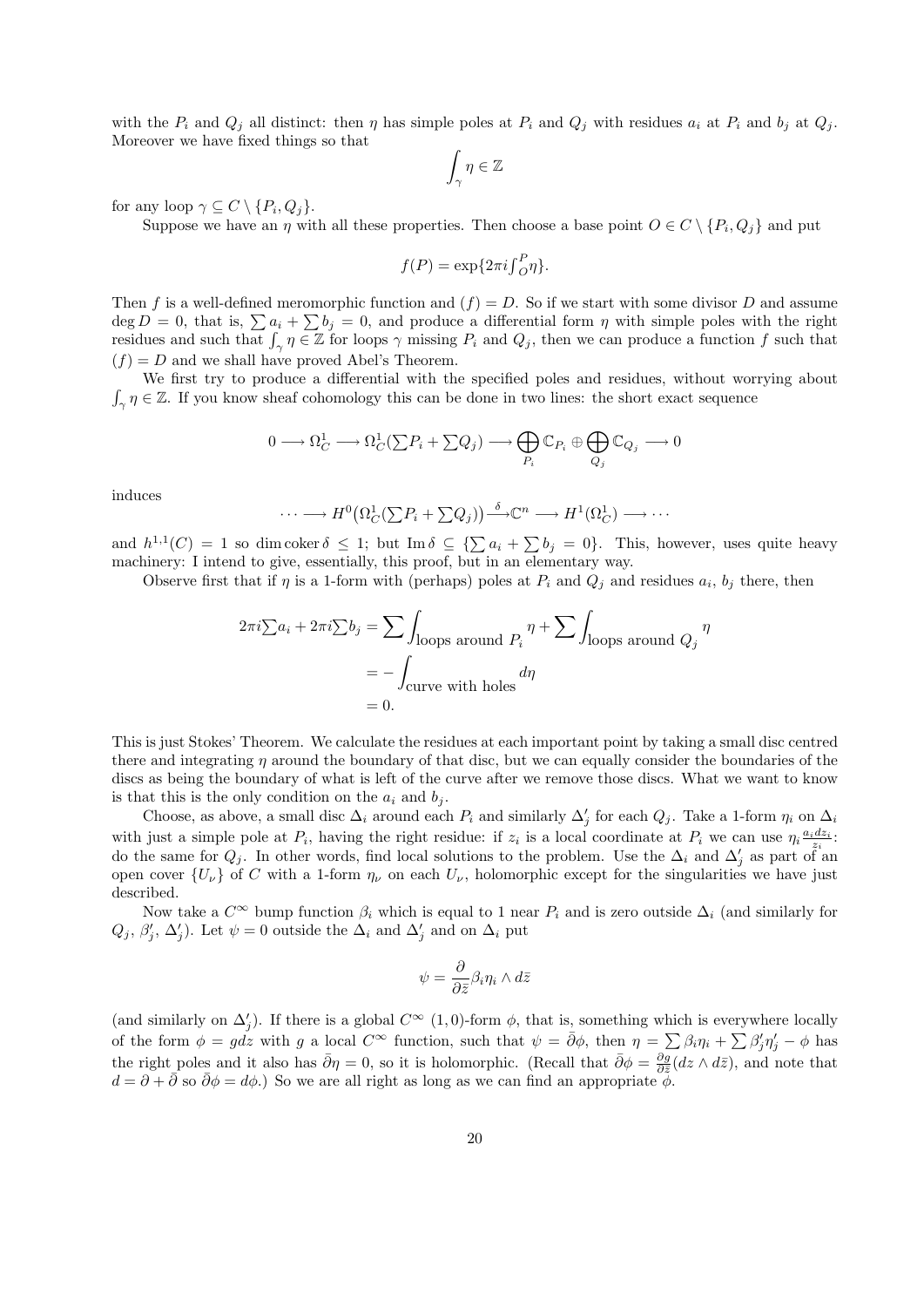All  $C^{\infty}$  (1, 1)-forms are d-closed (since there are no nontrivial 3-forms on the 2-manifold C), so the statement that  $\psi = \bar{\partial}\phi = d\phi$  amounts to the statement that  $\psi$  is cohomologically trivial: to be precise, that  $[\psi]=0$  in  $H_{\text{DR}}^2(C) = {\text{closed 2-forms}}/{\text{exact 2-forms}}$ . But  $H_{\text{DR}}^2(C) \cong H^2(C;\mathbb{C}) = (H_2(C;\mathbb{Z}) \otimes \mathbb{C})^*$  by

$$
\xi \longmapsto \Big(k \longmapsto k \sum_{P \in C} \operatorname{res}_P(\xi)\Big)
$$

so  $\psi \mapsto (k \mapsto k(\sum a_i + \sum b_i))$  which is zero. Consequently (assuming we believe De Rham's Theorem, as usual) such a  $\phi$  does exist.

Next, we need to adjust the  $\eta$  we have found, without changing the poles, so as to arrange for its periods to be integral, that is, for  $\int_{\gamma_i} \eta \in \mathbb{Z}$ . We can certainly arrange this for the first g loops: in fact, by adding on an appropriate holomorphic 1-form (a sum of  $\omega_i$ 's) we can arrange for  $\int_{\gamma_i} \eta = 0$  if  $1 \le i \le g$ . Suppose we have done this. We need to be able to tell what the other  $\int_{\gamma_i} \eta$  are so that we can adjust them. For now I will simply say what the answer is and prove it later as a separate, not especially hard, lemma.

Fact: If we choose a base point O and a form  $\eta$  with  $\int_{\gamma_i} \eta = 0$  for  $i \leq g$  (and  $\gamma_i$  as usual) and with residues  $1/2\pi i$  at a point P and  $-1/2\pi i$  at a point Q, then

$$
\int_{\gamma_{i+g}} \eta = \int_{O}^{P} \omega_i - \int_{O}^{Q} \omega_i = \int_{Q}^{P} \omega_i
$$

where  $\omega_1,\ldots,\omega_g$  is a basis for the space of 1-forms on C such that  $\int_{\gamma_i}\omega_j=\delta_{ij}$  (we can arrange this as we know the corresponding quadratic form is positive definite), and the integrals  $\int_{Q}^{P}$  and  $\int_{Q}^{Q}$  are taken along some paths not depending on *i*. So if we write our divisor D as  $P_1 - Q_1 + P_2 - Q_2 + \cdots + P_d - Q_d$  we can assign an  $\eta_k$  to each  $P_k - Q_k$  and then take  $\eta = \sum \eta_k$ . With this notation (so the points  $P_k$  and  $Q_k$  are not necessarily distinct, but we do not have to think about multiplicity)

$$
\int_{\gamma_{i+g}} \eta = \sum_{k} \int_{Q_k}^{P^k} \omega_i.
$$

In fact I might as well assume from now on that  $D = P - Q$ , since I can add Ds by adding  $\eta$ s or multiplying fs.

By hypothesis

$$
\alpha(D) = \left(\int_P^Q \omega_1, \dots, \int_P^Q \omega_g\right) \in \Lambda
$$

so

$$
\alpha(D) = \left(\int_{\gamma} \omega_1, \dots, \int_{\gamma} \omega_g\right)
$$

$$
= \left(\sum_{j=1}^{2g} m_j \int_{\gamma_j} \omega_1, \dots, \sum_{j=1}^{2g} m_j \int_{\gamma_j} \omega_g\right)
$$

where  $\gamma = \sum_{j=1}^{2g} m_j \gamma_j$ . Now take  $\eta' = \eta - \sum_{j=1}^{g} m_{j+g} \omega_j$ . Then for  $i \le g$ 

$$
\int_{\gamma_i} \eta' = \int_{\gamma_i} \eta - \sum_{j=1}^g m_{j+g} \int_{\gamma_i} \omega_j
$$

$$
= m_{i+g} \in \mathbb{Z}
$$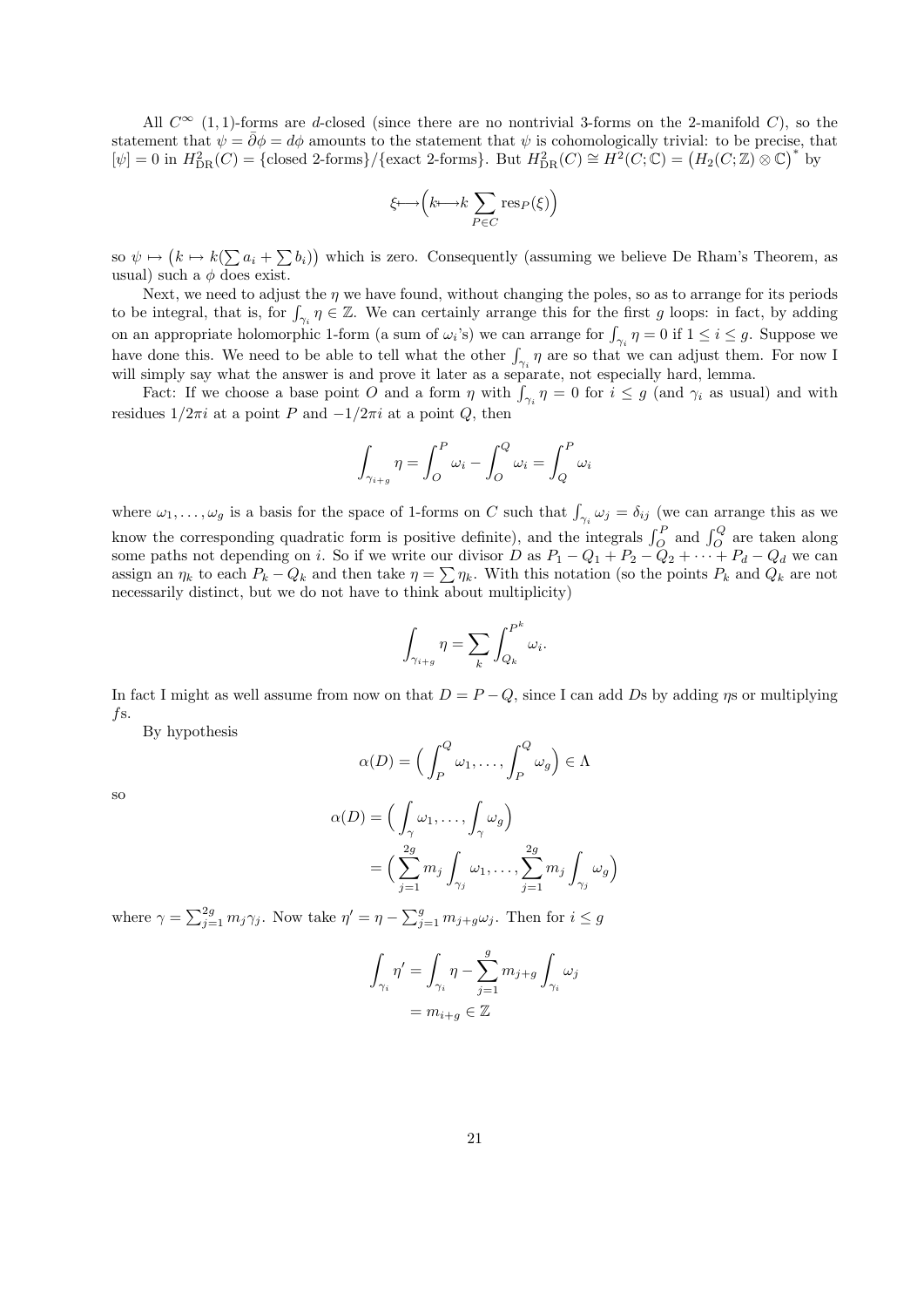since  $\int_{\gamma_i} \eta = 0$  and  $\int_{\gamma_i} \omega_j = \delta_{ij}$ . On the other hand

$$
\int_{\gamma_{i+g}} \eta' = \int_{\gamma_{i=g}} \eta - \sum_{j=1}^{g} m_{j+g} \int_{\gamma_{i+g}} \omega_j
$$
  
\n
$$
= \int_P^Q \omega_i - \sum_{j=1}^{g} m_{j+g} \int_{\gamma_{i+g}} \omega_j
$$
  
\n
$$
= \sum_{j=1}^{2g} m_j \int_{\gamma_j} \omega_i - \sum_{j=1}^{g} m_{j+g} \int_{\gamma_{i+g}} \omega_j
$$
  
\n
$$
= m_i + \sum_{j=1}^{g} m_{j+g} \int_{\gamma_{j+g}} \omega_i - \sum_{j=1}^{g} m_{j+g} \int_{\gamma_{i+g}} \omega_j
$$
  
\n
$$
= m_i \in \mathbb{Z}
$$

using the fact that  $\int_{\gamma_j} \omega_i = \delta_{ij}$  and, from the Riemann relations,  $\int_{\gamma_{j+g}} \omega_i = \int_{\gamma_{i+g}} \omega_j$ .

We still have to find out about residues. We do this by cutting the curve  $C$  open and integrating. It won't make any difference to the periods of  $\eta$  if we assume that all the loops  $\gamma_i$  start from a common base point  $S \in \mathbb{C}$ .

**Lemma 2.10.** If  $\eta$  is a 1-form having simple poles only at points  $S_k$  (not lying on any of the  $\gamma_i s$ ) then for any holomorphic 1-form  $\omega$ 

$$
\sum_{i=1}^{g} \Big( \int_{\gamma_i} \omega \int_{\gamma_{i+g}} \eta - \int_{\gamma_{i+g}} \omega \int_{\gamma_i} \eta \Big) = 2\pi i \sum_{k} \text{res}_{S_k}(\eta) \Big( \int_{S}^{S_k} \omega \Big),
$$

where the path of the integral  $\int_{S}^{S_k} \omega$  does not cross any of the  $\gamma_i$ s.

Proof: Cut C open along all the  $\gamma_i$ s and call the resulting closed 4g-gon  $\Delta$ . Then  $\partial \Delta = \sum_i \gamma_i + \gamma_{i+g} +$  $\gamma_i^{-1} + \gamma_{i+g}^{-1}$ , where  $\gamma^{-1}$  denotes  $\gamma$  with the opposite orientation: we simply go round the edge of  $\Delta$  identifying alternate edges if we want to recover C. On  $\Delta$  we can integrate  $\omega$  and define a function

$$
h(P) = \int_S^P \omega
$$

as  $\Delta$  is simply-connected. Obviously if P and P' are points of  $\Delta$  that are identified in C then  $h(P)$  and  $h(P')$ differ by a period of  $\omega$ . In fact it is very easy to see that if  $P \in \gamma_i$  and  $P' \in \gamma_i^{-1}$  then  $h(P) - h(P') = -\int_{\gamma_{i+g}} \omega_i$ for  $i \leq g$  and  $\int_{\gamma_{i-g}} \omega$  for  $i > g$ .

Now we integrate  $h\eta$  around the edge of  $\Delta$ :

$$
\int_{\partial \Delta} h \eta = 2\pi i \sum_{k} \text{res}_{S_k}(h\eta)
$$

$$
= 2\pi i \sum_{k} \text{res}_{S_k}(\eta) h(S_k)
$$

$$
= 2\pi i \sum_{k} \text{res}_{S_k}(\eta) \int_{S}^{S^k} \omega.
$$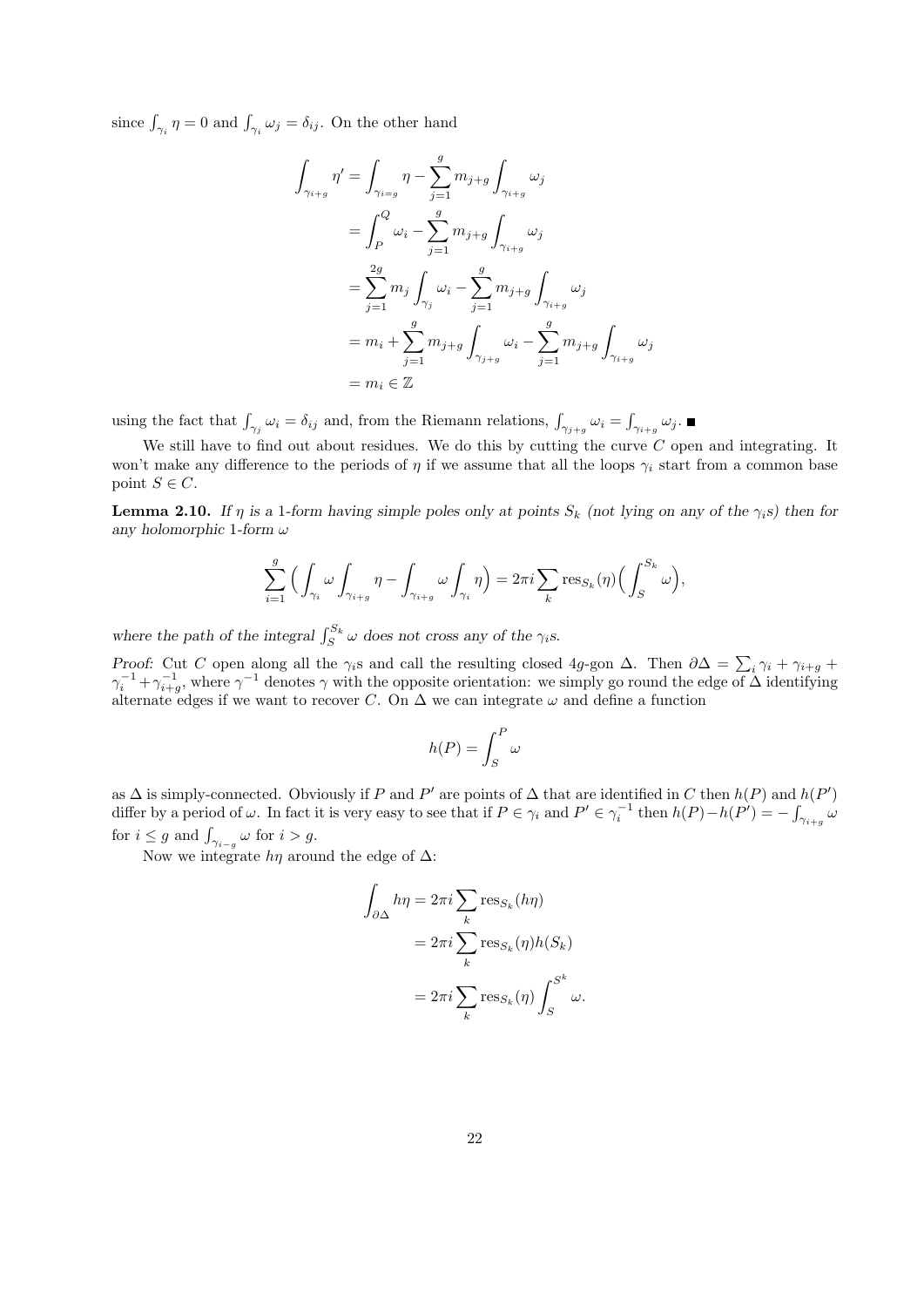But

$$
\int_{\partial\Delta} h\eta = \sum_{i=1}^{g} \Big( \int_{\gamma_i + \gamma_i^{-1}} + \int_{\gamma_{i+g} + \gamma_{i+g}^{-1}} \Big)
$$
  
= 
$$
\sum_{i=1}^{g} \Big( \int P \in \gamma_i (h(P) - h(P')) \eta(P) + \int P \in \gamma_{i+g} (h(P) - h(P')) \eta(P) \Big)
$$
  
= 
$$
\sum_{i=1}^{g} \Big( - \int_{\gamma_{i+g}} \omega \int_{\gamma_i} \eta + \int_{\gamma_i} \omega \int_{\gamma_{i+g}} \eta \Big)
$$

which is what is claimed.  $\blacksquare$ 

When we used this we were in the special case  $\omega = \omega_j$  and  $\int_{\gamma_i} \eta = 0$ , and we solved for  $\int_{\gamma_{i+g}} \eta$ . Much of this account follows Griffiths and Harris.

Now we come to the converse result. We are going to see that the injective map  $\alpha: Pic^0(C) \to Jac(C)$ is in fact an isomorphism. In fact we can prove rather more than that.

**Theorem 2.11.** (Jacobi Inversion Theorem) Suppose  $Q \in \mathbb{C}$  and  $\omega_1, \ldots, \omega_g$  form a basis for  $H^0(K_{\mathbb{C}})$ . Then for any point  $\mathbf{a} \in \text{Jac}(C)$  there exist points  $P_1, \ldots, P_q \in C$ , not necessarily distinct, such that

$$
\alpha\Big(\sum_{i=1}^g (P_i - Q)\Big) = \mathbf{a}.
$$

In particular  $\alpha: Pic^0(C) \to Jac(C)$  is an isomorphism.

If we were interested only in proving the surjectivity it would be enough to show the existence of  $P_1, \ldots, P_k$  for  $k \geq 0$  having this property but we can get this rather handy bound without any extra effort. Proof: Consider the gth symmetric power  $S<sup>g</sup>C$ . I mentioned this at the start of the section. It is the set of unordered g-tuples of not necessarily distinct points in  $C$ , and an element of  $S<sup>g</sup>C$  is normally written as  $P_1 + \cdots + P_g$ . Since we don't care what order the  $P_i$  mentioned in the theorem come in it is clear that  $S^gC$ rather than the Cartesian product  $C<sup>g</sup>$  is what we should be looking at. It is also clear that  $\alpha$  and  $Q$  jointly induce a map

$$
\alpha^{(g)}: S^gC \longrightarrow \text{Jac}(C)
$$

given by

$$
\alpha^{(g)} \colon P_1 + \dots + P_{g} \longrightarrow \Big( \sum_{i=1}^g \int_Q^{P_i} \omega_1, \dots \sum_{i=1}^g \int_Q^{P_i} \omega_g \Big).
$$

The theorem asserts that  $\alpha^{(g)}$  is surjective. This is actually not very hard – not nearly as hard as Abel's Theorem, anyway. The first thing to do is to notice that  $S<sup>g</sup>C$  is a compact complex manifold. Actually we don't even need that much.  $S^gC$  is the quotient of  $C^g$  by a finite group (the symmetric group on g elements) so it is certainly compact. Near a point  $(P_1, \ldots, P_g) \in C^g$  with all the  $P_i$  distinct – that is, on a dense open set – the quotient map is an isomorphism, so  $S^gC$  is smooth there. That is enough, but with very little more work one can see that  $S<sup>g</sup>C$  really is smooth everywhere, though we shan't need it. If there are coincidences among the  $P_i$  then there is a nontrivial local isotropy group, which is a product of smaller symmetric groups. These are generated by transpositions, which act as reflections, so by a theorem of Chevalley the quotient is still smooth. You can see this directly by writing down charts, using elementary symmetric polynomials in the local coordinates in  $C<sup>g</sup>$  to get local coordinates on  $S<sup>g</sup>C$ , or (what comes to the same thing) thinking about the tangent space to  $S^gC$ .

Let  $D = P_1 + \cdots + P_g$  be a point of  $S^gC$  with the  $P_i$  distinct, and take local coordinates  $z_i$  near  $P_i$  on  $C$ , so that the  $z_i$  can also be thought of as local coordinates on  $S^gC$ . A point near D is thus  $D' = z_1 + \cdots + z_g$ and

$$
\frac{\partial}{\partial z_i} \alpha^{(g)}(D') = \left(\int_Q^{z_i} \omega_j\right) = \frac{\omega_j}{dz_i}.
$$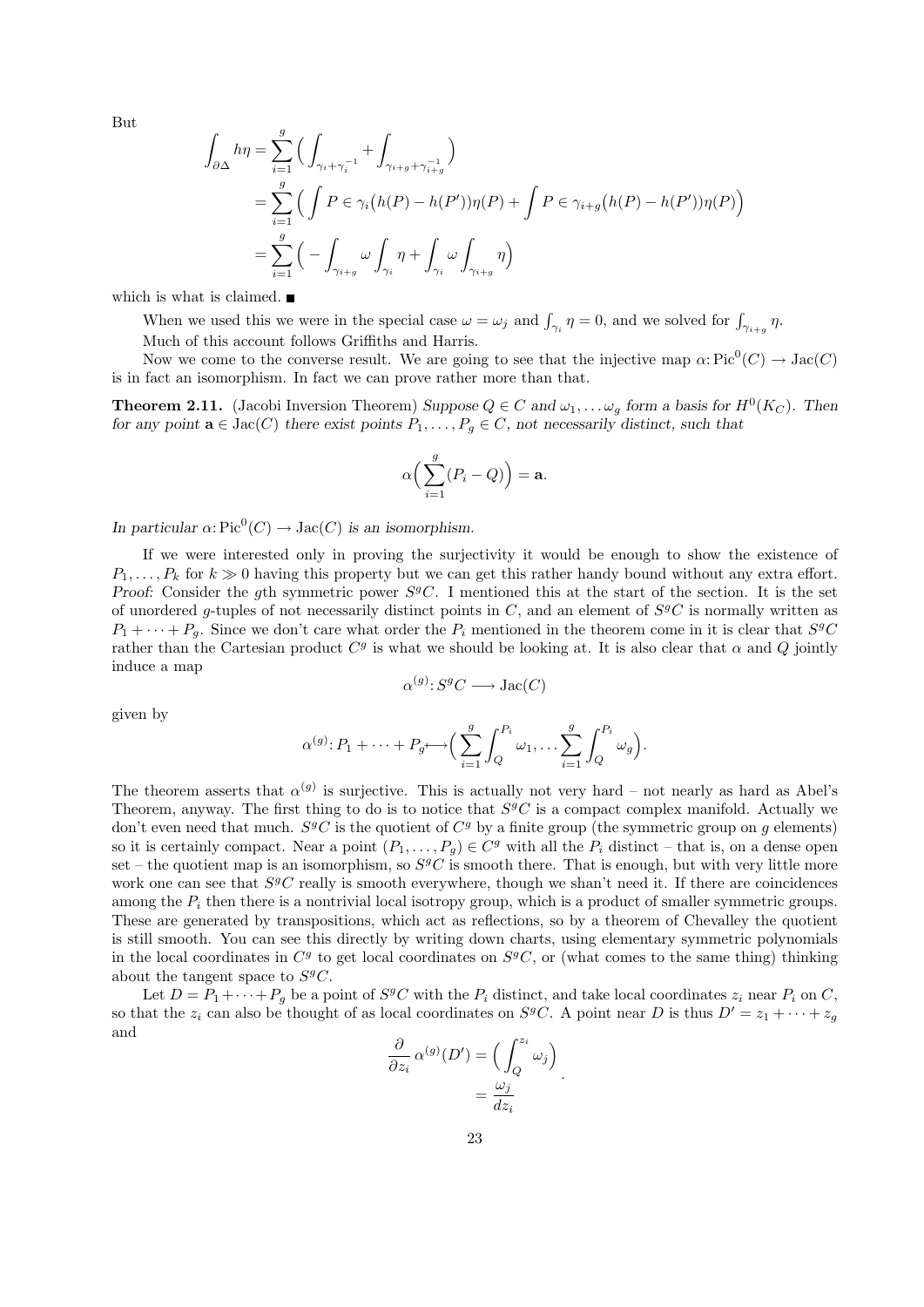(Here we are dividing one holomorphic 1-form by another so as to get a function locally: i.e.  $\omega_j = \sum_i h_{ij} dz_i$ in a neighbourhood of D, because every 1-form looks like that, and  $\omega_j/dz_i = h_{ij}$  by definition.) We can consider the Jacobian matrix – the other kind of Jacobian, but the same Jacobi –  $\left(\frac{\partial \alpha^{(g)}}{\partial z_i}\right)$ , which is  $(\omega_j/dz_i)$ near  $D$ . I claim that it is generically non-singular, that is, that for  $D$  in an open dense set it is of maximal rank g. Choose D such that  $\omega_1$  does not vanish at  $P_1$  (a nontrivial but harmless condition). Since we are on a curve,  $\omega_i(P_i)$  is just a number (the cotangent bundle is a line bundle) and for  $i > 1$  we can replace  $\omega_i$ by  $\omega_1(P_1)\omega_i - \omega_i(P_1)\omega_1$ . By doing this, we can assume that  $\omega_i(P_1) = 0$  for  $i > 1$ . Next we assume that  $\omega_2(P_2) \neq 0$  and repeat the process, ending up with an upper-triangular matrix with  $\omega_i(P_i)/dz_i$  along the main diagonal: this is still the Jacobian matrix, though expressed in different coordinates. It clearly has maximal rank, so the Jacobian matrix has maximal rank generically.

But this implies that  $\alpha^{(g)}$  is surjective, because  $S^gC$  and Jac(C) have the same dimension and  $\alpha^{(g)}$ is proper (in the context of holomorphic maps, that means "compact fibres"). So by the Proper Mapping Theorem  $\alpha^{(g)}(S^gC)$  is an analytic subvariety, and it contains an open set since  $\alpha^{(g)}$  is an isomorphism at least somewhere, so it must be the whole of  $Jac(C)$ .

This is, admittedly, a little unsatisfactory, since the Proper Mapping Theorem, though obvious, is rather hard (it's a little easier if you know, as in this case, that the varieties involved are smooth). An alternative way of finishing is to say this. Let  $\xi$  be a volume form on  $Jac(C)$ , so  $\int_{Jac(C)} \xi > 0$ . Then  $\int_{S^gC} \alpha^{(g)*}\xi > 0$ , because  $\alpha^{(g)}$  is surjective and locally injective almost everywhere. But we can find a real  $\widetilde{C}^{\infty}(2g-1)$ -form  $\zeta$  on  $\text{Jac}(C) \setminus \{\mathbf{x}\}\$ , for any point  $\mathbf{x} \in \text{Jac}(C)$ , such that  $\xi = d\zeta$ . We can do this because  $H^{2g}_{\text{DR}}(\text{Jac}(C)\setminus\{\mathbf{x}\}) \cong H^{2g}(\text{punctured torus};\mathbb{R}) = 0$ . If we could do this for an  $\mathbf{x} \notin \alpha^{(g)}(S^gC)$  then we should find

$$
0 < \int_{S^gC} \alpha^{(g)*}\xi = \int_{\partial S^gC} d(\alpha^{(g)*}\zeta) = 0
$$

which is absurd.

point.

Corollary 2.12.  $\alpha^{(g)}$  is generically 1-to-1.

This means that  $\alpha^{(g)}$  is birational. Proof: By Abel's Theorem,  $\alpha^{(g)^{-1}}(a) = |a + gQ| = |D| = \mathbb{P}H^0(\mathcal{O}(D)).$  But since  $S^gC$  and  $Jac(C)$  have the same dimension, this fibre is of dimension zero in general, and a zero-dimensional projective space is a

Corollary 2.13. Every divisor D on a curve C of genus g such that deg  $D \geq g$  is linearly equivalent to some effective divisor. If deg  $D = g$  then for almost all D the effective divisor is unique.

Corollary 2.14. If C is of genus 1 then  $C \cong \text{Jac}(C)$ . In particular, every curve of genus 1 is  $\mathbb{C}/\Lambda$  for some lattice  $\Lambda$  (and therefore has the structure of an abelian group once a base point is given).

Just to establish that something can really be done with this I will use Jacobians to prove Riemann-Roch for curves, and I will say a lot more about what else can be done.

**Theorem 2.15.** (Riemann-Roch) Let C be a smooth curve of genus  $q > 1$ . then for any line bundle  $\mathcal{O}(D)$ on C

$$
h^{0}(O(D)) - h^{0}(O(K - D)) = deg(D) - g + 1.
$$

Proof: It will be enough to show R-R (as Riemann-Roch is frequently abbreviated) for the case  $|D| \neq \emptyset$ because then we can argue as follows: it must be true for  $D = K$  because  $K > 0$  (there are global 1-forms, indeed g of them), so deg  $K = 2g - 2$ . So either deg  $D \geq g$ , or deg $(K - D) \geq g$ , or deg $(K - D) = \text{deg } D =$  $g-1$ . If deg(K – D) = deg D = g – 1 and neither D nor K – D is equivalent to an effective divisor, so  $|D| = |K - D| = \emptyset$ , then  $h^0(\mathcal{O}(D)) = h^0(\mathcal{O}(K - D)) = 0 = \deg(D) - g + 1$  anyway. Otherwise one of  $|D|$ and  $|K - D|$  is nonempty, by assumption if deg  $D = g - 1$  and by Corollary 2.13 otherwise. Without loss of generality we may assume it is D.

So suppose  $|D| \neq \emptyset$ . Then  $h^0(\mathcal{O}(D)) = \dim |D| + 1 = r(D) + 1$  say. We may as well assume that  $D = P_1 + \cdots + P_d$  actually is effective (but the  $P_i$  may not be distinct). Take local coordinates  $t_1, \ldots, t_r$ in  $|D| = \mathbb{P}H^0(\mathcal{O}(D)) \cong \mathbb{P}^r$  near D. Thus  $D = D_0 = P_1 + \cdots + P_d = P_1(0) + \cdots + P_d(0)$  and a nearby divisor is  $D_t = P_1(t) + \cdots + P_d(t)$ . Let  $z_i$  be a local coordinate at  $P_i$  on C, so that  $P_i(t)$  has coordinate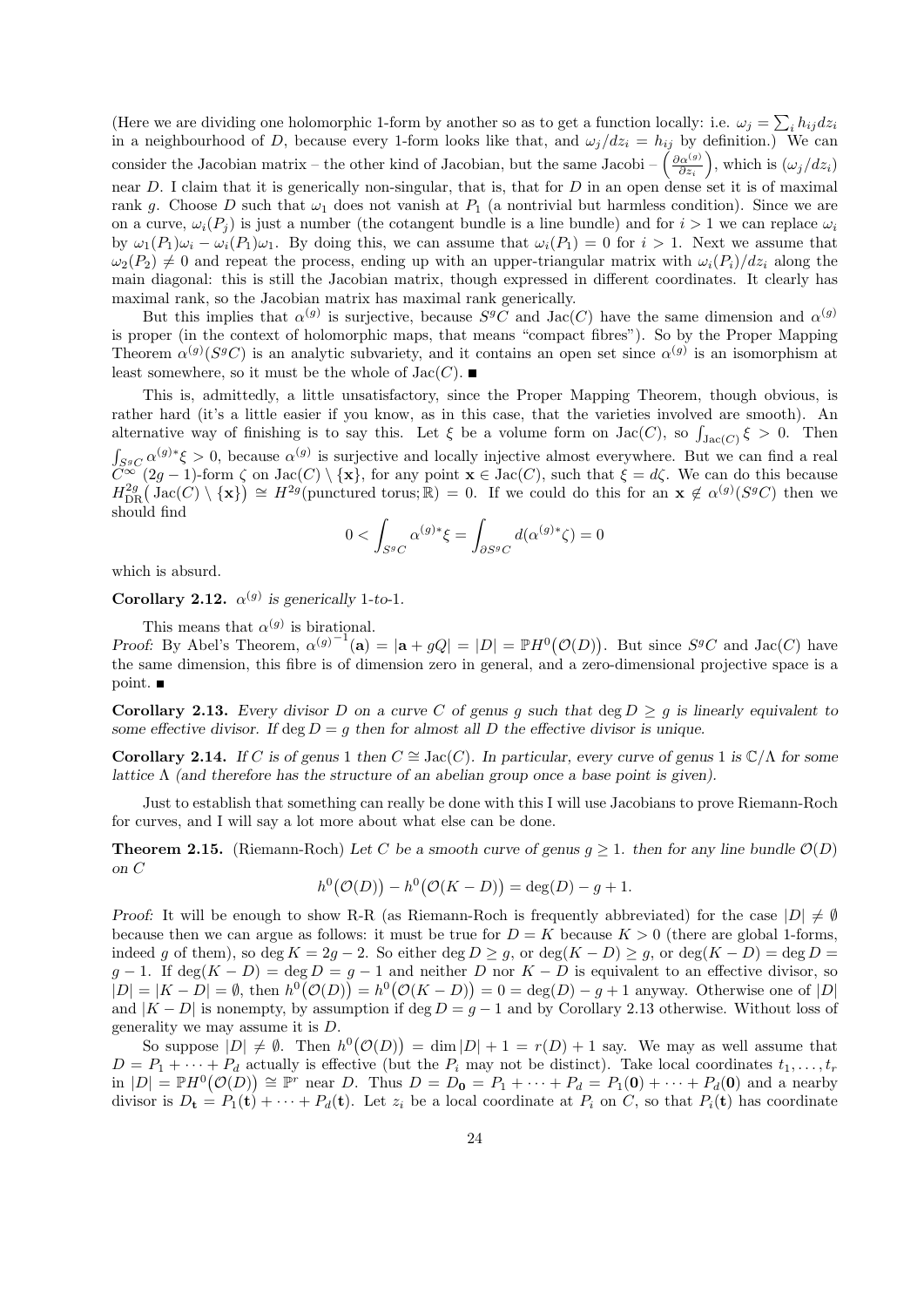$z_i(P_i(\mathbf{t})) = z_i(\mathbf{t})$  (and  $z_i(\mathbf{0}) = 0$ ). (Think of **t** as time:  $z_i(\mathbf{t})$  is the amount that  $P_i$ , and hence that bit of D, strays in time **t**.) We can also write any form  $\omega$  as  $\omega = h_i(z_i)dz_i$  near  $P_i$ , with  $h_i$  holomorphic.

Consider the matrix  $\left(\frac{\partial z_i}{\partial t_j}\right)$ . It must have rank r at any t because for a suitable choice of  $\delta t =$  $(\delta t_1, \ldots, \delta t_r)$  we have

$$
\left(\frac{\partial z_i}{\partial t_j}\right)\delta \mathbf{t} = \delta \mathbf{z} = \delta D_t
$$

and this moves in an r-dimensional space (a time  $\delta t$  later D could have moved in any of the r directions in  $|D|$ ).

By Abel's theorem

$$
\sum_{i} \int_{Q}^{P_i(\mathbf{t})} \omega = \text{ constant} \quad \text{mod } \Lambda
$$

so

$$
\sum_{i} \int_{P_i}^{P_i(\mathbf{t})} \omega = \sum_{i} \int_0^{z_i(\mathbf{t})} h_i(z_i) dz_i = \text{ constant} \quad \text{mod } \Lambda
$$

and if we take  $\nabla$  we get

$$
\sum_{i} h_i(z_i(\mathbf{t})) \frac{\partial z_i}{\partial t_j}(\mathbf{t}) = 0.
$$

We can simply put  $t = 0$  in this equation, as everything is continuous, so

$$
\left(h_i(z_i(\mathbf{0}))\right)_i = \left(\omega(P_i)\right)_i \in \text{Ker}\left(\frac{\partial z_i}{\partial t_j}\right).
$$

But dim Ker  $\left(\frac{\partial z_i}{\partial t_j}\right) = d - r$  (we calculated that the rank was r a little while ago), so the dimension of the space of vectors  $\{\omega(P_i)\}\$ is at most  $d-r$ . But this is precisely the space of all  $\omega$ s modulo the ones that vanish at  $P_i$ , which is  $H^0(K)/H^0(K - D)$ . So

$$
\dim\left(H^0(K)/H^0(K-D)\right)\leq d-r
$$

and since  $h^0(K) = g$  this implies  $h^0(K - D) \ge g - d + r = g - d + h^0(D) - 1$ . So

$$
h^{0}(D) - h^{0}(K - D) \le \deg(D) - g + 1.
$$

For  $D = K$  this says deg  $K \geq 2g - 2$ . We need to know that in fact deg  $K = 2g - 2$ . You can think of this as Gauß-Bonnet if you like. If we accept this we can get the equality for all divisors. Looking at  $\alpha^{(d)}: S^dC \to \text{Jac}(C)$  we see that

$$
h^{0}(D) - 1 = \dim |D| = \dim \alpha^{(d)^{-1}}(D - dQ)
$$

$$
= \dim S^{d}C - \dim \operatorname{Jac}(C)
$$

$$
= d - g
$$

(trivially if  $d < g$ ), so if  $h^0(K - D) = 0$  we have  $h^0(D) = d - g + 1$ . If  $h^0(K - D) \neq 0$  we can use the above inequality for  $K - D$  to show that

$$
h^{0}(K - D) - h^{0}(D) \le \deg(K - D) - g + 1
$$
  
= 2g - 2 - deg(D) - g + 1  
= g - 1 - deg(D)

whence the result.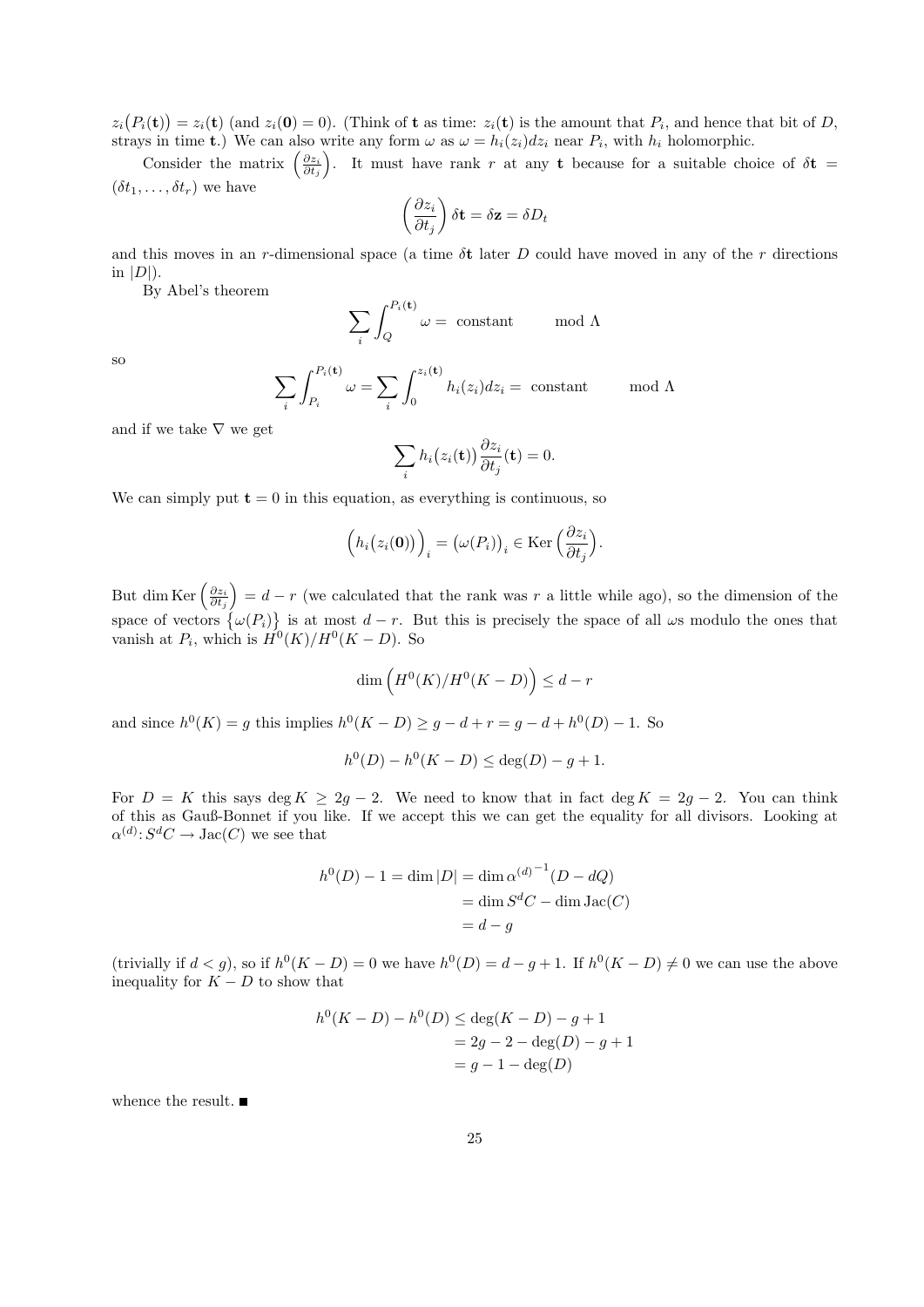Time for another breather. I want to have a look at what we've done, discuss vaguely what we are going to do, and mention one or two things that don't fit in elsewhere.

We saw some examples of real-life abelian varieties, namely Jacobians. The first step was to go back and forth between divisors and line bundles: this is a basic procedure and the fact that it is possible is one of the reasons why line bundles are easier to understand than other vector bundles and why divisors are better behaved than other algebraic cycles. We used this to get an isomorphism between an entirely algebraic object,  $Pic^0(C)$ , and a transcendental object, Jac $(C)$ . This in itself is obviously nontrivial. To do it, we had to spend a lot of time integrating forms with or without poles, and here I assumed two things: the De Rham theorem

$$
H^i_{\text{DR}}(X) \Big( = \text{ closed } i\text{-forms } / \text{ exact } i\text{-forms } \Big) \cong H^i(X; \mathbb{R})
$$

and that there are  $g$  1-forms on a curve of genus  $g$ . I also used the fact that wedge product of forms agrees with intersection or cup product, that is, that the De Rham isomorphism is a ring isomorphism. But this we used in only one place, when we showed that the Jacobian is actually an abelian variety. However, note the way we did this: we wrote down an explicit and natural  $H$ , thereby equipping the Jacobian with a special ample line bundle (and even a special divisor, Θ, the divisor of zeros of the theta function, which we didn't need for what we did but is important). One thing we must do is think about this situation, of polarised abelian varieties, more generally.

A polarised abelian variety is an abelian variety equipped with a member of the Néron-Severi group, that is, with an H. H is determined by E and with a suitable choice of basis for  $\Lambda$ , E has matrix  $\begin{pmatrix} 0 & T \\ T & 0 \end{pmatrix}$  $-T$  0  $\bigg)$ , where  $T = diag(t_1, t_2, \ldots, t_n)$ . The  $t_i$  are positive integers, determined by H, and  $t_i | t_{i+1}$ . The type of a polarisation is the n-tuple  $(t_1, \ldots, t_n)$ : the most important case, not least because it is what naturally happens in the case of Jacobians, is  $t_i = 1$  for all i. This is called a principal polarisation, frequently abbreviated to p.p.; but other polarisations do arise in nature. Not every abelian variety has a principal polarisation but every abelian variety is isogenous to one that does.

It turns out that in practice one has to work almost all the time with polarised abelian varieties. In particular, it is possible to write down a sensible parameter space for polarised abelian varieties but you really need the polarisation to achieve this. For instance, an elliptic curve can always be thought of as a plane cubic (and this embedding corresponds to a polarisation – in dimension 1 we don't need to worry about type) with equation (in characteristic not 2)  $Y^2Z = 4X^3 - g_2XZ^2 - g_3Z^3$ . The only parameter we need then is the famous  $j$ -invariant

$$
j = \frac{1728g_2^3}{g_2^3 - 27g_3^2}
$$

which tells you exactly which curve you've got.

It is important to be aware that the canonical divisor of an abelian variety (indeed, the canonical bundle of any complex torus) is trivial. This just means that there is a global non-vanishing  $n$ -form, namely  $dz_1 \wedge \ldots \wedge dz_n$ , where the  $z_i$  are coordinates in  $\mathbb{C}^n$  – clearly this is  $\Lambda$ -invariant and therefore descends to X. This is quite unlike projective space (where K is negative in the sense that  $\mathcal{O}(-mK)$  has lots of sections if m is big) or most other things (in general you expect  $\mathcal{O}(mK)$ , not  $\mathcal{O}(-mK)$ , to have lots of sections – Mori theory is about trying to arrange for  $K$  to be ample). There are other varieties with  $K$  trivial, called Calabi-Yau varieties (or K3 surfaces, for obscure reasons, if they are of dimension 2), and they also hold endless fascination for geometers.

Another way to associate an abelian variety with a given variety is to look at the Albanese torus  $\text{Alb}(X)$ . This is a torus with a map  $\alpha: X \to \text{Alb}(X)$  having the property that every map from X to a torus factors through  $\alpha$ . We shall not discuss this here but it is another useful tool, not perhaps quite as fundamental in its importance as the Jacobian but nevertheless essential.

The theta functions associated with a polarisation actually have a second dimension, literally. Consider for a moment the case of plane cubic curves  $E$  and their j-invariants. Pretend that you could make a surface by gluing all the curves together, so you had a surface S and a map  $j: S \to \mathbb{C}$  such that  $j^{-1}(t)$  is the elliptic curve  $E_t$  whose j-invariant is t. Actually you can't quite do this satisfactorily, but you so nearly can that it doesn't really matter. The theta function on the fibre  $E_t$  is then just the restriction of a much better theta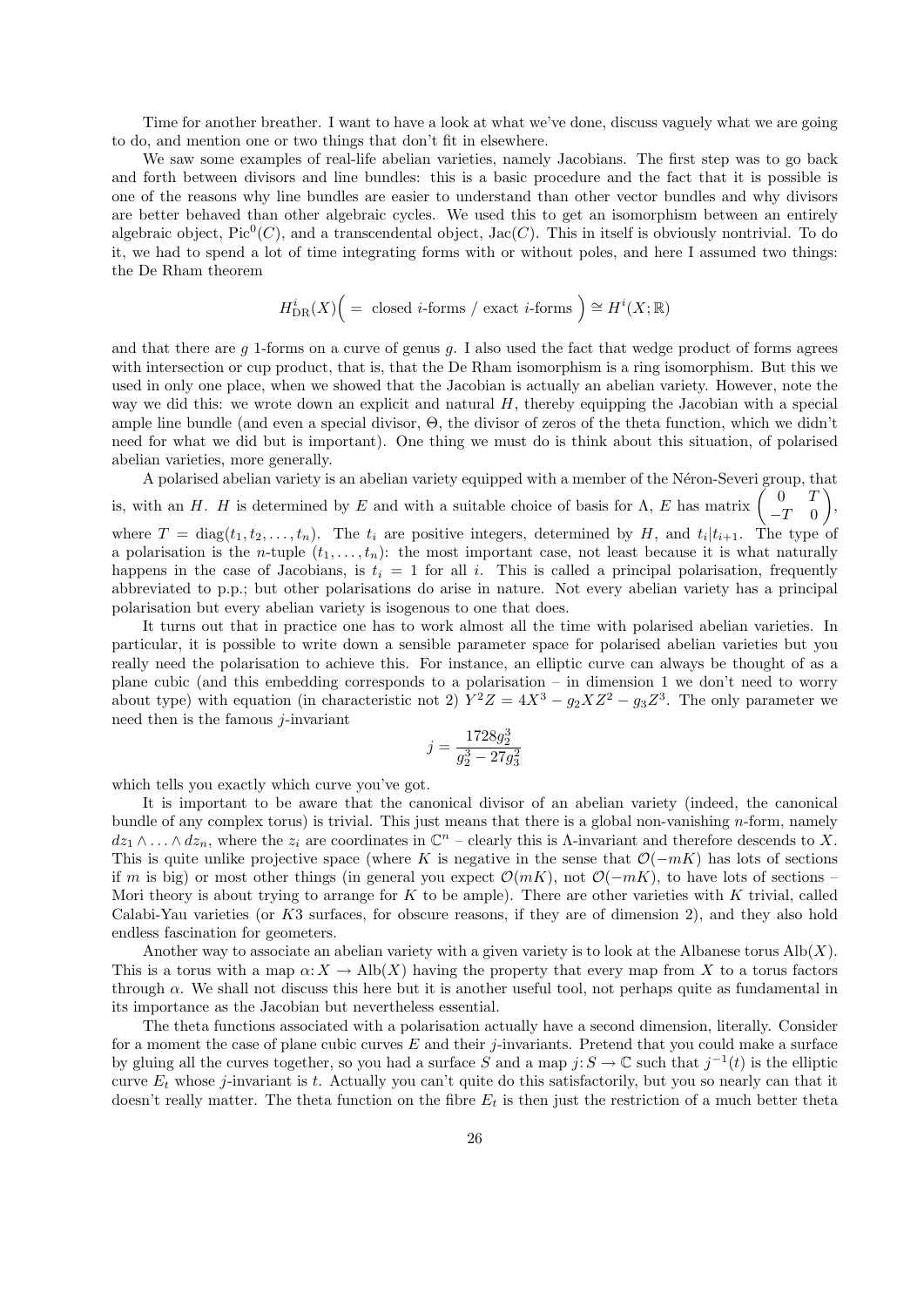function which really is a function on  $S$ , in other words a function of two variables. This is what makes theta functions really valuable. We shall discuss this in more detail in the next section.

# 3 Moduli and theta functions.

We begin with the case of elliptic curves, that is, curves which are abelian varieties. By definition we have  $X = \mathbb{C}/\Lambda$  for some lattice  $\Lambda$ . Let  $P \in X$  be the origin. The we put, for  $z \in \mathbb{C}$ 

$$
\wp(z) = z^{-2} + \sum_{\lambda \in \Lambda \setminus \{0\}} \left[ (z - \lambda)^{-2} - \lambda^{-2} \right]
$$

so that

$$
\wp'(z) = \sum_{\lambda \in \Lambda} -2(z - \lambda)^{-3}.
$$

1,  $\wp$  and  $\wp'$  are all periodic and hence give meromorphic functions on X. Moreover, they are all sections of  $\mathcal{O}(3P)$ , that is, they have at most triple poles at the origin and no others. On the other hand,  $\mathcal{O}(P)$ corresponds to  $E = \begin{pmatrix} 0 & 1 \\ -1 & 0 \end{pmatrix}$  and therefore  $h^0(\mathcal{O}(3P)) =$ 0 3 −3 0  $\begin{array}{c} \begin{array}{c} \begin{array}{c} \end{array} \\ \begin{array}{c} \end{array} \end{array} \end{array}$ 1/2  $= 3$ , by 1.13. So  $H^0(\mathcal{O}(3P)) =$  $\langle 1, \varphi, \varphi' \rangle$ . By 1.14, 3P is very ample, and that proves the following.

**Proposition 3.1.** Every elliptic curve can be embedded in  $\mathbb{P}^2$  in such a way that  $P = (0 : 1 : 0)$  is an inflexion point.  $\blacksquare$ 

In fact we can do better than that, and give an equation.

**Proposition 3.2.** The Weierstraß  $\wp$ -function satisfies

$$
\wp'(z)^2 = 4\wp(z)^3 - g_2\wp(z) - g_3
$$

where  $g_2 = 60 \sum_{\lambda \in \Lambda \setminus \{0\}} \lambda^{-4}$  and  $g_3 = 140 \sum_{\lambda \in \Lambda \setminus \{0\}} \lambda^{-6}$ .

Proof:  $\varphi(z) - z^{-2}$  is an even function, holomorphic near P and vanishing there. So by Taylor's theorem

$$
\wp(z) = z^{-2} + az^2 + bz^4 + O(z^6)
$$
  

$$
\wp'(z) = -2z^{-3} + 2az + 4bz^3 + O(z^5)
$$

so we may consider

$$
q(z) = \wp'(z)^2 - 4\wp(z)^3 + 20a\wp(z) + 28b
$$
  
= 4z<sup>-6</sup> - 8az<sup>-2</sup> - 16b - 4z<sup>-6</sup> - 12b + 20az<sup>-2</sup> + 28b + O(z)  
= O(z)

which is a holomorphic function near  $z = 0$  and vanishes at  $z = 0$ . By periodicity  $q(\lambda) = 0$  for all  $\lambda \in \Lambda$  and is a bounded holomorphic function, so  $q(z) \equiv 0$ . We can recover  $g_2$  and  $g_3$  by noting that 2a and 24b are the second and fourth derivatives at  $z = 0$  of  $\sum_{\lambda \in \Lambda \setminus \{0\}} ((z - \lambda)^{-2} - \lambda^{-2})$ , and this sum converges absolutely and uniformly so we can also calculate the derivatives by differentiating term by term.

**Corollary 3.3.** Every elliptic curve over  $\mathbb C$  is isomorphic to the plane curve

$$
Y^2 Z = 4X^3 - g_2 X Z^2 - g_3 Z^3
$$

for some  $g_2, g_3$ .

On the other hand, every smooth plane cubic curve has genus 1. You can either prove this directly by making a projective change of coordinates that transforms a general plane cubic into this special-looking one or use the adjunction formula to calculate the degree of  $K$ . Another argument is to observe that all the smooth plane cubics form one continuous family (they can all be deformed into one another) and so the genus must be the same for all of them. The upshot is that if we want to describe all elliptic curves we may as well describe all smooth plane cubics of this form.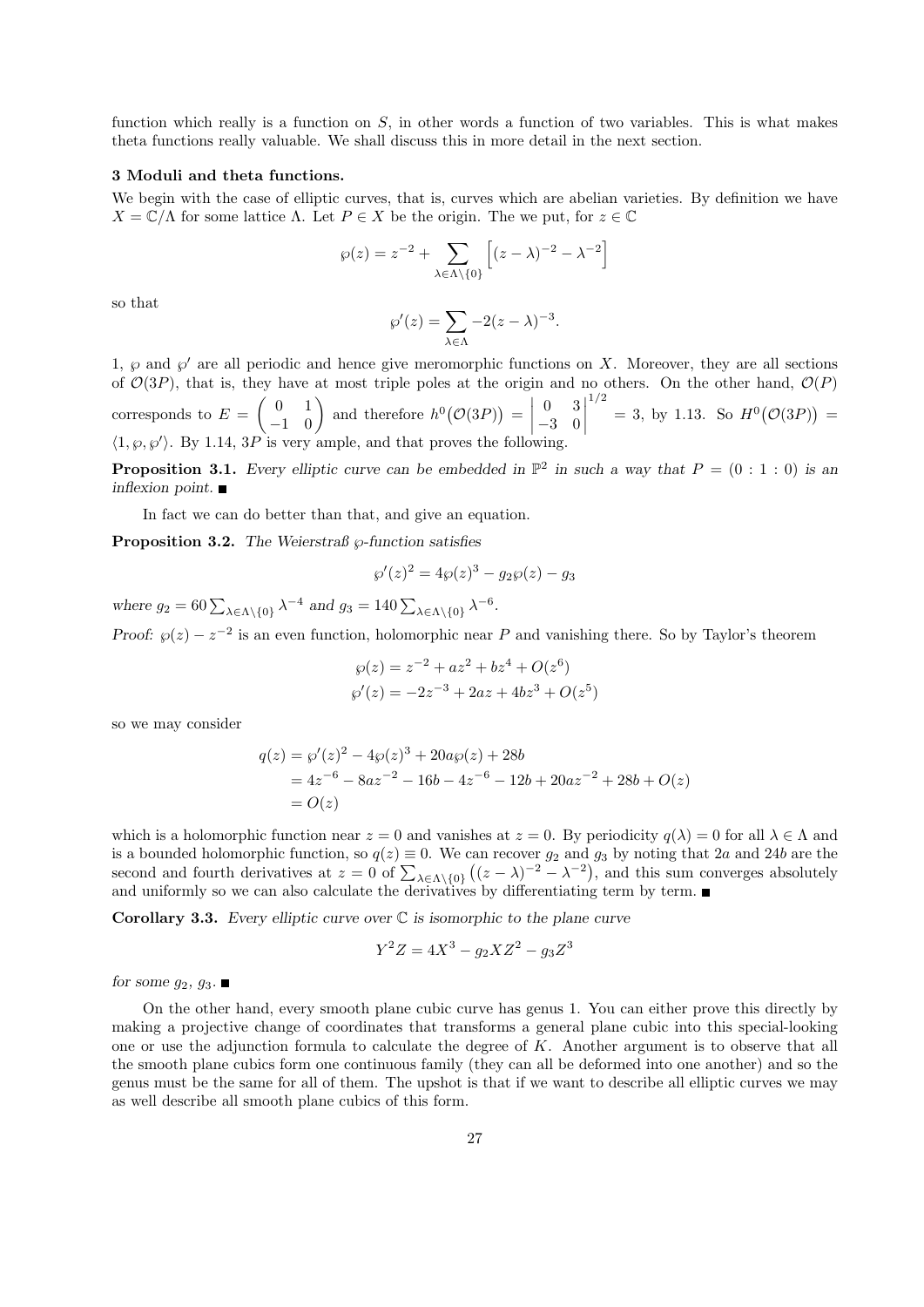**Theorem 3.4.**  $\mathbb{C}/\Lambda \cong \mathbb{C}/\Lambda'$  if and only if  $j(\mathbb{C}/\Lambda) = j(\mathbb{C}/\Lambda')$ , where

$$
j = \frac{1728g_2^3}{g_2^3 - 27g_3^2}.
$$

Proof: Suppose first that  $\phi: \mathbb{C}/\Lambda \to \mathbb{C}/\Lambda'$  is an isomorphism. Then  $\tilde{\phi}: \mathbb{C} \to \mathbb{C}/\Lambda'$  is a holomorphic function which is periodic with respect to  $\Lambda$ . So  $\frac{d\tilde{\phi}}{dz}$  is a periodic holomorphic function from  $\mathbb C$  to  $\mathbb C$  and thus constant: say  $\frac{d\tilde{\phi}}{dz} = a$ . Then  $\phi(z) \equiv az \mod \Lambda'$ . In particular  $a\lambda \in \Lambda'$  if  $\lambda \in \Lambda$ , that is,  $a\Lambda \subseteq \Lambda'$ . Similarly  $a^{-1}\Lambda' \subseteq \Lambda$ , so  $a\tilde{\Lambda} = \Lambda'$ . But then  $g'_2 = a^4 g_2$  and  $g'_3 = a^6 g_3$ , so  $j' = j$ .

Conversely, if  $j = j'$ , then  $(g_2^3 : g_3^2) = (g_2'^3 : g_3'^2)$  so there exists  $b \in \mathbb{C}$  such that  $b^{-12}g_2^3 = g_2'^3$  and  $b^{-12}g_3^2 = g_3'^2$ . Put  $X' = bX$ ,  $Y' = Y$  and  $Z' = b^3Z$ . Then

$$
b^{-3}Y'^2Z' = 4b^{-3}X^3 - g_2b^{-7}X'Z'^2 - g_3b^{-9}Z'^3
$$

so

$$
Y'^{2}Z' = 4X'^{3} - g_{2}b^{-4}X'Z'^{2} - g_{3}b^{-6}Z'^{3}
$$

$$
= 4X'^{3} - g'_{2}X'Z'^{2} - g'_{3}Z'^{3}
$$

so the two curves are projectively equivalent.

The significance of the expression  $g_2^3 - 27g_3^2$  is that it is what is non-zero if the curve is smooth.

What we have found is a parameter space, or moduli space, for the set of all pairs

{elliptic curve E, point  $0 \in E$ }.

(Strictly speaking one ought to reserve the term "elliptic curve" for such pairs and refer to a curve of genus 1 as a curve of genus 1. People who work over C tend to be careless about this, but number theorists, who work over fields that are not algebraically closed, can't afford to be because a curve of genus 1 might not have any points at all over the field in question.) What about abelian varieties of higher dimension? It won't be possible to work in the same way because a good projective description won't be so easy to find. What we can do, though, is to give some kind of moduli space a priori, without thinking about specific projective embeddings, essentially by looking at the period matrix. The idea is to choose a basis for  $\Lambda$  in such a way that  $E$  has a good simple form and then write the period matrix in terms of that basis. Specifically, we can always choose a basis  $\lambda_1, \ldots, \lambda_g, \mu_1, \ldots, \mu_g$  of  $\Lambda$  such that E has matrix  $\begin{pmatrix} 0 & D \\ D & 0 \end{pmatrix}$  $-D$  0 ), where  $D$  is a diagonal matrix. If  $D = I$  we say that the abelian variety is principally polarised. There is no guarantee that we can arrange for a given abelian variety to be principally polarised, but I will accept the loss of generality. Observe, in any case, that if instead  $D = diag(t_1, \ldots, t_g)$  we can take  $\Lambda'$  to be the lattice generated by the

 $\lambda_i$  and  $\frac{1}{t_i}\mu_i$  and then  $\mathbb{C}^g/\Lambda'$  is isogenous to  $\mathbb{C}^g/\Lambda$  and does have a principal polarisation. From now on we shall work with principally polarised abelian varieties.

**Lemma 3.5.** With respect to the bases  $\lambda_1, \ldots, \lambda_g, \mu_1, \ldots, \mu_g$  for  $\Lambda$  over  $\mathbb{Z}$  and  $\mu_1, \ldots, \mu_g$  for  $\mathbb{C}^g = V$ , the period matrix is

 $\Pi = (Z, I)$ 

for some  $Z \in M_{q \times q}(\mathbb{C})$ .

Proof: Z is just the matrix whose j-th column consists of the coordinates of  $\lambda_j$  with respect to  $\{\mu_i\}$ . **Lemma 3.6.**  $Z = TZ$  and Im Z is positive definite.

Proof: These are just the Riemann relations. Note that  $H$  has matrix  $2i$  $\int \bar{\Pi} \begin{pmatrix} 0 & I \\ I & 0 \end{pmatrix}$  $-I \quad 0$  $\Big)^{-1}$   $\top$  $\setminus$ <sup>-1</sup> =

 $(\operatorname{Im} Z)^{-1}$ .

The Siegel upper half-plane of degree  $g$  is defined to be

$$
\mathbb{H}_g = \left\{ Z \in M_{g \times g}(\mathbb{C}) \mid Z = \mathbb{L}Z, \text{ Im } Z > 0 \right\}.
$$

It is sometimes written  $\mathfrak H$  or  $\mathfrak S$ . It is a subset of  $M_{q\times q}(\mathbb{C})$  but we can also think of it as being an open (in the usual topology) subset of  $\mathbb{C}^{\frac{1}{2}g(g+1)}$ .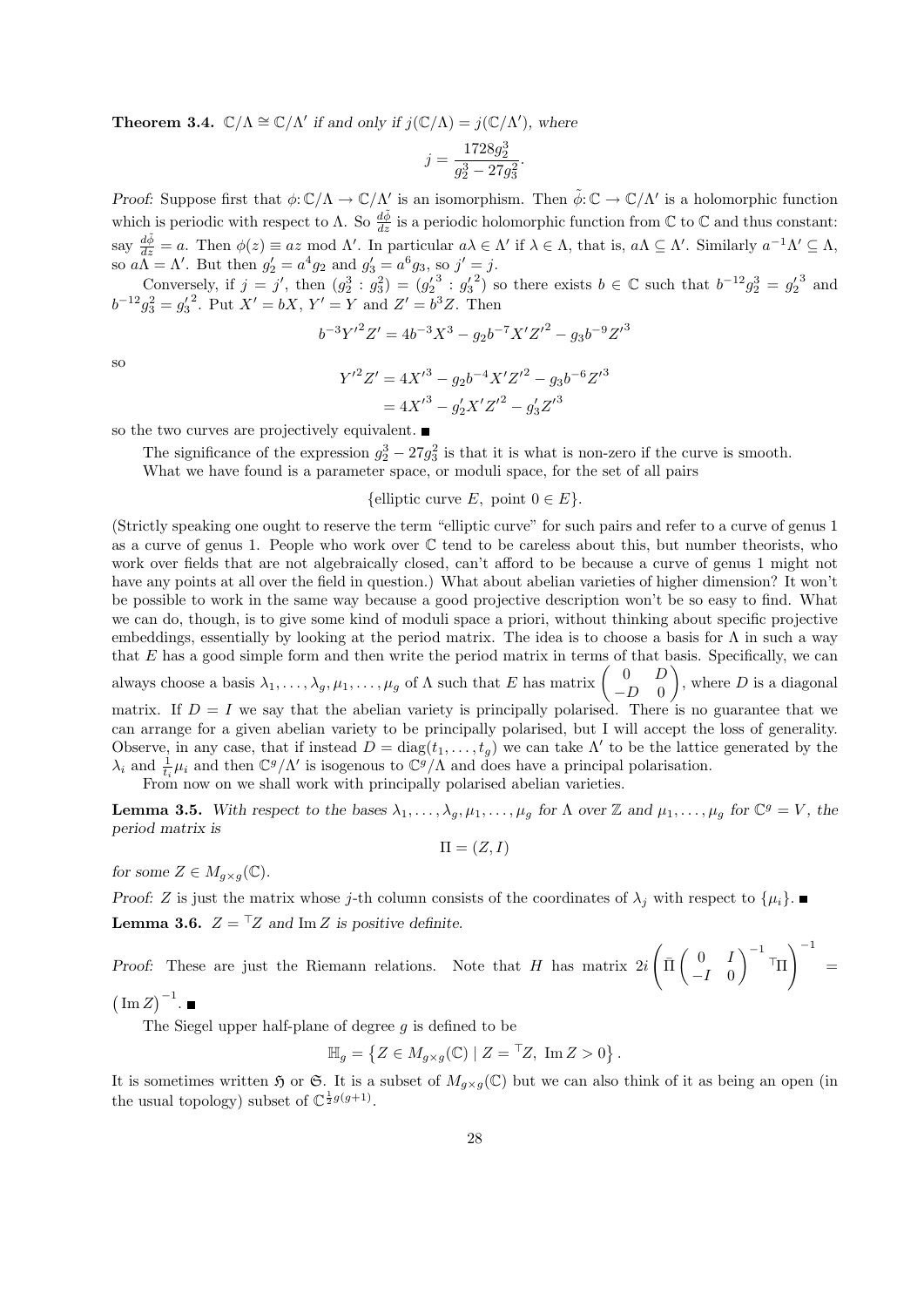**Proposition 3.7.** Points of  $\mathbb{H}_q$  are in 1-to-1 correspondence with the set of abelian varieties X of dimension g with a principal polarisation and a symplectic basis for  $\Lambda = \Lambda_X$ .

By a symplectic basis we mean a basis  $\lambda_1, \ldots, \lambda_g, \mu_1, \ldots, \mu_g$  with respect to which E has matrix  $\begin{pmatrix} 0 & I \end{pmatrix}$  $-I \quad 0$ .

Proof: We have already shown how to produce a point of  $\mathbb{H}_g$  from such an X. Going the other way is just as easy: you let  $\Lambda$  be the lattice generated by the columns of  $(Z, I)$  and let H have matrix  $(\text{Im } Z)^{-1}$  with respect to the standard basis of  $\mathbb{C}^g = V$  (which is  $\mu_1, \ldots, \mu_g$ ). Then H is a positive definite Hermitian form. We want to show that Im H has matrix  $\begin{pmatrix} 0 & I \\ I & 0 \end{pmatrix}$  $-I \quad 0$ with respect to some basis for  $\Lambda$ , so as to justify our assertion that the polarisation is principal. But with respect to the basis given by the columns of  $(Z, I)$ , the matrix of Im  $H$  is

$$
\operatorname{Im}\left(\left(\frac{T(Z, I)(\operatorname{Im} Z)^{-1}(\bar{Z}, I)\right) = \operatorname{Im}\left(\frac{Z}{I}\right)(\operatorname{Im} Z)^{-1}(\bar{Z}, I)\right) \qquad (\text{as } Z = \left(\frac{TZ}{I}\right)
$$
\n
$$
= \operatorname{Im}\left(\frac{\operatorname{Re} Z + i \operatorname{Im} Z}{I}\right)(\operatorname{Im} Z)^{-1}(\operatorname{Re} Z - i \operatorname{Im} Z, I)
$$
\n
$$
= \begin{pmatrix} -\operatorname{Re} Z + \operatorname{Re} Z & (\operatorname{Im} Z)(\operatorname{Im} Z^{-1})\\ -(\operatorname{Im} Z)(\operatorname{Im} Z^{-1}) & 0 \end{pmatrix}
$$
\n
$$
= \begin{pmatrix} 0 & I\\ -I & 0 \end{pmatrix}
$$

as required.

What we want to do is get rid of the choice of symplectic basis. Once it's put like that, it becomes clear that we are going to have an action of  $Sp(2g, \mathbb{Z})$  on  $\mathbb{H}_q$  and the moduli space of principally polarised abelian varieties will be  $\mathcal{A} = \mathbb{H}_q / \operatorname{Sp}(2g, \mathbb{Z}).$ 

To fix notation, we make the definition that

$$
\mathrm{Sp}(2g,\mathbb{Z})=\left\{R\in M_{2g\times 2g}(\mathbb{Z})\mid R\begin{pmatrix}0&I\\-I&0\end{pmatrix}^\top R=\begin{pmatrix}0&I\\-I&0\end{pmatrix}\right\}.
$$

This is not the only convention in use, unfortunately: sometimes  $\begin{pmatrix} 0 & I \\ I & C \end{pmatrix}$  $-I$  0 is replaced with another standard alternating form of determinant 1 such as  $\begin{pmatrix} 0 & -I \\ I & 0 \end{pmatrix}$  $I \quad 0$ ), and sometimes what I have called  $Sp(2g, \mathbb{Z})$  is referred to as  $Sp(g, \mathbb{Z})$  (the notation for dihedral groups is afflicted by the same ambiguity). Be careful! For us,  $Sp(2g, \mathbb{Z})$  is a subgroup of  $SL(2g, \mathbb{Z})$  and in particular  $Sp(2, \mathbb{Z}) = SL(2, \mathbb{Z})$ .

**Theorem 3.8.** Sp $(2g, \mathbb{Z})$  acts on  $\mathbb{H}_q$  by

$$
R = \begin{pmatrix} A & B \\ C & D \end{pmatrix} : Z \longrightarrow R(Z) = (AZ + B)(CZ + D)^{-1}.
$$

Proof: In fact we can even take  $R \in \text{Sp}(2g, \mathbb{R})$ . Notice that if  $R \in \text{Sp}(2g, \mathbb{R})$  then so is <sup>T</sup>R, since

$$
\begin{pmatrix} 0 & -I \ I & 0 \end{pmatrix}^\top R \begin{pmatrix} 0 & I \ -I & 0 \end{pmatrix} = R^{-1}.
$$

Also  $^{\top}AC$  and  $^{\top}BD$  are symmetric and  $^{\top}AC - \frac{\top}CB = I$ : this follows straight from the definition and in fact these conditions are also sufficient for R to be symplectic. Now I claim that  $CZ + D$  is invertible, which is one of the things we have to prove.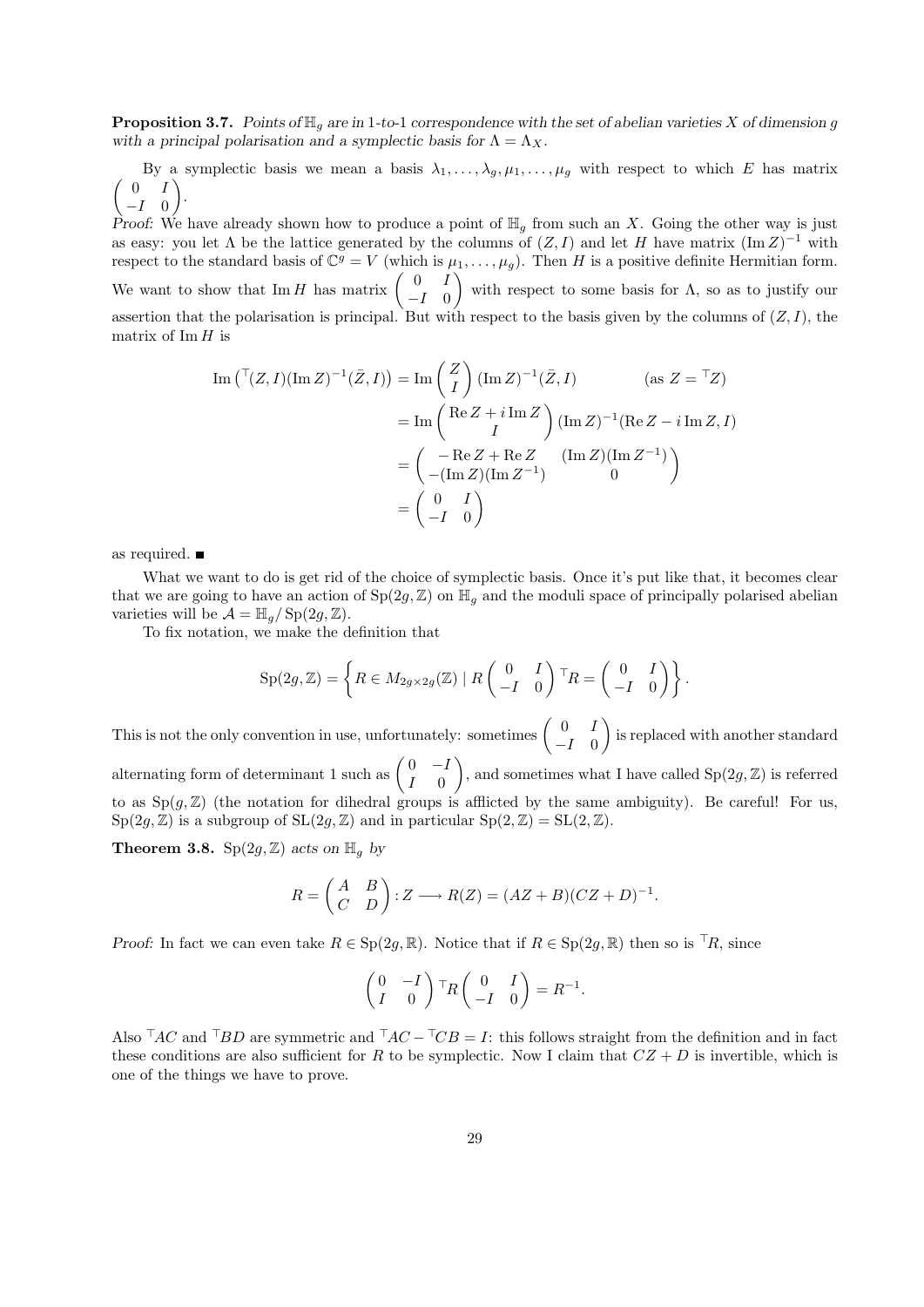Consider  $\sqrt[T]{(CZ+D)}(AZ+B) - \sqrt[T]{(AZ+B)}(CZ+D)$ . Since A, B, C and D are real we have

$$
\begin{aligned}\n\overline{\Gamma(CZ+D)}(AZ+B) - \overline{\Gamma(AZ+B)}(CZ+D) &= \\
&= \overline{\Gamma}\overline{Z}(\overline{\Gamma}CA - \overline{\Gamma}AC)Z + \overline{\Gamma}\overline{Z}(\overline{\Gamma}CB - \overline{\Gamma}AD) + (\overline{\Gamma}DA - \overline{\Gamma}BC) + \overline{\Gamma}DB - \overline{\Gamma}BD \\
&= Z - \overline{Z} \\
&= 2i \operatorname{Im} Z.\n\end{aligned}
$$

If  $(CZ + D)\mathbf{v} = 0$  for some  $\mathbf{v} \in V$  then this gives

$$
0 = 2i^{\top}\bar{\mathbf{v}}\operatorname{Im} Z\mathbf{v} = 2i^{\top}(\operatorname{Re}\mathbf{v})\operatorname{Im} Z\operatorname{Re}\mathbf{v} + 2i(\operatorname{Im}\mathbf{v})\operatorname{Im} Z\operatorname{Im}\mathbf{v}
$$

so  $\mathbf{v} = 0$ , because Im  $Z > 0$ .

Next,  $R(Z) = {}^{T}R(Z)$ , because

$$
T(CZ+D)(R(Z) - TR(Z))(CZ+D) = T(CZ+D)(AZ+B) - T(AZ+B)(CZ+D)
$$
  
= 
$$
TZ(TCA - TAC)Z + (TDA - TBC)Z + TZ(TCB - TAD)
$$
  
+ 
$$
TDB - TBD
$$
  
= 
$$
Z - TZ
$$
  
= 0.

Finally, we must check that  $\text{Im } R(Z)$  is positive definite. But

$$
2i^{\top}(\overline{CZ+D}) \operatorname{Im} R(Z)(CZ+D) = \frac{\top(\overline{CZ+D})(R(Z) - \overline{R(Z)})(CZ+D)}{\top(\overline{CZ+D})(R(Z) - \overline{R(Z)})(CZ+D)}
$$
  
= 
$$
\frac{\top(\overline{CZ+D})(R(Z) - \overline{R(Z)})(CZ+D)}{\top(\overline{CZ+D})(AZ+B) - (\overline{AZ+B})(CZ+D)}
$$
  
= 
$$
\operatorname{Im} Z
$$

so  $R(Z) \in \mathbb{H}_g$ . It is clear that the map given describes a group action, that is, that  $R_1(R_2(Z)) = R_1 R_2(Z)$ .

Obviously these are generalisations of Möbius transformations. We are going to work with  $Sp(2q, \mathbb{Z})$ but we could instead work with any sensible discrete subgroup of  $Sp(2g, \mathbb{R})$ . In the case  $g = 1$  this amounts to looking at the Poincaré sphere but looking at other discrete subgroups of  $SL(2, \mathbb{Q})$  gives other modular curves and these are beautiful and important objects.

**Theorem 3.9.** If  $Z, Z' \in \mathbb{H}_g$  then the principally polarised abelian varieties  $(X_Z, H_Z)$  and  $(X_{Z'}, H_{Z'})$  are isomorphic if and only if Z and Z' are equivalent under the action of  $Sp(2g, \mathbb{Z})$ .

Proof: Suppose first  $(X_Z, H_Z) \cong (X_{Z'}, H_{Z'})$ . That means that there is a map  $f: X_{Z'} \to X_Z$  which is an isomorphism of complex tori and satisfies  $f^*H_Z = H_{Z'}$  (notice which way the maps go). We have long known how to express f by an isomorphism  $F: V \to V$  such that  $F(\Lambda') = \Lambda$ . Let  $T \in M_{g \times g}$  be the matrix of F with respect to the basis  $\mu_1, \ldots, \mu_g$  of V and let  $R \in M_{2g \times 2g}(\mathbb{Z})$  be the matrix of F with respect to the bases  $\lambda_1,\ldots,\lambda_g,\mu_1,\ldots,\mu_g$  for  $\Lambda$  and  $\lambda'_1,\ldots,\lambda'_g,\mu_1,\ldots,\mu_g$  for  $\Lambda'$  (so  $\lambda_i$  is the *i*-th column of Z, etc.). T and R are called the matrices of the analytic and rational representations of f respectively. Since  $F(\Lambda') \subseteq \Lambda$  we have

$$
T(Z', I) = (Z, I)R.\tag{†}
$$

You just have to think about this: it is one of those elementary but confusing things (well, it confuses me). The left-hand side is  $(F(\lambda'_1),...,F(\lambda'_g),F(\mu_1),...,F(\mu_g))$  expressed in terms of  $\mu_1,...,\mu_g$ . The right-hand side is the same thing expressed in terms of  $\lambda_1, \ldots, \lambda_g, \mu_1, \ldots, \mu_g$ .

Put 
$$
{}^{\top}R = \begin{pmatrix} A & B \\ C & D \end{pmatrix}
$$
 with  $A, B, C, D \in M_{g \times g}(\mathbb{Z})$ . Then (†) says  

$$
TZ' = Z^{\top}A + {}^{\top}B \quad \text{and} \quad T = Z^{\top}C + {}^{\top}D.
$$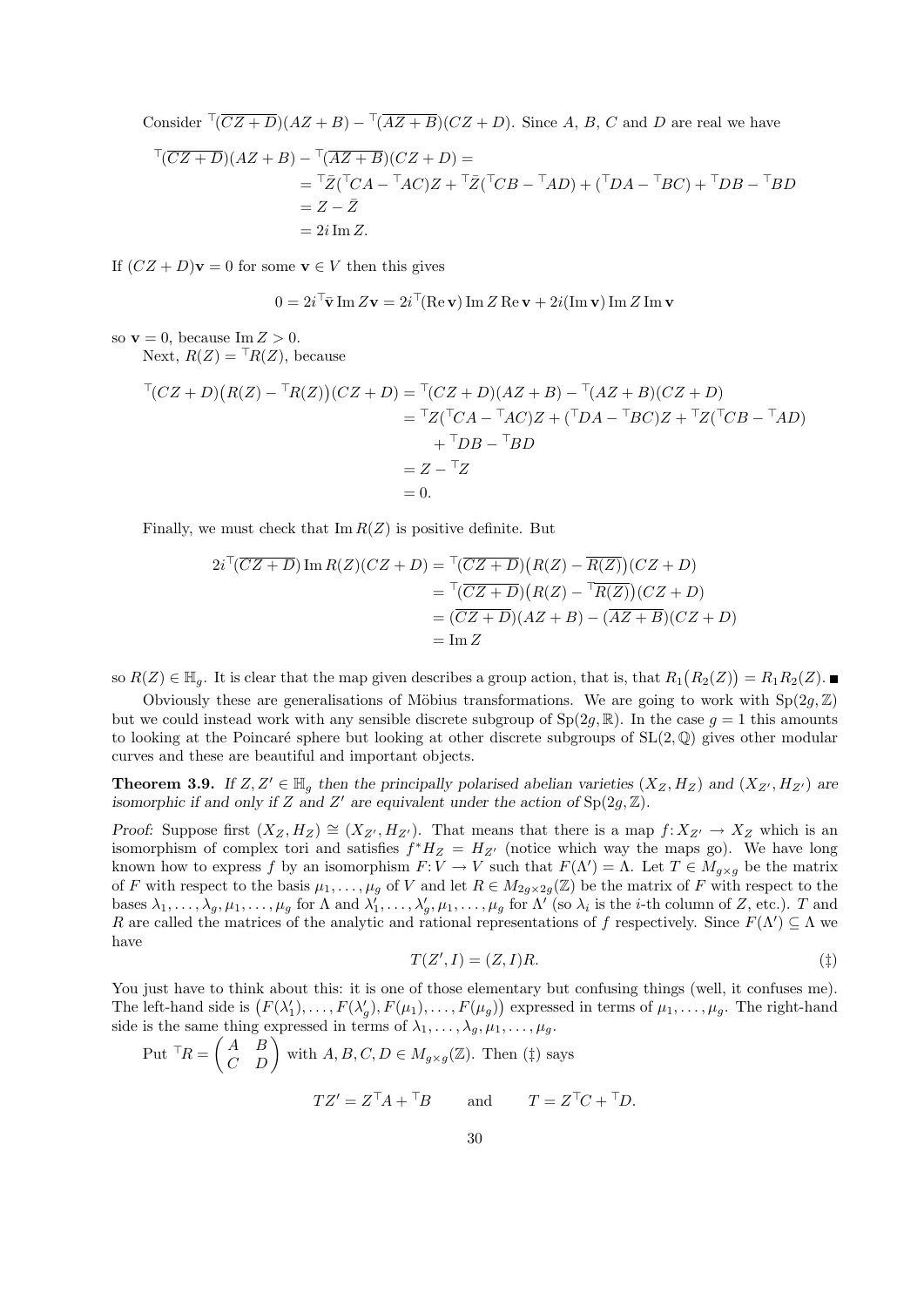Moreover, since Z is symmetric,  $T T = CZ + D$  which is invertible because f is an isomorphism, so

$$
Z' = {}^{\top}Z' = (AZ + B)^{\top}T^{-1} = (AZ + B)(CZ + D)^{-1} = R(Z).
$$

We need to check also that  $R \in Sp(2g, \mathbb{Z})$ , but this is true simply because R preserves H, that is,  $\mathbb{T}_R\left(\begin{array}{cc} 0 & I \\ I & 0 \end{array}\right)$  $-I \quad 0$  $R = \begin{pmatrix} 0 & I \\ I & 0 \end{pmatrix}$  $-I \quad 0$ .

Conversely, if  $Z^{\prime} = R(Z)$  for some  $R \in \text{Sp}(2g, \mathbb{Z})$  then R determines  $F: V \to V$  and hence  $f: X_Z \to X_{Z'}$ , preserving H because R is symplectic, and F is an isomorphism because R is invertible.

**Corollary 3.10.** There is a 1-to-1 correspondence between the set  $A<sub>q</sub>$  of isomorphism classes of principally polarised abelian varieties and points of the orbit space  $\mathbb{H}_q / Sp(2q, \mathbb{Z})$ .

There is a difficulty with this, though. If it is going to be any use to us we need  $\mathcal{A}_g$  to be something we can handle, such as a complex manifold. Actually it isn't a complex manifold. The reason why not is that  $Sp(2g, \mathbb{Z})$  has torsion and the torsion elements necessarily have fixed points (by the Brauer fixedpoint theorem, for instance): that is to say, it can happen that  $Z = R(Z)$  for some  $R \neq I$ . This will, in general, cause  $A_q$  to have some singularities, but they are pretty harmless ones. They correspond to abelian varieties having extra automorphisms, so that they can be looked at in more than one way. (I'm cheating slightly, because in fact this always happens:  $-I \in Sp(2q, \mathbb{Z})$  acts trivially on  $\mathbb{H}_q$  and this corresponds to the automorphism  $-1$  of  $(X, H)$ . In other words,  $Sp(2q, \mathbb{Z})$  acts through the quotient  $PSp(2q, \mathbb{Z}) = Sp(2q, \mathbb{Z})/±I$ . This doesn't really change anything, but it is what prevents there being a universal family of elliptic curves. You can get round it by choosing a 3-torsion point, because that won't be preserved by −1.)

In actual fact  $\mathcal{A}_q$  is a quasi-projective variety. All I will prove here is that it is Hausdorff (and I shan't even do all the details of that), by showing that the action of  $Sp(2g, \mathbb{Z})$  is properly discontinuous. Since it acts on  $\mathbb{H}_q$  by biholomorphic maps this makes  $\mathcal{A}_q$  into a complex analytic space, which is a big step in the right direction.

## **Theorem 3.11.**  $A_q$  is Hausdorff.

Proof: We need to show that if  $K_1, K_2 \subseteq \mathbb{H}_q$  are compact then  $R(K_1) \cap K_2 = \emptyset$  except for finitely many  $R \in$  $Sp(2g, \mathbb{Z})$ : if we can do this then we can separate  $x_1, x_2 \in \mathcal{A}_g$  by taking  $K_i$  to be a compact neighbourhood of some preimage  $\tilde{x}_i \in \mathbb{H}_g$  and then using  $K_1 \setminus \bigcup$  $\bigcup_R R(K_2)$  and  $K_2 \setminus \bigcup_R$  $\bigcup_R R(K_1).$ 

Consider the map  $h: Sp(2g, \mathbb{R}) \to \mathbb{H}_g$  given by  $h(R) = R(iI)$ , which is continuous. The fibre  $h^{-1}(iI)$  is

$$
\text{Stab}(iI) = \left\{ R = \begin{pmatrix} A & B \\ C & D \end{pmatrix} \mid (iA + B)(iC + D)^{-1} = iI, R \in \text{Sp}(2g, \mathbb{R}) \right\}
$$

$$
= \left\{ R \in \text{Sp}(2g, \mathbb{R}) \mid R = \begin{pmatrix} A & B \\ -B & A \end{pmatrix} \right\}
$$

$$
= \text{Sp}(2g, \mathbb{R}) \cap \text{O}(2g, \mathbb{R})
$$

since

$$
R^{\top}R = \begin{pmatrix} A^{\top}A + B^{\top}B & A^{\top}B - B^{\top}A \\ -B^{\top}A + A^{\top}B & A^{\top}A + B^{\top}B \end{pmatrix}
$$

$$
= \begin{pmatrix} I & 0 \\ 0 & I \end{pmatrix}
$$

by the symplecticity conditions. As  $O(2g, \mathbb{R})$  is compact this fibre is compact. Furthermore,  $Sp(2g, \mathbb{R})$  acts transitively on  $\mathbb{H}_g$  because if  $X + iY \in \mathbb{H}_g$  then  $Y = A^{\top}A$  for some A and  $R = \begin{pmatrix} A & X^{\top}A^{-1} \\ 0 & \top A^{-1} \end{pmatrix}$  $0 \t T_A^{-1}$  satisfies  $R(iI) = X + iY$ . So all the fibres are conjugate and hence compact, and h is surjective. With a bit more similar work one can show that it is proper.

Now if  $R(K_1) \cap K_2 \neq \emptyset$  then  $R(h^{-1}(K_2)) \subseteq h^{-1}(K_2) \subseteq \text{Sp}(2g, \mathbb{R})$ , so  $R \in h^{-1}(K_2)[h^{-1}(K_1)]^{-1}$ . Since  $Sp(2g, \mathbb{Z})$  is discrete, a compact subset of  $Sp(2g, \mathbb{R})$  contains only finitely many elements of  $Sp(2g, \mathbb{Z})$ . But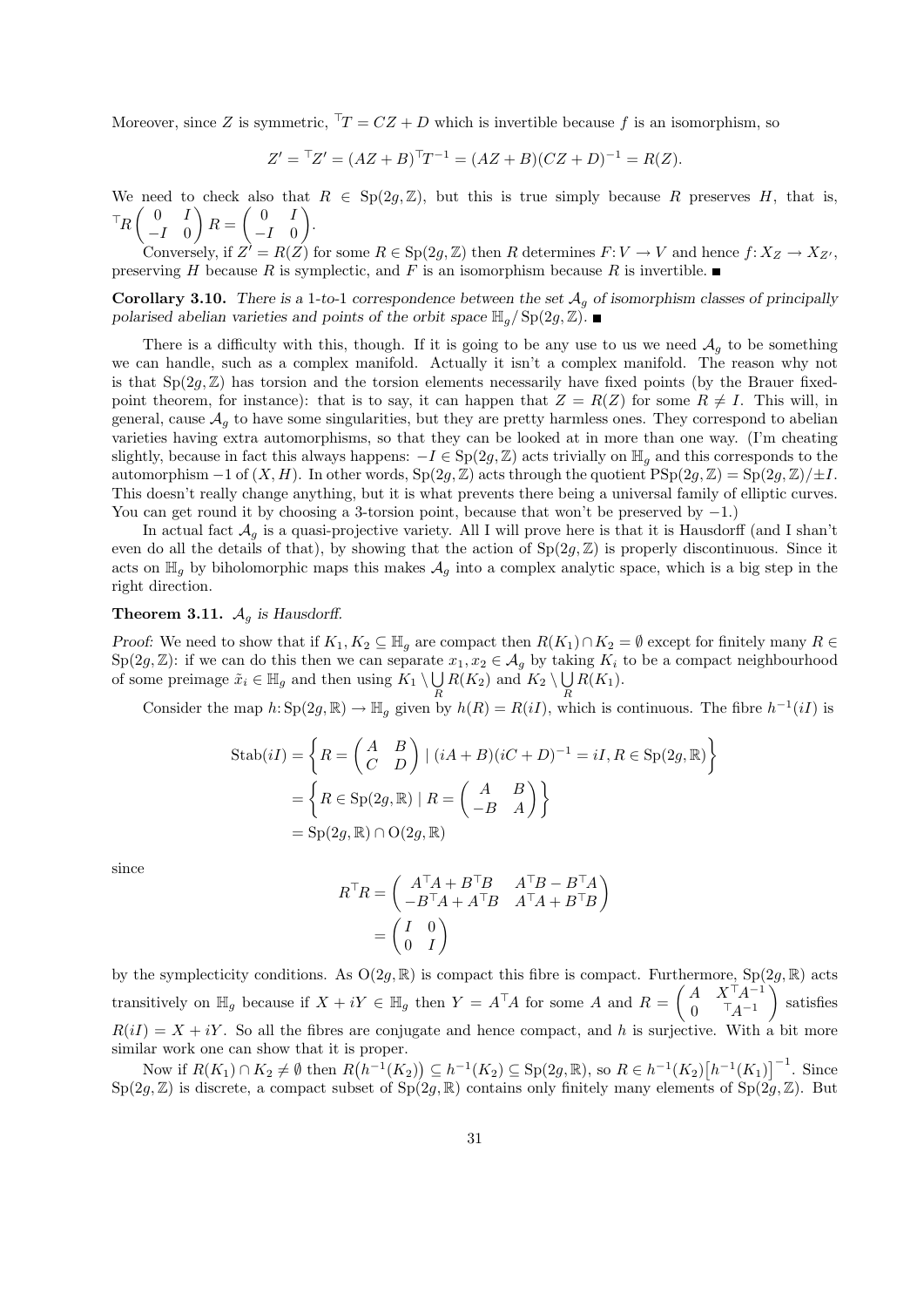$H^{-1}(K_i)$  are compact and  $h^{-1}(K_2)\left[h^{-1}(K_1)\right]^{-1} \subseteq \text{Sp}(2g,\mathbb{R})$  is the image of the compact set  $h^{-1}(K_1) \times$  $h^{-1}(K_2) \subseteq \text{Sp}(2g, \mathbb{R})^2$  under the continuous map  $(R_1, R_2) \mapsto R_1 R_2^{-1}$ .

All this works for any sensible subgroup of  $Sp(2g, \mathbb{Q})$  or even  $Sp(2g, \overline{\mathbb{Q}} \cap \mathbb{R})$ . By "sensible" in this context I mean that one should replace  $Sp(2g, \mathbb{Z})$  by an arithmetic group Γ: an arithmetic group is one for which  $\Gamma \cap Sp(2q, \mathbb{Z})$  has finite index in both Γ and  $Sp(2q, \mathbb{Z})$ . Such a Γ will arise from looking at more complicated structures associated with abelian varieties, for instance the choice of some l-torsion points for some integer l.

Since we are dealing with principal polarisations there is a unique (up to a constant) section of the line bundle corresponding to the polarisation (well, there are many such line bundles, but pick one). So for each point of  $A<sub>q</sub>$  there is a canonical canonical theta function and a canonical classical theta function. Let us return to the case  $g = 1$ , so  $\mathcal{A}_g = \mathbb{C}$ , to see how these theta functions fit together.

The (Riemann) theta function is a function

$$
\vartheta{:}\,\mathbb{C}\times\mathbb{H}\longrightarrow\mathbb{C}
$$

given by the series

$$
\vartheta(z,\tau) = \sum_{n \in \mathbb{Z}} \exp\{\pi i n^2 \tau + 2\pi i n z\}
$$

(which converges, very fast).

Proposition 3.12. The Riemann theta function satisfies

$$
\vartheta(z+1,\tau) = \vartheta(z,\tau)
$$

$$
\vartheta(z+\tau,\tau) = \exp{-\pi i\tau - 2\pi i z} \vartheta(z\tau)
$$

Proof: The first part is obvious. And

$$
\vartheta(z+\tau,\tau) = \sum_{n\in\mathbb{Z}} \exp\left\{ (\pi i n^2 + 2\pi i n)\tau + 2\pi i n z \right\}
$$

$$
= \sum_{n\in\mathbb{Z}} \exp\left\{ \pi i (n+1)^2 \tau - \pi i \tau + 2\pi i (n+1) z - 2\pi i z \right\}
$$

$$
= \exp\left\{ -\pi i \tau - 2\pi i z \right\} \vartheta(z,\tau)
$$

as stated.

If we think of  $\tau$  as a constant we can use this to determine a factor of automorphy. In fact this is exactly what we had when we looked at classical theta functions: recall that we had  $\Lambda = \Lambda_1 \oplus \Lambda_2$  and a function  $\theta_1$ which was  $\Lambda_1$ -periodic. If we put  $g(\tau, z) = -\frac{1}{2}(\tau + 2z)$  and  $g(1, z) = 1$  we can recover  $E = \text{Im } H$  using the formula

Im 
$$
H(\lambda, \mu) = g(\mu, \lambda) + g(\lambda, \mathbf{0}) - g(\lambda, \mu) - g(\mu, \mathbf{0});
$$

thus Im  $H(1, 1) = 0$ , Im  $H(1, \tau) = -\frac{1}{2}(\tau + 2) + 1 - 1 + \frac{1}{2}\tau = -1$ , Im  $H(\tau, 1) = 1$  by a similar calculation and  $\text{Im } H(\tau, \tau) = 0.$  So  $E = \begin{pmatrix} 0 & 1 \\ -1 & 0 \end{pmatrix}$ , so  $\vartheta$  does indeed give a section – essentially the only section – of the line bundle  $L(1, H)$  corresponding to the principal polarisation H and the trivial character on  $\mathbb{C}/\mathbb{Z} + \tau \mathbb{Z}$ . In particular  $\vartheta$  is the only holomorphic function satisfying the relations above.

I want to describe two more properties of  $\vartheta$ . One of them relates to the action of Sp, or in this case  $SL(2, \mathbb{Z})$  since  $q = 1$ . We want to have some functional equation relating the values of  $\vartheta$  for given  $\tau$  to those for  $\frac{a\tau+b}{c\tau+d}$ , which after all corresponds to the same elliptic curve. We can't actually do this for every element of  $\widetilde{\mathrm{SL}}(2,\mathbb{Z})$  and in any case I shall not give all the details of the proof.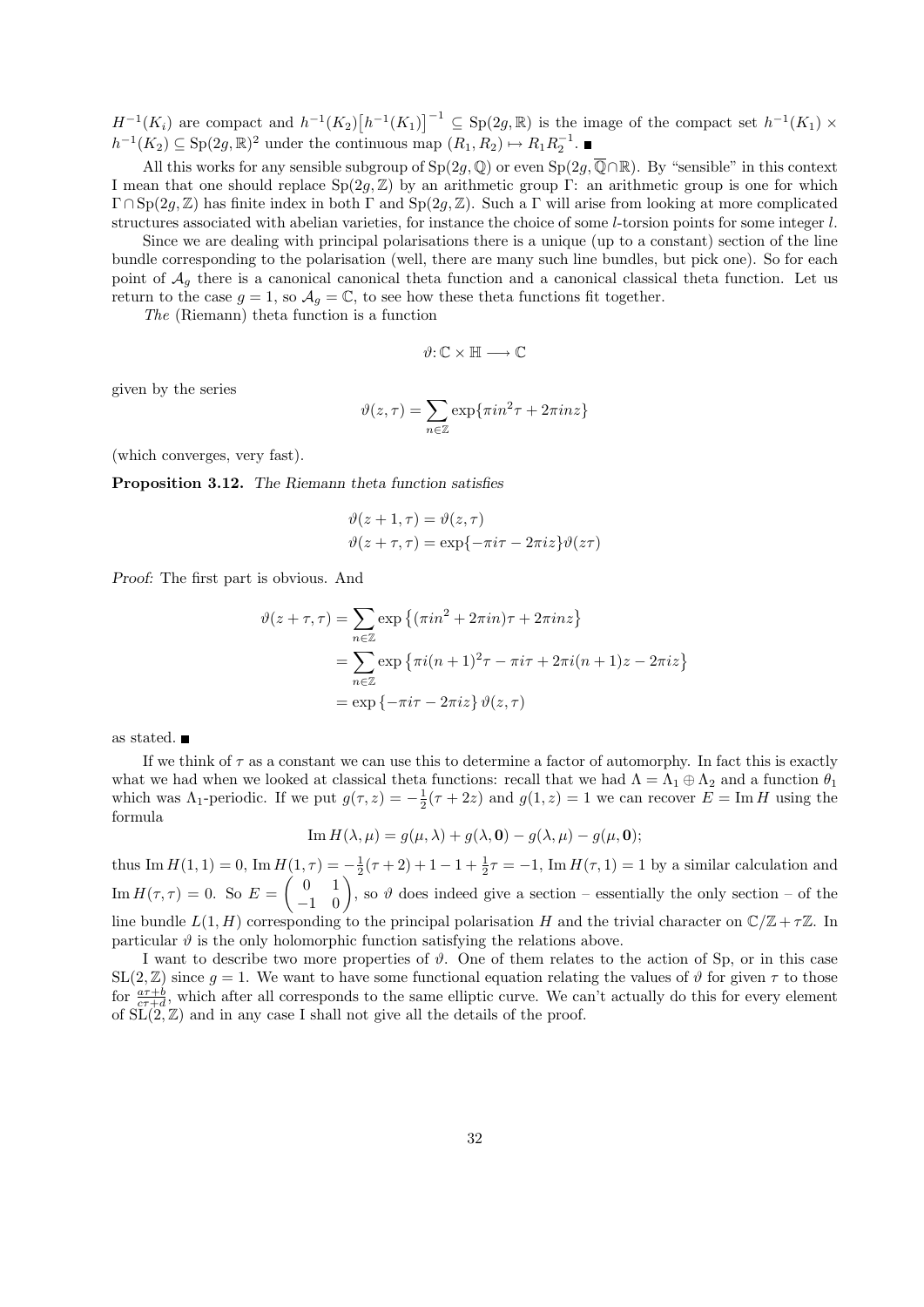**Theorem 3.13.** Suppose  $\begin{pmatrix} a & b \\ c & d \end{pmatrix} \in SL(2, \mathbb{Z})$  and that ab and cd are even. Then

$$
\vartheta\left(\frac{z}{c\tau+d}, \frac{a\tau+b}{c\tau+d}\right) = \zeta \cdot (c\tau+d)^{\frac{1}{2}} \exp\left\{\frac{i\pi cz^2}{c\tau+d}\right\} \vartheta(z,\tau)
$$

where  $\zeta$  is an eighth root of unity.

Proof: (Sketch) If we look at  $\vartheta((c\tau+d)z,\tau)$  we get a function which is nearly periodic with respect to  $z \mapsto z + 1$ . We can get real periodicity by inserting a fudge factor. Set

$$
\Theta(z,\tau) = \exp\left\{i\pi c(c\tau+d)z^2\right\}\vartheta\big((c\tau+d)z,\tau\big).
$$

Then  $\Theta(z+1,\tau) = \Theta(z,\tau)$  by a simple but messy calculation (it matters that 2|cd because you get a factor of  $e^{i\pi c d}$  and

$$
\Theta\!\left(z+\frac{a\tau+b}{c\tau+d},\tau\right)=\exp\left\{-i\pi\frac{a\tau+b}{c\tau+d}-2i\pi z\right\}\Theta\!\left(z\tau\right),\!
$$

by another messy calculation using  $2|ab$  and  $ad - bc = 1$ . The details are on page 29 of Tata Lecture Notes on Theta I, where what I have called  $\Theta$  is called  $\Psi$ . But this implies that

$$
\Theta(z,\tau)\phi(\tau)\vartheta\left(z,\frac{a\tau+b}{c\tau+d}\right)
$$

because of the uniqueness of  $\vartheta$  which we proved above. The statement of the theorem is now that  $\phi(\tau)$  $\zeta \cdot (c\tau + d)^{\frac{1}{2}}$ . We have fixed the zeroth term in the Fourier series for  $\vartheta$  to be 1, so  $\int_0^1 \vartheta(z, \tau) dz = 1$ . Hence

$$
\phi(\tau) = \int_0^1 \Theta(z, \tau) dz
$$
  
= 
$$
\int_0^1 \exp\left\{i\pi c (c\tau + d)y^2\right\} \vartheta\left((c\tau + d)z\tau\right) dz
$$
  
= 
$$
\sum_{n \in \mathbb{Z}} \exp\{-i\pi n^2 d/c\} \int_0^1 \exp\left\{i\pi (cz + n)^2 (\tau + d/c)\right\} dz
$$
  
= 
$$
\sum_{n=1}^c \exp\{-i\pi n^2 d/c\} \int_{-\infty}^{\infty} \exp\left\{i\pi c^2 z^2 (\tau + d/c)\right\} dz
$$

because  $\exp\{-i\pi d(n+c)^2/c\} = \exp\{-i\pi n^d/c\}$ , since 2|cd. But we know the value of  $\int_{-\infty}^{\infty} e^{-t^2} dt$  and so this simplifies to

$$
\phi(\tau) = \sum_{n=1}^{c} \exp\{-i\pi n^2 d/c\} c^{-1} \left[ (\tau + d/c)/i \right]^{\frac{1}{2}}.
$$

The mysterious factor of  $\zeta c^{\frac{1}{2}}$  which makes everything work comes from the Gauss sum  $\sum_{n=1}^{c} \exp\{-i\pi n^2 d/c\}$ , and we aren't going to use its actual value so for the present we can just believe that it is what it is.

Actually we aren't going to use anything else now. What I will do is explain where the funny-looking condition that ab and cd should be even comes from. The trouble is that if  $z = \frac{1}{2}(\tau + 1)$  then

$$
\vartheta(z,\tau) = \sum_{n\in\mathbb{Z}} \exp\left\{\pi i n^2 \tau + \pi i n \tau + \pi i n\right\}
$$
  
\n
$$
= \sum_{n\text{even}} \exp\left\{\pi i n^2 \tau + \pi i n \tau\right\} - \exp\left\{\pi i (n-1)^2 \tau + \pi i (n-1) \tau\right\}
$$
  
\n
$$
= \sum_{n\text{even}} \exp\left\{\pi i n^2 \tau + \pi i n \tau\right\} - \exp\left\{\pi i n^2 \tau - \pi i n \tau\right\}
$$
  
\n
$$
= \sum_{n\text{even}} \exp\{\pi i n^2 \tau\} \left[\exp\{\pi i n \tau\} - \exp\{-\pi i n \tau\}\right]
$$
  
\n
$$
= 0
$$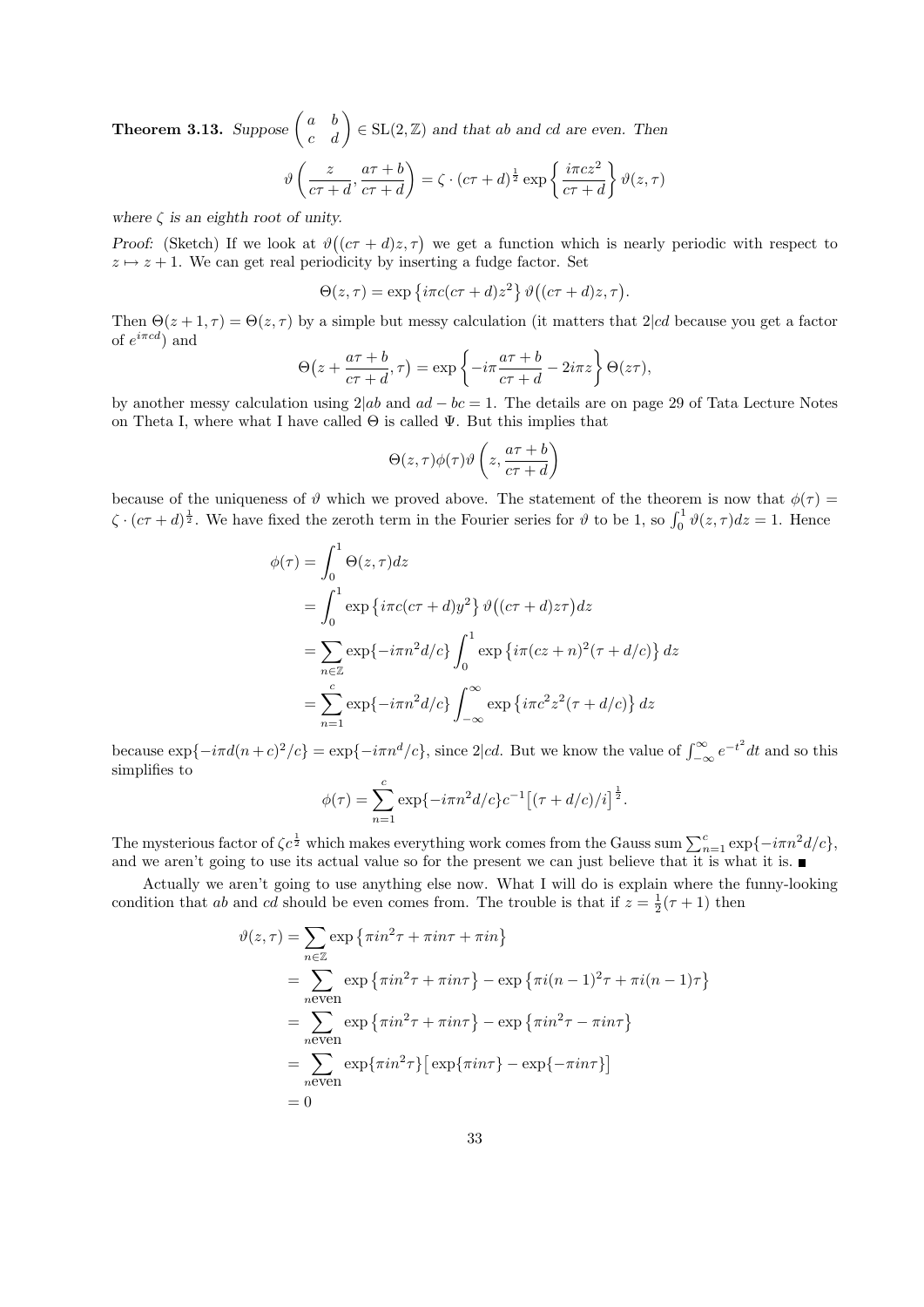as the n term cancels with the  $-n$  term, leaving only the  $n = 0$  term which vanishes.

Now in general  $\begin{pmatrix} a & b \\ c & d \end{pmatrix}$  does not send  $\frac{1}{2}(\tau+1)$  to  $\frac{1}{2}(\frac{a\tau+b}{c\tau+d}+1)$  modulo  $\Lambda_{\tau'} = \mathbb{Z} + \mathbb{Z} \frac{a\tau+b}{c\tau+d}$ , but to some other 2-torsion point of  $\mathbb{C}/\Lambda_{\tau'}$ . There are three nontrivial 2-torsion points,  $\frac{1}{2}\tau$ ,  $\frac{1}{2}$  and  $\frac{1}{2}\tau + \frac{1}{2}$ , and  $SL(2,\mathbb{Z})$ permutes them. We are interested in the stabiliser of  $\frac{1}{2}\tau + \frac{1}{2}$ . In fact  $SL(2, \mathbb{Z})$  acts on the set of 2-torsion points via the quotients induced by reduction mod 2

$$
SL(2, \mathbb{Z}) \longrightarrow SL(2, \mathbb{Z}/2) \cong S_3.
$$

This is clear, because there is a subset of  $SL(2, \mathbb{Z})$  which is just  $SL(2, \mathbb{Z}/2)$ , namely

$$
\left\{ \begin{pmatrix} 1 & 0 \\ 0 & 1 \end{pmatrix}, \begin{pmatrix} 0 & 1 \\ 1 & 0 \end{pmatrix}, \begin{pmatrix} 1 & 1 \\ 0 & 1 \end{pmatrix}, \begin{pmatrix} 1 & 1 \\ 1 & 0 \end{pmatrix}, \begin{pmatrix} 1 & 0 \\ 1 & 1 \end{pmatrix}, \begin{pmatrix} 0 & 1 \\ 1 & 1 \end{pmatrix} \right\}
$$

and these elements do the right things to  $\frac{1}{2}\tau$ ,  $\frac{1}{2}$  and  $\frac{1}{2}\tau+\frac{1}{2}$ . So one interesting subgroup is the kernel of reduction mod 2, called the principal congruence subgroup of level 2; another, and the one we need, is the preimage of  $\left\{ \begin{pmatrix} 1 & 0 \\ 0 & 1 \end{pmatrix}, \begin{pmatrix} 0 & 1 \\ 1 & 0 \end{pmatrix} \right\}$ . This is called  $\Gamma_{1,2}$  and it is precisely given by  $ab \equiv cd \equiv 0 \pmod{2}$ . Of course it's not normal (a reflection doesn't generate a normal subgroup of the symmetry group of a triangle – this is the first example of a non-normal subgroup). The conjugates are the preimages of  $\left\{ \begin{pmatrix} 1 & 0 \\ 0 & 1 \end{pmatrix}, \begin{pmatrix} 1 & 1 \\ 0 & 1 \end{pmatrix} \right\}$ given by  $c \equiv 0 \pmod{2}$ , and similarly  $b \equiv 0 \pmod{2}$ .

Incidentally, we have almost shown that  $\vartheta$  is a modular form for  $\Gamma_{1,2}$ . This is because if  $\begin{pmatrix} a & b \\ c & d \end{pmatrix} \in \Gamma_{1,2}$ 

$$
\vartheta\Big(0,\frac{a\tau+b}{c\tau+d}\Big)=\zeta\cdot(c\tau+d)^{\frac{1}{2}}\vartheta(0,\tau)
$$

which, but for the  $\zeta$ , says that  $\vartheta$  is a modular form of weight  $\frac{1}{2}$ . Of course we can get rid of this by taking  $\vartheta^4$  instead: it is a modular form for  $\Gamma_{1,2}$  of weight 2.

The principal congruence subgroup  $\Gamma(N)$  of level N in  $SL(2, \mathbb{Z})$  is the kernel of reduction mod N. A modular form of weight k and level N is a holomorphic function  $f(\tau)$  on  $\mathbb H$  such that for all  $\tau \in \mathbb H$  and all  $\begin{pmatrix} a & b \\ c & d \end{pmatrix} \in \Gamma(N)$ 

$$
f\left(\frac{a\tau+b}{c\tau+d}\right) = (c\tau+d)^k f(\tau)
$$

and f is bounded near the cusps in some sense. There is an analogous definition for  $Sp(2g, \mathbb{Z})$  for  $g > 1$ , and in that case the boundedness condition can be dropped as it is automatically satisfied.

Note that this definition only makes sense because if for  $R = \begin{pmatrix} a & b \\ c & d \end{pmatrix}$  we put  $e_R(\tau) = (c\tau + d)^k$  then

$$
e_{R_1R_2}(\tau) = e_{R_1}(R_2\tau)e_{R_2}(\tau),
$$

in other words that  $e$  is a 1-cocycle. So modular forms of weight k and level N are precisely the sections of some line bundle on  $\mathcal{A}_q(N)$ . It turns out that even for level 1 this bundle is ample, and that is why  $\mathcal{A}_q$  is a projective variety.

Here, to round things off, are two more objects in mathematics that relate to abelian varieties. Not everything does, and I have really just been showing some – quite hard – geometry in action. But many surprising things do.

Let us have a last look at  $\vartheta$  and think about what happens if we take real parameters, replacing  $z \in \mathbb{C}$ by  $x \in \mathbb{R}$  and  $\tau \in \mathbb{H}$  by it for  $t \in \mathbb{R}_+$ . Then

$$
\vartheta(x+1, it) = \vartheta(x, it)
$$